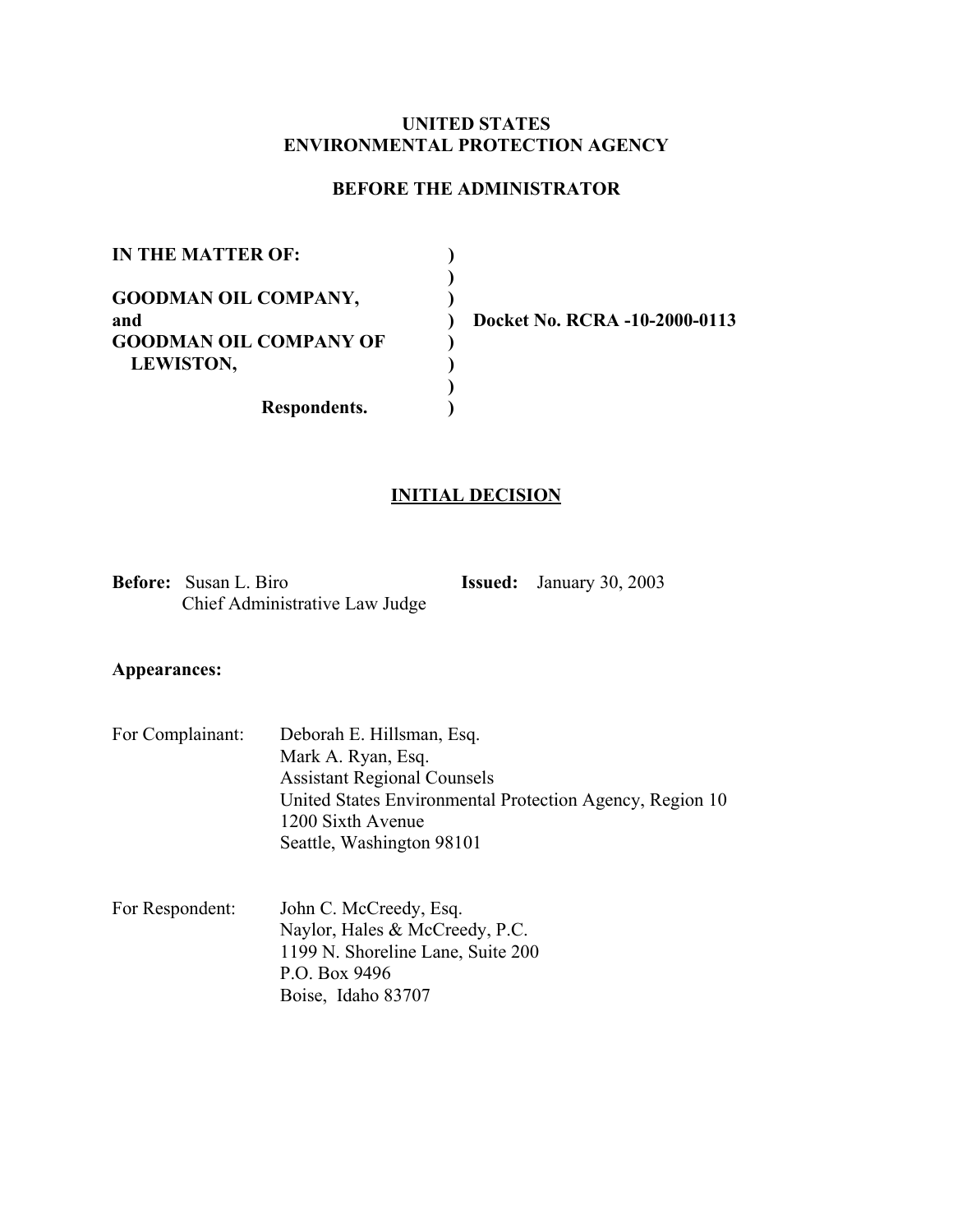#### **I. BACKGROUND**

A Complaint initiating this proceeding was filed on June 19, 2000, alleging that Goodman Oil Company violated Section 9003 of the Resource Conservation and Recovery Act, (RCRA), and the regulations promulgated thereunder concerning underground storage tanks (USTs). Complainant, Unit Manager of the Groundwater Protection Unit, Region 10 of the United States Environmental Protection Agency (EPA), alleged in the Complaint 35 counts of UST violations. Goodman Oil Company (Goodman) answered the Complaint, prehearing exchanges were filed, and this matter was set for hearing.

On March 2, 2001, Complainant submitted a Motion to Amend Complaint And Compliance Order To Add Respondent And To Withdraw Certain Claims. The Motion was granted, adding Goodman Oil Company of Lewiston (Goodman Lewiston), a wholly owned subsidiary of Goodman, with the same officers and registered agents, as an additional Respondent in this matter. The Amended Administrative Complaint and Compliance Order (Amended Complaint), filed on April 4, 2001, alleged 23 counts of violation and proposed a penalty of \$545,194 against Goodman, and alleged four counts of violation and proposed a penalty of \$88,276 against Goodman Lewiston. The Respondents submitted an Answer to the Amended Complaint on May 4, 2001, denying the violations, asserting several defenses and requesting a hearing. Prehearing exchange information was supplemented by the parties.

At all times relevant to the Amended Complaint, Respondents owned and/or operated USTs and UST systems which contained petroleum and which are located at various retail and bulkstorage petroleum supply facilities in the State of Idaho. Goodman owned and/or operated: (1) "Capitol Exxon" at 1265 Capitol Blvd, Boise, Idaho, with five 4,000 gallon USTs, including two sets of manifolded tanks, and one 500 gallon tank; (2) "16<sup>th</sup> & State Exxon" at 1522 State Street, Boise, with one 10,000 gallon tank and two 3,000 gallon tanks manifolded together; (3) "Collister Exxon" at 4780 West State Street, Boise, with one 10,000 gallon tank and two 3,000 gallon tanks manifolded together; (4) "Homedale Tiger Mart Exxon" at 120 South Main, Homedale, Idaho, with one 10,000 gallon tank, one 12,000 gallon tank and one 5,000 gallon tank; (5) "Nampa Exxon" at 920 Second Avenue, Nampa, Idaho, with one 10,000 gallon tank, two 3,000 gallon tanks manifolded together, and one 500 gallon tank; and (6) "Weiser Exxon" at 205 E. Main Street, Weiser, Idaho, with one 10,000 gallon tank, one 6,000 gallon tank, one 4,000 gallon tank, and one 500 gallon tank. Goodman Lewiston owned and/or operated: (1) "Tiger Mart #5" at 3201 Fifth Avenue, Lewiston, Idaho, with one 10,500 gallon tank and two 2,700 gallon tanks; (2) Goodman Oil Bulk Plant at 501 Snake River Avenue, Lewiston, Idaho, with two 8,000 gallon tanks and two 5,000 gallon tanks; and (3) "Mountain Mart #2" at 102 Thain Road, Lewiston, Idaho, with two 2,500 gallon tanks.

In 1991, 1992, 1993, and 1998, EPA inspected several of Respondents' facilities and issued to the Respondents field citations for UST violations, including release detection violations, for which Respondents paid penalties to EPA. Jacqueline Poston and Gary McRae of EPA Region 10 conducted the inspection in May 1998, during which they met with Charles Conley and Kent Lamberson of Goodman Oil Company. On or about June 10, 1999, Eric Sirs of EPA Region 10 conducted an inspection of Goodman's headquarters in Boise, Idaho, and examined records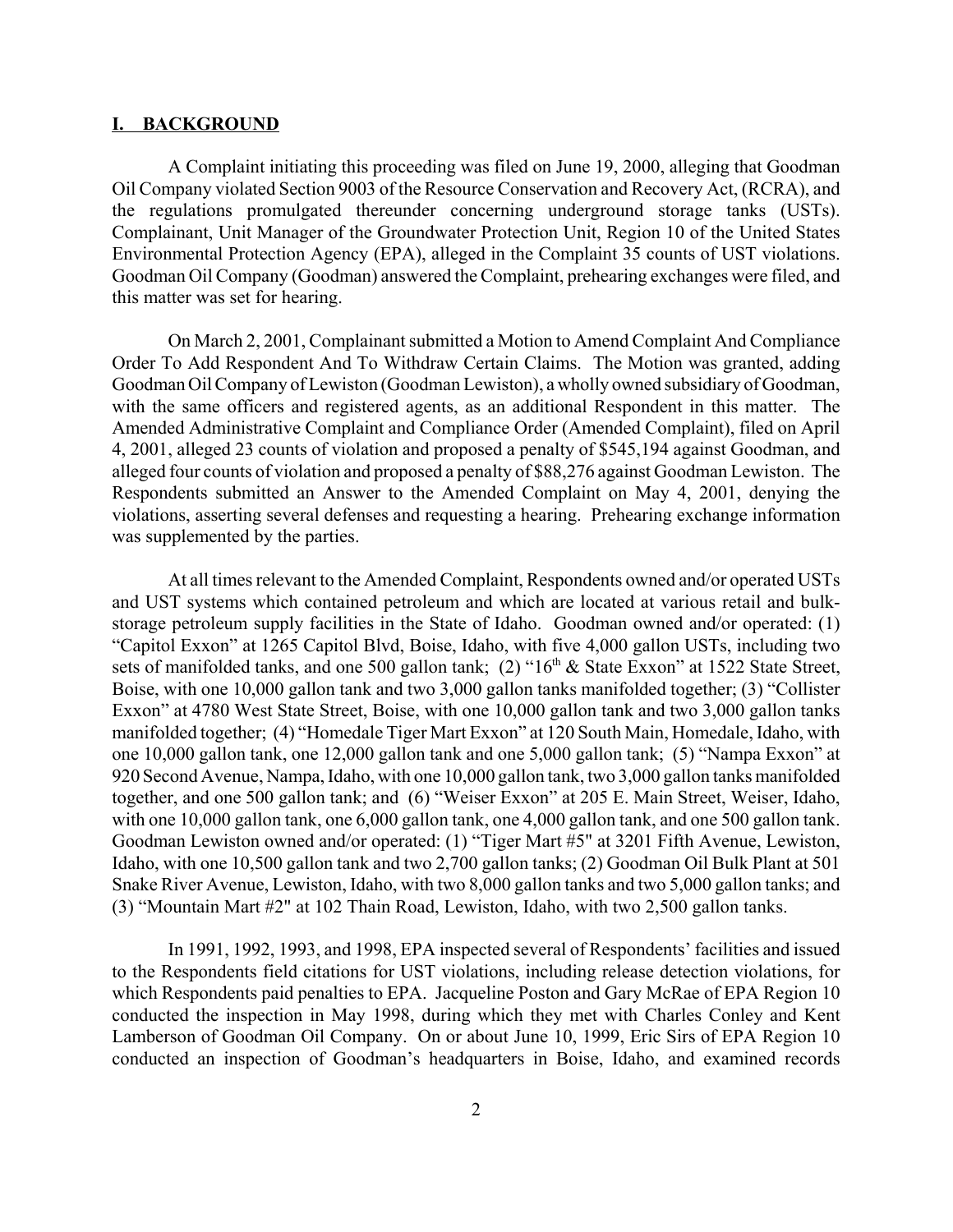regarding its USTs. Thereafter, EPA requested further information from Goodman, concerning its USTs. By letters dated July 30 and December 21, 1999, Goodman provided additional information to EPA. EPA also requested information from Goodman Lewiston under Section 9005 of RCRA, but former counsel for Respondents responded by letter indicating that it would not provide the information requested under the circumstances.

The Amended Complaint alleges in Count 1 that Goodman failed to permanently close a UST system at its Capitol Exxon facility within the 12-month temporary closure period. Counts 2 through 6 allege that Goodman failed to demonstrate that it met financial responsibility requirements for USTs at five of its facilities. The Amended Complaint alleges in Counts 7 though 14 that Goodman and Goodman Lewiston failed to properly conduct inventory control for several months at certain facilities. Counts 15 through 17 allege that Respondent<sup>1</sup> failed to upgrade piping which routinely held petroleum but which had not been cathodically protected at facilities owned by Goodman. The Amended Complaint alleges in Counts 18 through 22 that Goodman continued to use steel tanks that had not been upgraded at five of its facilities. In Counts 23 and 24 Goodman is alleged to have failed to notify EPA of the Idaho State Division of Environmental Quality when inventory control records for several months showed that two tanks had a suspected release, and in Counts 25 and 26 Goodman is alleged to have failed to investigate a suspected release from those tanks. Count 27 alleges that Goodman Lewiston failed to provide complete and accurate responses to the October 2, 2000 Information Request.

On July 6, 2001, Complainant filed a Motion For Partial Accelerated Decision on Liability and Defenses and Memorandum in Support, requesting an accelerated decision on Respondents' liability for Counts 1 through 6, 15 through 22, and 27, and on Respondents' Affirmative Defenses. On August 22, 2001, the Motion was granted as to Respondent's liability for those Counts, but denied as to Respondent's Affirmative Defenses. Respondent filed a Motion for Reconsideration and sought to supplement its Prehearing Exchange, asserting that the accelerated decision as to Count 1 was in error and that newly discovered evidence supports an affirmative defense as to liability. The request to supplement the Prehearing Exchange was granted, but the Motion for Reconsideration was denied by Order dated September 6, 2001.

A hearing was held in Boise, Idaho on September  $11th^2$  through the  $14<sup>th</sup>$  and on November 6th and 7th, 2001. Each party put forward and cross-examined witnesses and introduced

<sup>&</sup>lt;sup>1</sup> The Amended Complaint refers in Counts 15 through 17 to "Respondent" without specifying either Goodman or Goodman Lewiston. However, the Amended Complaint refers in those Counts to the particular facilities by name, and alleges in Paragraph 2 that they are owned by Goodman.

 $2^2$  The hearing was commenced on September 11, 2001, the same day as the World Trade Center and Pentagon tragedies. This tribunal gratefully appreciates the efforts made by counsel, the witnesses and the court reporter to proceed with the hearing that week to the best of their abilities despite the stress of those tragedies.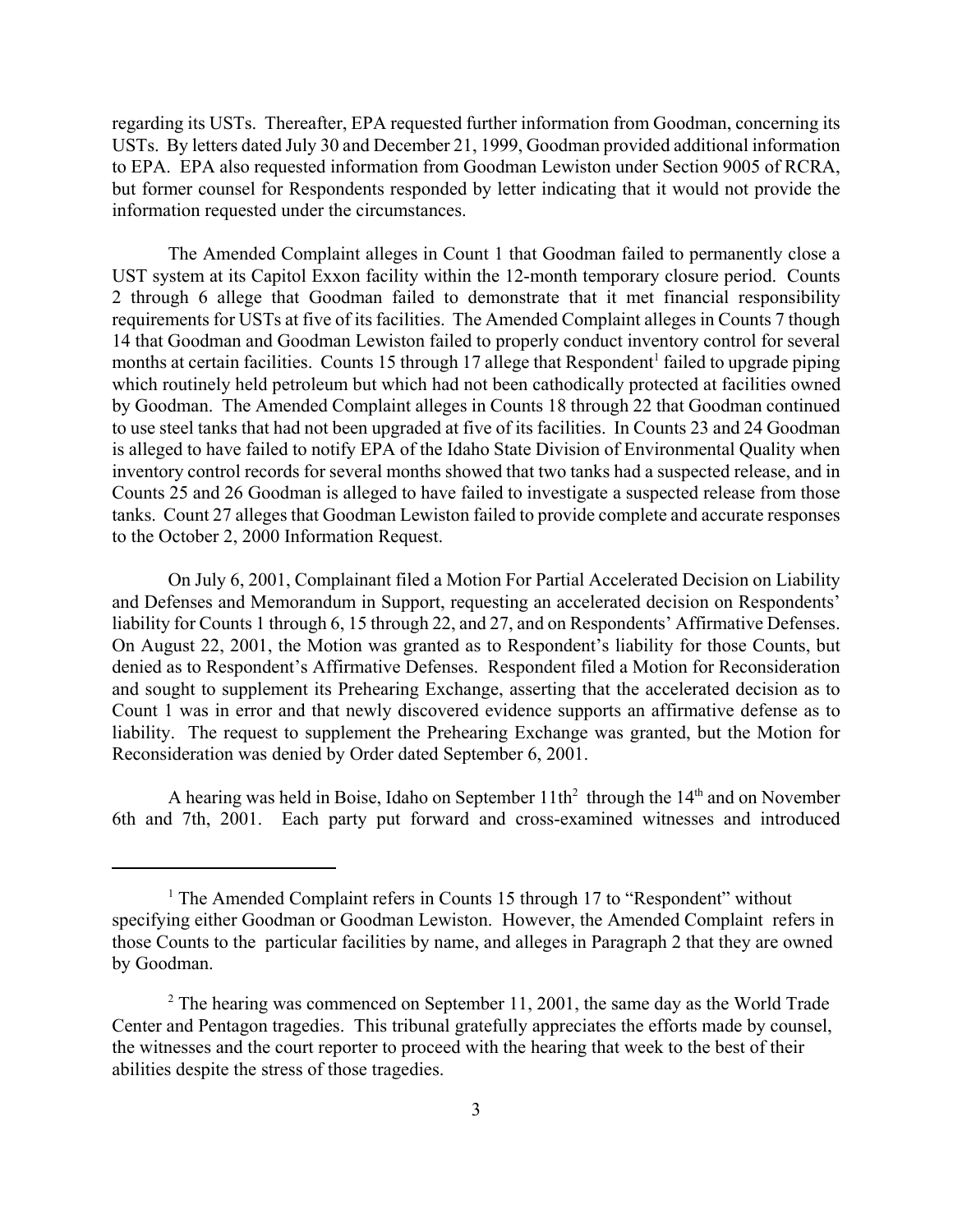documentary evidence. Complainant presented the testimony of Jacqueline Poston, Eric Sirs, Gary McRae, Beatrice Carpenter, and Richard Jarvis. Respondent presented testimony of Kent Lamberson, Charles ("Chuck") Conley, Dean Sorbel, Dennis Nichols, and Bruce Wiskel. During the hearing, Complainant's Exhibits ("C's Ex.") 1 through 193 were received into evidence. Respondents' Exhibits ("R's Ex.")1 through 59, 65 through 68, 70, 71, 74A, 74H, 74I, 74J, 74K, 74M, 75, 76, 89, 90, 90A and 90B were received into evidence at the hearing. The parties' Stipulated Facts, dated February 14, 2001, were received into evidence as Joint Exhibit A ("Stip.").

The parties submitted motions to correct the transcript, and they were granted by Orders dated January 8, 2002 and January 28, 2002. One motion appears not to have been ruled upon yet, namely Respondents' Second Motion to Conform Transcripts on January 15, 2002, to correct testimony of Dean Sorbel (Transcript pp. 645, 652, 660, 665, 691, 699, 700, 712). Respondents' Second Motion to Conform Transcripts is hereby **GRANTED.** 

## **II. RESPONDENTS' LIABILITY FOR COUNTS 7 THROUGH 14**

Section 9003 of RCRA authorizes EPA to promulgate regulations for UST release detection, prevention and correction. The statute provides at Section 9003(c) that the regulations must include, *inter alia*, "requirements for maintaining a leak detection system, an inventory control system together with tank testing, or a comparable system or method designed to identify releases in a manner consistent with the protection of human health and the environment" and "requirements for maintaining records of any monitoring or leak detection system or inventory control system or tank testing or comparable system."  $42 \text{ U.S.C.}$  §  $6991b(c)(1)$  and (2).

Accordingly, EPA promulgated regulations to implement those statutory provisions, including 40 C.F.R. § 280.41 which provides in pertinent part as follows:

(a) *Tanks*. Tanks must be monitored at least every 30 days for releases using one of the methods listed in  $\S 280.43$ (d) through (h) except that:

(1) UST systems that meet the performance standards in § 280.20 or §280.21, and the monthly inventory control requirements in  $\S 280.43(a)$  or (b), may use tank tightness testing . . . at least every 5 years until December 22, 1998, or until 10 years after the tank is installed or upgraded under § 280.21(b), whichever is later;

(2) UST systems that do not meet the performance standards in § 280.20 or § 280.21 may use monthly inventory controls (conducted in accordance with §280.43(a) or (b)) and annual tank tightness testing . . . until December 22, 1998 when the tank must be upgraded under § 280.21 or permanently closed under  $$280.71...$ 

In turn, Section 280.43(a) provides as follows, in pertinent part:

Each method of release detection for tanks used to meet the requirements of §280.41 must be conducted in accordance with the following: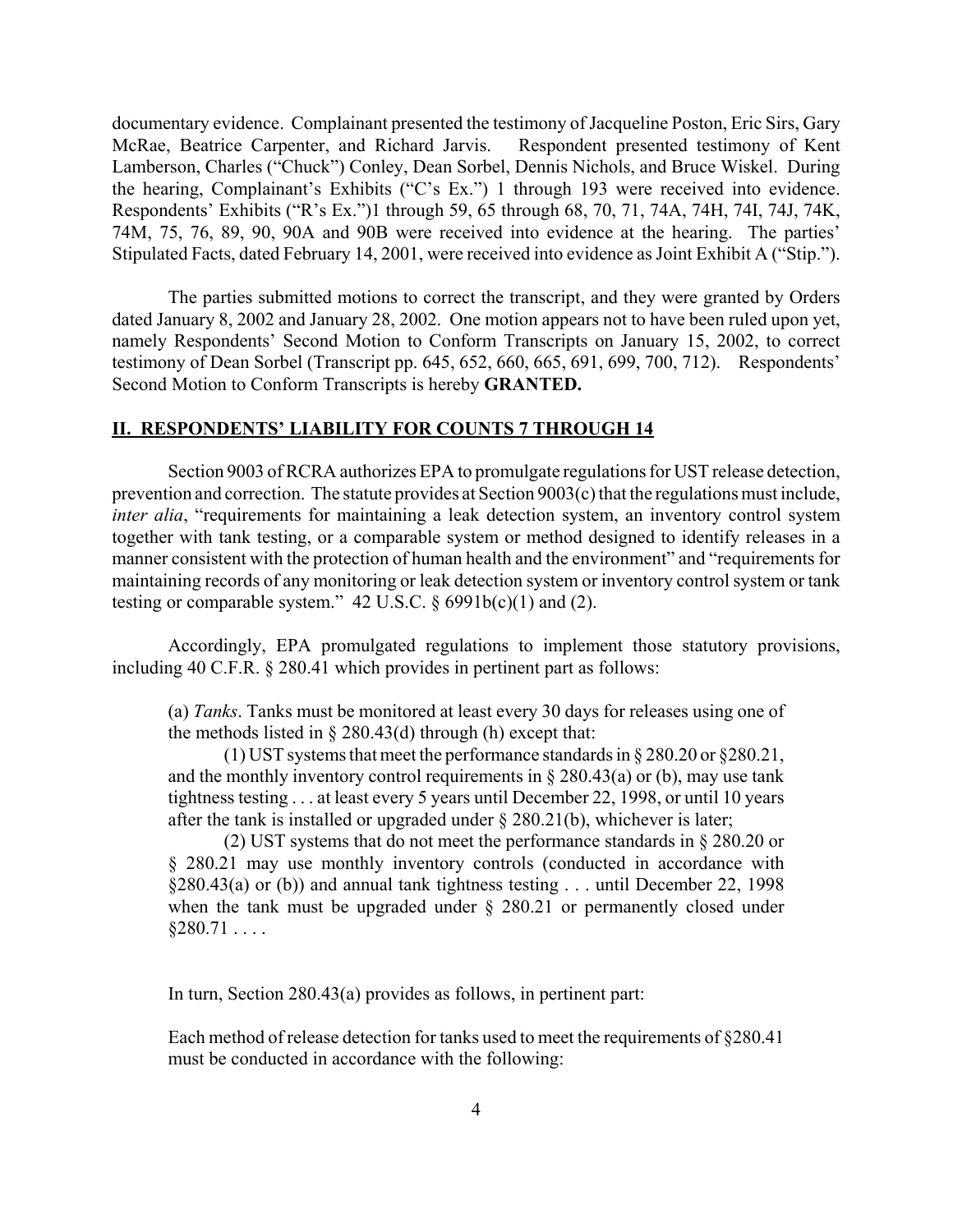(a) *Inventory control*. Product inventory control (or another test of equivalent performance) must be conducted monthly to detect a release of at least 1.0 percent of flow-through plus 130 gallons on a monthly basis in the following manner:

(1) Inventory volume measurements for regulated substance inputs, withdrawals, and the amount still remaining in the tank are recorded each operating day;

\* \* \* \*

(3) The regulated substance inputs are reconciled with delivery receipts by measurement of the tank inventory before and after delivery;

\* \* \* \*

(5) Product dispensing is metered and recorded within the local standards for meter calibration or an accuracy of 6 cubic inches for every 5 gallons of product withdrawn; and

(6) The measurement of any water level in the bottom of the tank is made to the nearest one-eighth of an inch at least once a month.

Respondents are charged in Counts 7 through 14 of the Amended Complaint with failure to properly conduct inventory control to ensure that their USTs were not leaking, in violation of 40 C.F.R. § 280.41(a).

Inventory volume measurements for "regulated substance inputs" are the gallons of fuel delivered, and "withdrawals" are the gallons of fuel pumped out of the tank as measured by a totalizer or meter. Inventory volume measurements for the amount still remaining in the tank are made by dipping a measuring stick into the tank and noting the level of liquid in the tank to the nearest one-eighth of an inch, referred to as "sticking the tanks" or taking "stick readings." The amount of fuel in the tank in inches is then converted to gallons by using a conversion chart, and the resulting number of gallons is recorded as the "stick inventory." C's Ex. 176.

To perform inventory control, the stick inventory is compared with the "book inventory" which is the beginning inventory plus gallons delivered, minus gallons pumped. The number of gallons "over or short," *i.e.,* gained or lost, is the difference between the "book inventory" and the "stick inventory."

# A. Count 7

Count 7 of the Amended Complaint alleges that Goodman "failed to properly conduct inventory control for the months of April 1999 and for the months of June and July, 1999 for the USTs at the  $16<sup>th</sup>$  and State Exxon," in violation of 40 C.F.R. § 280.41(a). In its Post-Hearing Brief, Complainant argues that the evidence shows that for April 1999, Goodman failed to take stick readings and record stick inventory on all operating days, complete monthly reconciliation, and document that the required water measurements were taken for the month in the tanks. For June and July 1999, Complainant asserts that no monthly inventory records exist, and Goodman's reconstructed records cannot demonstrate compliance with Section 280.43(a).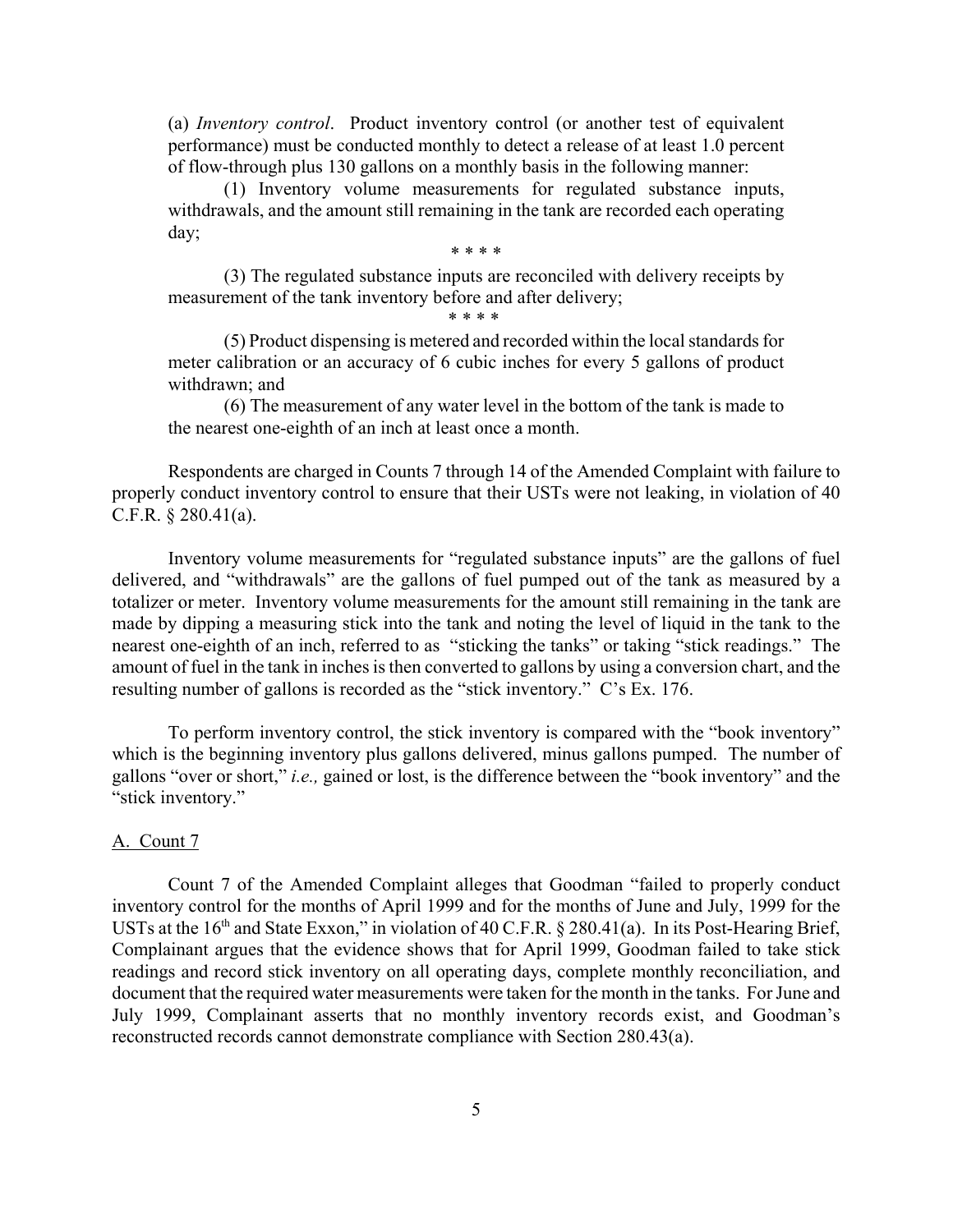Goodman's monthly inventory forms for April 1999 show that for the Supreme grade gasoline tank in April 1999, stick inventory was not recorded for eight days: April 15 through 19, and April 21 through 23. C's Ex. 146; R's Ex. 1. Correspondingly, no calculations were recorded for April 15 through 24 for the book inventory, and therefore there is no calculation of the daily over or short. *Id.* The data for stick inventory and daily over or short for April 5 through 8 appears illegible. *Id.* There is also no calculation of the total gallons over or short for the month. *Id.* No totalizer data were recorded for the Supreme tank for eleven days, from April 14 through 24. *Id.* 

For the Regular gasoline tank in April 1999, no stick inventory was recorded for nine days (April 15 through 23), and no daily over or short calculations for those days, or for the 24<sup>th</sup>. *Id.* For ten days (April 15 through 24), no totalizer data were recorded. *Id.* For June and July 1999, Goodman did not present any monthly inventory records, and stipulated that it could not locate them. *Id.*; Joint Ex. A ("Stip.") ¶ 25.

Complainant presented Goodman's response to an information request as to water measurements, which was an invoice dated April 2, 1999, from a fuel delivery service, showing a water measurement for only two of the three tanks. C's Ex. 140. Complainant asserts that no other evidence of water measurements was presented for April, June or July 1999.

Gary McRae, an Environmental Protection Specialist and UST project officer for Idaho, testified as to the importance of recording stick inventory each operating day. He testified that "inventory control is the least precise method" of monitoring USTs, and "if you don't stick every day, it becomes even more imprecise," and that EPA limits the availability of that method to ten years. Tr. 365. He explained that "if you stick every day, you're going to be able to identify a catastrophic leak at the time," whereas if stick inventory was not measured on a weekend, or a long holiday weekend, there may be three days with a major leak undetected. Tr. 365-366.

Goodman, however, asserts that EPA failed to prove the violation alleged in Count 7 by a preponderance of the evidence. Kent Lamberson, who was responsible for Goodman's inventory control records in the Boise area stores, testified that, for June and July 1999, he went to the  $16<sup>th</sup>$  and State Street station each weekday in June and July to help the store manager complete the inventory control forms, and that, because he did not trust what appeared on the inventory control forms, he reconstructed them. Tr. 815-818. He reviewed and analyzed the records and rebuilt the inventory control sheets in the third week of August 1999 by using stick inventory that was called in to the main office on weekdays, the fuel delivery invoices, and daily computer reports for fuel sales. Tr. 818-824; Rs' Ex. 27. Thereby he was able to conduct inventory reconciliation to demonstrate that the standard of 1.0 percent of flow-through plus 130 gallons was not exceeded, Goodman asserts. For April 1999, Mr. Lamberson testified that, toward the end of the month, he checked the inventory control sheet and "realized we had a problem." Tr. 822-823. He testified that he then performed reconciliation for April 1999 in the first part of May. Tr. 823. Goodman proffered Mr. Lamberson's memorandum, dated April 13, *2001*, describing his analysis of the fuel inventory sheets, and concluding that there was no reason to suspect a leak in the tanks. Rs' Ex. 27. Attached to the memorandum (Rs' Ex. 27) were the actual store inventory control records for March through May 1999, undated reconstructed inventory records for April through July 1999, and an undated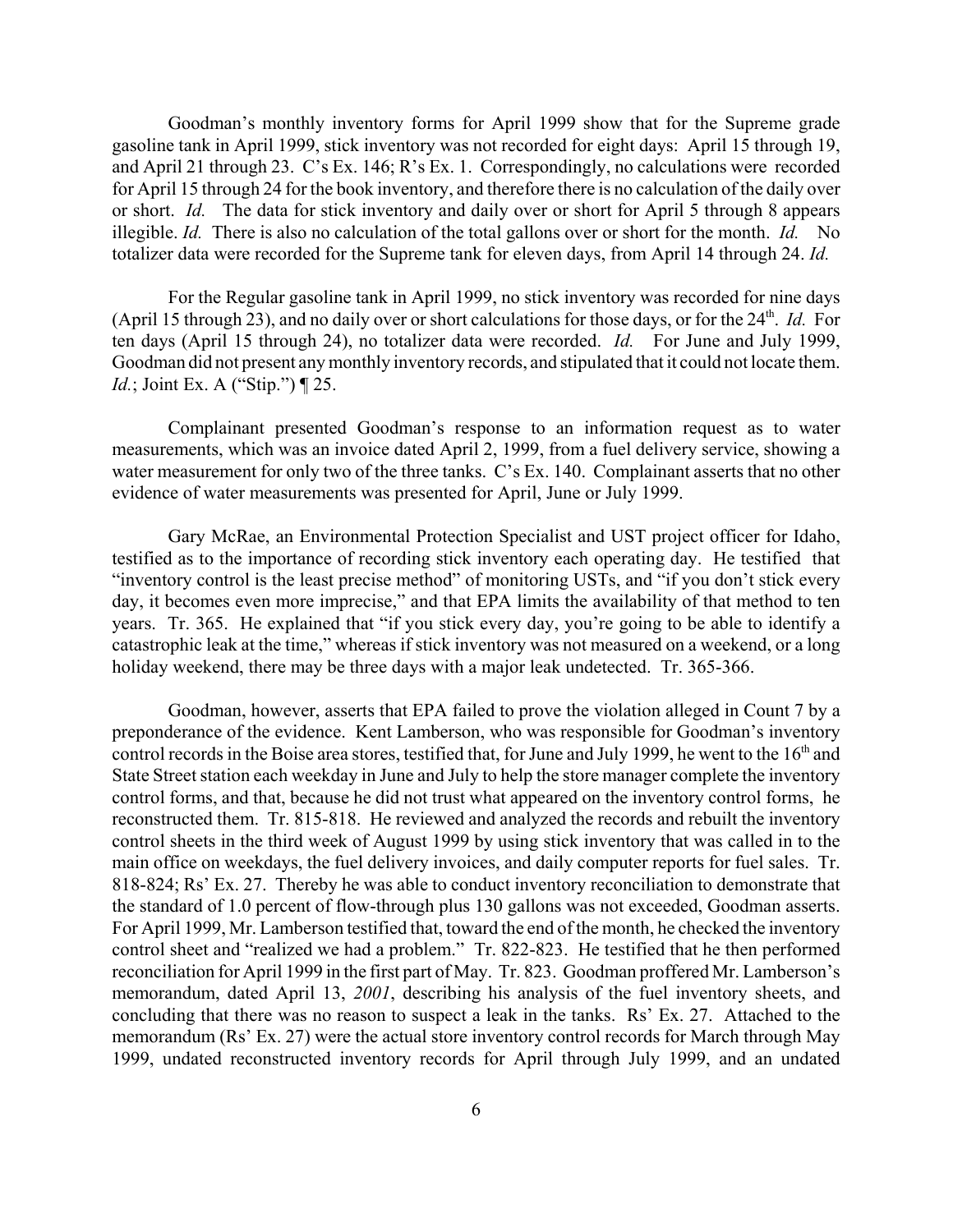spreadsheet "review evaluation summary" of inventory reconciliation. R's Ex. 27; Tr. 852-853. Mr. Lamberson testified that he relied upon the Amended Complaint, and computer printouts, fuel delivery invoices, called-in stick inventory and "whatever information he could get a hold of" to prepare the memorandum. Tr. 855-856.

Goodman asserts that the fact that the latter documents used to prepare the memorandum were not proffered, and that Mr. Lamberson did not record stick inventory for weekends and holidays, does not require a finding of violation. Goodman make a number of arguments in this regard. First, Goodman states that EPA neither requested the supporting documents nor objected to the admission of the April 13, 2001 memorandum (R's Ex. 27), and Federal Rule of Evidence 1006 allows the contents of voluminous documents to be presented in the form of a summary or calculation. Second, EPA's inventory control expert, Jacqueline Poston, admitted at the hearing that monthly reconciliation would be "acceptable" if stick readings were not taken on weekends. Tr. 239-240. Third, UST owners and operators should be allowed a brief period of time to analyze discrepancies in inventory records, which is suggested by the allowance in 40 C.F.R. § 280.50(c)(2) of a second month of inventory control to be completed before a suspected release must be reported. Fourth, Mr. Lamberson and Charles Conley, president of Goodman, testified that fuel delivery drivers stick the tanks for water and report results on delivery invoices. Tr. 870. Two of the tanks of Supreme grade fuel were manifolded together. Tr. 254-255, 948; C's Ex. 86, 130. Goodman asserts that it is just as likely as not that the delivery drivers did check water in each of the two manifolded tanks, and that its inventory records show that fuel was delivered into the manifolded tanks 17 times from April through July 1999. R's Ex 27, attachments. Further, Goodman argues, Complainant failed to prove that checking for water in one of two manifolded tanks is inadequate, and asserts that the tanks should be treated as one because the product flows through both tanks, and that tank stick readings are combined for inventory control.

Complainant interprets Section 280.41(a)(1) as requiring inventory reconciliation to be completed "within a reasonable time after the last day of the prior month," such as a one or two day delay, acknowledging EPA guidance which states that reconciliation should be done at the end of the month. C's Post-Hearing Reply Brief (C's Reply) at 7; C's Ex. 176. Complainant asserts that reconstructing inventory control records years after the fact does not establish timely inventory control. According to Complainant, Mr. Lamberson's assertion that he performed reconciliation "several days or weeks after the fact," is undocumented, unsubstantiated, not credible, and does not comply with the regulatory requirement to conduct inventory control on a monthly basis. C's Post-Hearing Brief at 15-17. Moreover, the validity of the reconciliations would be "questionable" without stick inventory for weekends and holidays. *Id.* at 17. Although Ms. Poston testified in the affirmative as to whether a reasonably valid monthly reconciliation could result where stick inventory was not measured on weekends, she stated that it "might not be in the letter of the law." Tr. 239. Complainant asserts that the rationale for the requirement to measure the tanks each operating day "is to minimize the environmental harm that could occur from any sudden large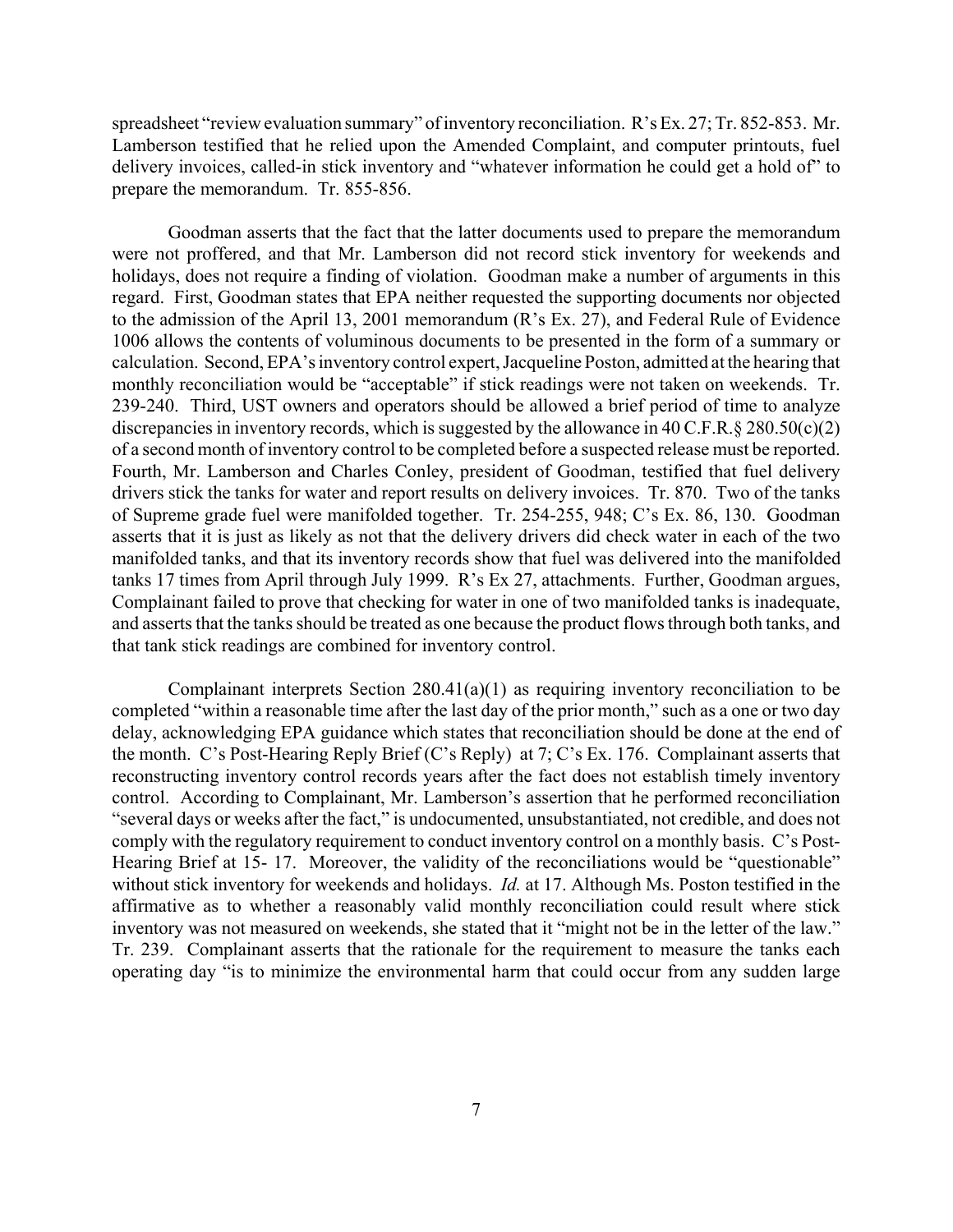release from the tank." C's Reply at 3. Checking water levels may reveal a hole in the tank. *Id.*<sup>3</sup>

Goodman argues that EPA was not so concerned about a catastrophic release as to issue a citation against another of Goodman's facilities for failure to take stick readings on weekends, and EPA had thus communicated to Goodman that inventory control is not mandatory on weekends. Rs' Post-Hearing Reply Brief (Rs' Reply) at 3-4. Goodman points out Ms. Poston's testimony that in 1998, no citation was issued because she "didn't consider that to be so significant that [Goodman] couldn't use the numbers they had," but she explained that "it was something that they should . . . . begin to invoke." Tr. 214-215. EPA does not claim that any sudden release occurred from the tanks. Although the inventory control records were "not perfect," the data was capable of detecting a release as required by the regulation, and the discrepancies do not constitute per se violations, Goodman asserts. The Amended Complaint does not mention failure to check for water in the tanks, and EPA never disputed testimony that delivery drivers measured water in the tanks, Goodman points out. Tr. 990.

It is not necessary for the Amended Complaint to allege specific facts as to violations of each subparagraph of 40 C.F.R. § 280.43(a) in order to meet the regulatory requirement of 40 C.F.R. §  $22.13(a)(3)$  to include in a complaint "[a] concise statement of the factual basis for each violation alleged." Therefore, the fact that the Amended Complaint did not specifically allege failure to measure water in the tanks does not shield Goodman from liability for Count 7 under its Eleventh Affirmative Defense, which states that EPA has no factual basis for the alleged violations.

As to whether Complainant has established a violation for failure to check water levels, the regulation requires measurement of water in the bottom of "the tank." The definition of "tank" as a "stationary device designed to contain an accumulation of regulated substances . . . ." (40 C.F.R. § 280.12) does not exclude two manifolded tanks being considered a "tank." The definition of "underground storage tank or UST" as "any one or combination of tanks . . ." would include two manifolded tanks. Therefore, the evidence that water was checked in only two of the three tanks in April 1999, does not establish a violation of 40 C.F.R. § 280.43(a)(6) for that month. For June and July, 1999, however, Goodman did not produce any invoices or other document showing that water levels were measured in the tanks in June or July, 1999. Goodman relies on Mr. Lamberson's and Mr. Conley's testimony that water levels are generally measured and recorded by delivery drivers before and after depositing fuel in the tanks.

The plain language of the regulation governing inventory control, 40 C.F.R. § 280.43(a), sets forth mandatory requirements: "release detection . . . must be conducted in accordance with the following: . . . Product inventory control . . . must be conducted . . . on a monthly basis in the

<sup>&</sup>lt;sup>3</sup> Complainant also asserts that Goodman did not establish that the computer system Mr. Lamberson relied upon to recreate the amount of fuel sold meets the regulatory requirement of 40 C.F.R. § 280.43(a)(5) for totalizer meter calibration. However, Complainant does not develop or support this assertion, and in any event it does not affect the disposition of liability or penalty for this Count.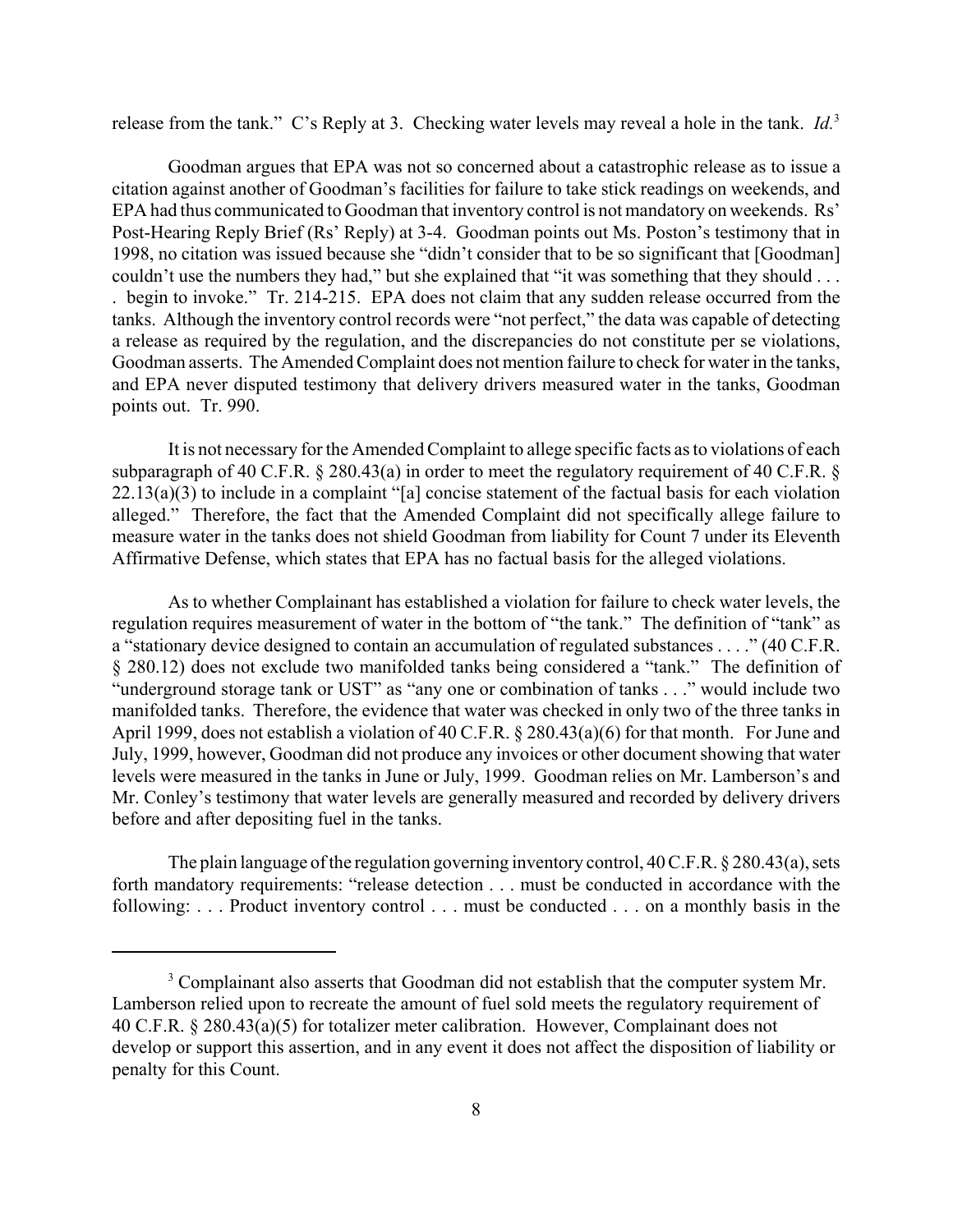following manner: (1) Inventory volume measurements for regulated substance inputs, outputs and the amount still remaining in the tank are recorded each operating day; . . . [and] [t]he measurement of any water level at the bottom of the tank is made . . . at least once a month." If inventory control is not conducted in accordance with each requirement of Section 280.43(a)(1) through (6), then it does not meet the monthly inventory control requirement of § 280.43(a), and therefore is not in compliance with 40 C.F.R. § 280.41(a).

Ms. Poston's opinion that without weekend stick readings a reasonably valid monthly reconciliation could be obtained, is not inconsistent with the regulatory language and certainly does not refute it. "Reasonably valid" is not necessarily synonymous with "compliant"; and obtaining a reasonably valid reconciliation of inventory each month does not ensure that sudden or catastrophic leaks are immediately detected. The fact that EPA in its discretion did not issue citations to other Goodman facilities for failure to record stick inventory on weekends is not affirmative misconduct, and is therefore insufficient to support a defense of estoppel against the EPA or any other defense to liability, particularly in the circumstances of this case *See, United States v. City of Toledo,* 867 F. Supp. 603, 607 (N.D. Ohio 1994)( EPA's inaction, failure to clarify the lawfulness of certain conduct, or acting in an indifferent, passive or negligent manner, does not meet "the demanding standard of affirmative misconduct" to support an estoppel defense against EPA, which would require a showing that EPA affirmatively caused the defendant to believe that its actions were lawful so far as the EPA was concerned, but that EPA anticipated taking legal action.)

Mr. Lamberson testified that after stick measurements are taken, they are immediately called into Goodman's corporate office and recorded by Steve Annis, who keeps a separate file. Tr. 819- 820. Mr. Lamberson testified that he received inventory control forms at the corporate office within the first two weeks of the following month. Tr. 783. He testified that he would review them and perform inventory reconciliation, and keep the original inventory control forms and send a copy to the fuel station. Tr. 917-918. Mr. Lamberson testified that he used the called-in stick readings for June and July 1999 to complete inventory reconciliation for those two months, because after looking at the inventory control forms, he did not trust what he had seen on the forms. *Id.* However, no documentation of called-in stick inventory was proffered for April, June or July 1999. His testimony neither states nor reasonably supports an inference that stick readings were called into the corporate office each day from April 15 through 23, 1999. No explanation is given as to why stick readings would be called in to the corporate office for those days but not recorded on the inventory control form. Goodman has not proven that it recorded stick inventory each operating day, or even each weekday, between April 15 and 23, 1999.

The reconstructed records do not constitute proof of facts on original inventory control sheets, or on other contemporaneous documents for inventory control, and do not prove that inventory reconciliation was performed timely. Federal Rule of Evidence 1006 permits presentation of a summary or calculation where the "contents of voluminous writings [or] recordings . . . cannot conveniently be examined in court," provided that the writings are available for examination or copying. Even if this Rule applied to administrative enforcement proceedings, it would not apply to the situation at hand, in which there is no indication that the records of stick inventory and water measurements were "voluminous." An inference can be drawn from the evidence and testimony that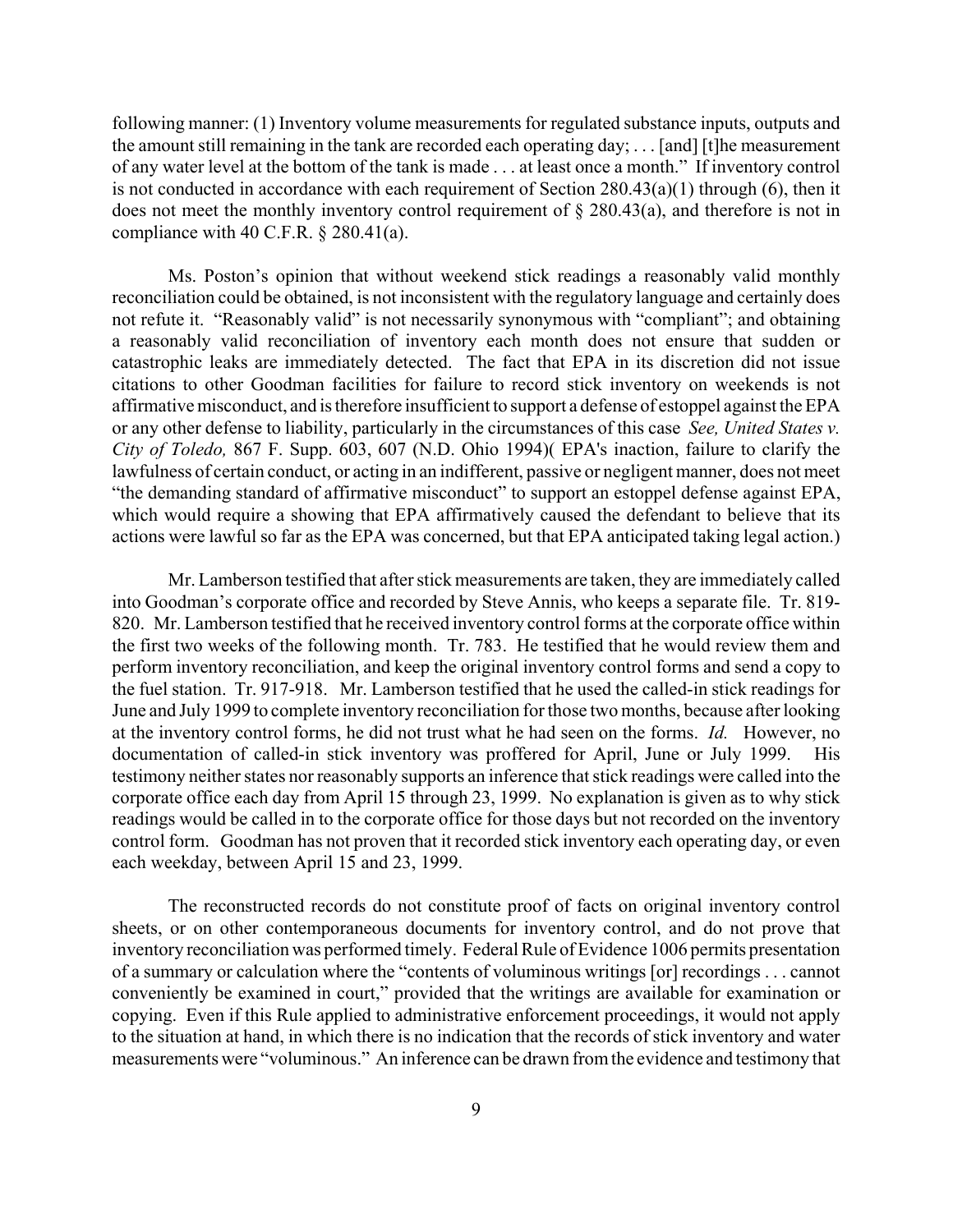the original inventory control documents were not voluminous.

As to June and July 1999 inventory control, Goodman relies on Mr. Lamberson's testimony that the inventory control records existed, that stick readings were called into the office each weekday, and that he performed reconciliation in August 1999 for those months. Goodman also relies upon Mr. Lamberson's reconstructed inventory control forms, on which appear stick inventory for weekdays, but not for weekends. R's Ex. 27. Mr. Lamberson testified that he reconstructed these forms near the end of 2000 or the first quarter of 2001 to "exemplify" the process he used earlier to perform monthly inventory reconciliation. Tr. 853, 883-884. To credit his testimony would require a finding that each of the following records for June and July 1999 were either lost or discarded: the original store inventory control forms, the copy of the store inventory control forms that were sent to the corporate office, Gilbarco computer system printouts, Steve Annis' office records of called-in stick inventory, delivery invoices showing water level measurements, and Mr. Lamberson's notes or records of performing inventory reconciliation in August. This is simply too much to believe. It is concluded that Goodman did not conduct inventory control, as required by 40 C.F.R.  $\S$  280.43(a), for June and July at the 16<sup>th</sup> and State Exxon.

In sum, a preponderance of the evidence shows that Goodman failed to record the amount of product in the tanks each operating day in April, June and July 1999, and failed to measure water levels in the tanks in June and July 1999. Consequently, Goodman failed to comply with 40 C.F.R. § 280.43(a). Such failure to comply with the requirements of Section 280.43(a) constitutes a violation of 40 C.F.R. § 280.41(a).

## Count 8

Goodman is alleged in Count 8 to have failed to properly conduct inventory control for the months of January, February and March 1999 for the USTs at the Collister Exxon. Complainant argues that Goodman did not complete monthly reconciliation within 30 days and did not take stick inventory each operating day. Complainant presents Goodman's inventory control forms for January, February and March 1999, showing inventory data for each day, but no monthly reconciliation – no calculation of the difference between stick and book inventory ("total gallons over or short") for the month -- for both regular and premium fuel tanks. C's Ex. 149; R's Ex. 2. Goodman's inventory control forms for February 1999 show no stick inventory data for February 12 and 13. *Id.* Mr. Lamberson testified that when he received the inventory forms from the store the following month, he "went through them" and "[d]id a summary on them and recap," and he testified that he "would have gone through February, sometime in March . . . ." Tr. 828, 829. He guessed that the  $12<sup>th</sup>$  and  $13<sup>th</sup>$  of February were a weekend. Tr. 829.

Goodman presents Mr. Lamberson's undated summary of inventory reconciliation calculations for January, February and March 1999, for regular and supreme grade gasoline. Rs' Ex. 14. Goodman also presents Mr. Lamberson's memorandum, dated April 26, 2001, concluding that there was no reason to suspect a leak in the tanks, along with another undated "review evaluation summary" of the inventory reconciliation calculations. Rs' Ex. 28. These documents were not prepared until after this proceeding was initiated by issuance of the Complaint. Tr. 846-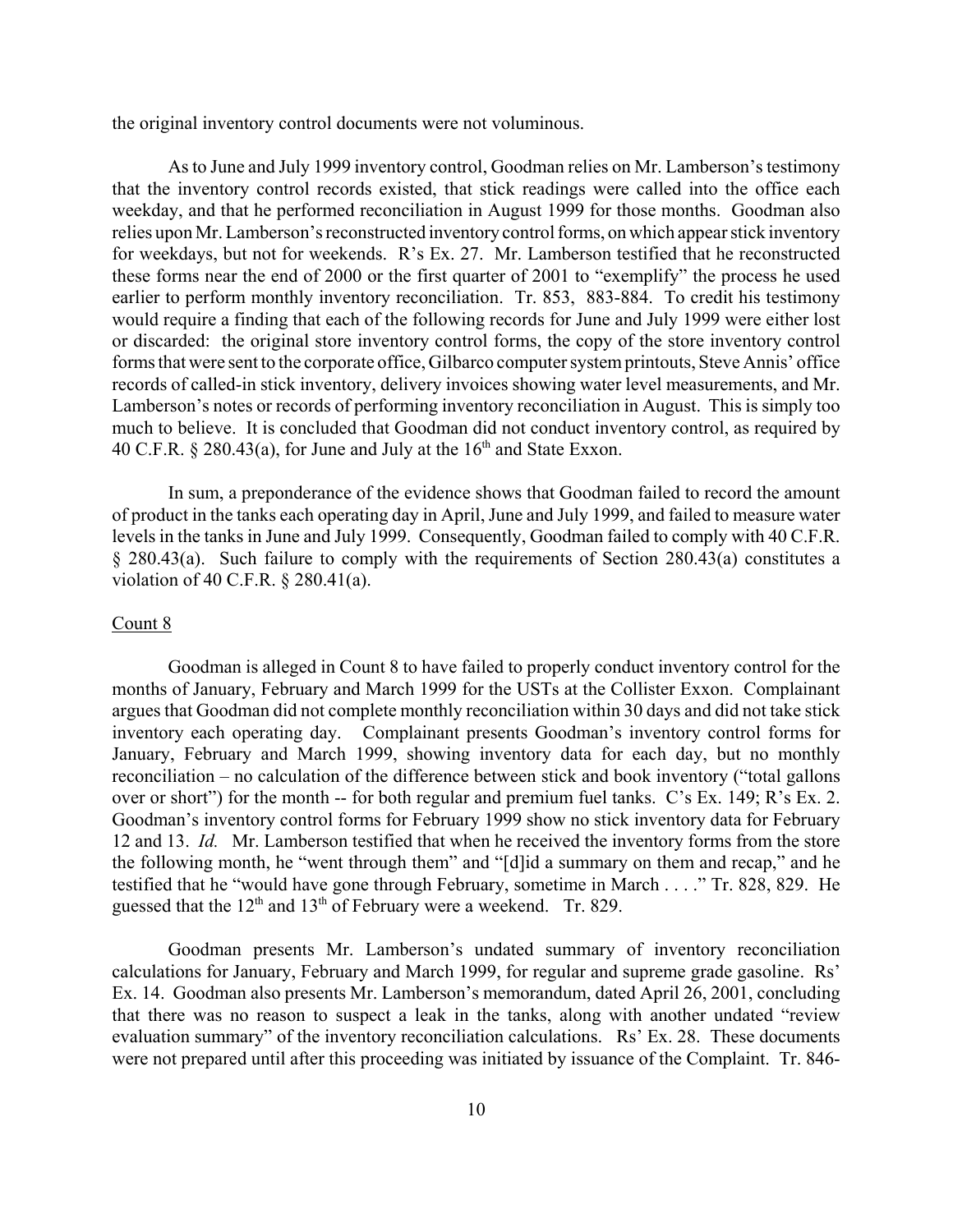847. Accompanying the April 26, 2001 memorandum were copies of January, February and March 1999 fuel inventory forms received from the store, with inventory reconciliation calculations written at the bottom of the forms. Rs' Ex. 28. Mr. Lamberson's testimony does not suggest that he wrote those calculations on the forms within a month of receiving them from the store; rather, he testified that on those forms he "recapped what had occurred before." Tr. 830. His testimony as to when he performed the calculations after he received the inventory forms from the store is vague, and not supported by any documentation. A preponderance of the evidence shows that inventory reconciliation was not performed within a reasonable period of time following each month of January, February and March 1999 for the USTs at the Collister Exxon. Consequently, Goodman failed to comply with 40 C.F.R. § 280.43(a). Such failure to comply with the requirements of Section 280.43(a) constitutes a violation of 40 C.F.R. § 280.41(a).

# Count 9

Goodman is charged in Count 9 with failure to properly conduct inventory control from December 1998 through at least November 1999 for USTs at the Homedale Tiger Mart Exxon. Complainant asserts that many stick readings are not recorded for that period, that there are no inventory control records for June 1999, and that monthly inventory reconciliations were not performed for January through May 1999. C's Ex. 152; Rs' Ex. 3.

For the months of December 1998 through May 1999, and July through November 1999, inventory control forms show data recorded for each tank for each day except for what appear to be holidays and weekends. C's Ex. 152; Rs' Ex. 3, 29. At the hearing Mr. Lamberson stated that the forms do not include data for weekends. Tr. 834. He explained that he concurred in the store manager's choice to take stick readings herself so she could control them and have accurate data, and not have to depend on other employees. Tr. 834-835; *see also* Rs' Ex. 29.

While the inventory control forms for December 1998 through May 1999 do not show inventory reconciliation for the month, the forms for July 1999 through November 1999 do show monthly inventory reconciliation figures. C's Ex. 152; Rs' Ex. 3, 29. Mr. Lamberson testified that he wrote on the July through November 1999 forms the total gallons pumped and total gallons over or short for the month, and the monthly inventory reconciliation, or "leak check threshold," and that he thought he may have done it "after the fact . . . in anticipation of . . . this kind of inquiry." Tr. 831-832. He testified that he originally performed the reconciliations on scrap paper, but threw them away. Tr. 832-833. His testimony is unclear as to when those calculations were performed. As to why he would write inventory reconciliation figures for the Homedale station on scrap paper, and then throw them away, without recording them on the inventory forms, he testified that while "[e]arly on" he wrote on the inventory control forms, Mr. Conley "made it very clear" that he should not be making any marks on the original forms, although he "deviated from that rule from time to time." Tr. 799. He also testified that if he "saw a problem beyond that [initial] investigation," he would "investigate further," but that Homedale was a "well-manned station." Tr. 834. His testimony does not address any inventory reconciliation having been performed, prior to the Complaint, for the Homedale USTs for December 1998 through May 1999. Complainant's evidence and Mr. McRae's testimony, however, indicate that the reconciliation figures were on the forms for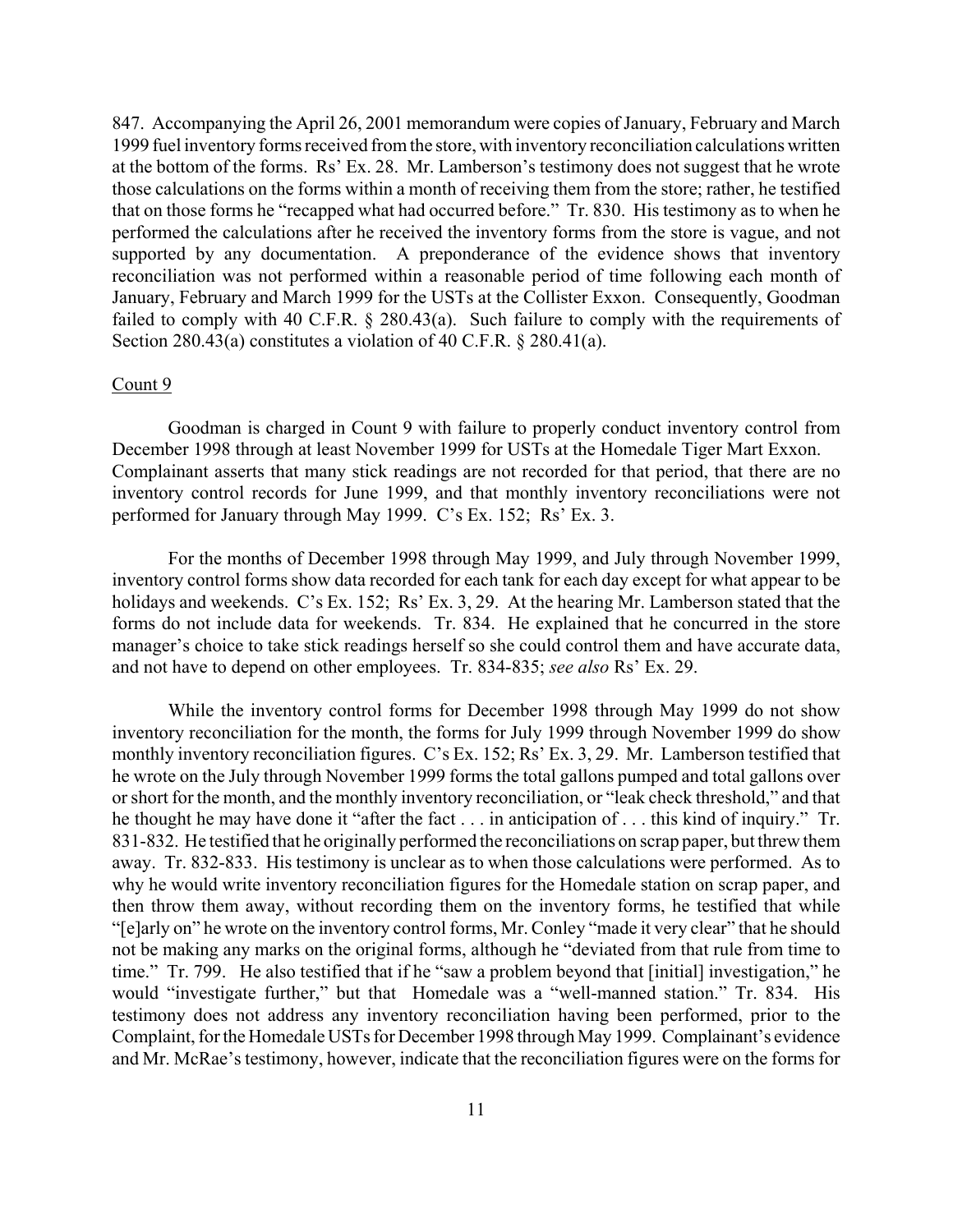July through November 1999 when Goodman submitted them to EPA on December 17, 1999. C's Ex. 142, 143, 152. Therefore the reconciliation for November 1999 was timely.

Goodman again argues that the absence of stick inventory on weekends and holidays does not impact the validity of its inventory control. Goodman posits that it is reasonable to allow one month to complete inventory reconciliation, based on the regulatory allowance of a second month of data to be collected to verify a possible leak. Respondents' Reply at 13. A memorandum dated April 26, 2001 from Mr. Lamberson, responding to Count 9, states that inventory records were "reviewed" at least once per month and that "supervisors' familiarity with the unique characteristics of personnel and site enabled proper evaluation of data." R's Ex. 29. Accompanying the April 26, 2001 memorandum was an undated "review evaluation summary" of inventory reconciliation calculations for December 1998 through December 1999.

As to the inventory control records for June 1999, Mr. Lamberson stated in his April 26, 2002 memorandum that they were missing, but that he performed inventory reconciliation based upon in-house records. Rs' Ex. 29. No such records were proffered in this proceeding. The only document in the record showing an inventory reconciliation for June 1999 was the review evaluation summary, but it was prepared after the Complaint was issued. He states in the April 26, 2001 memorandum that the inventory reconciliation resulted in excessive over/short values for the month of June 1999, but that there was no such irregularity for two or more consecutive months, so it was "probably a bookkeeping error." Rs' Ex. 29.

Even if Goodman's position of a one-month time period to complete reconciliation is accepted, a preponderance of the evidence shows that Goodman did not complete inventory reconciliation for the USTs at the Homedale Tiger Mart Exxon within thirty days of each month from December 1998 through October 1999. In addition, Goodman failed to record stick inventory when it was operating on weekends and holidays for that time period. Therefore Goodman is liable for failure to comply with 40 C.F.R.  $\S$  280.41(a).

## Count 10

Count 10 charges Respondent Goodman Lewiston with failure to properly conduct inventory control, or to assure that the facility's operator had been properly conducting inventory control, for the months of December 1998 through March 1999 for USTs at Tiger Mart # 5. Goodman Lewiston's defense is that the tanks were empty, that the operator of the station had filed bankruptcy, and that a bankruptcy trustee had taken possession of the station during that time. Complainant asserts that Goodman Lewiston produced no documentation that the USTs were empty or that inventory control was conducted during that time.

For USTs that are temporarily closed, the regulations provide that "release detection is not required as long as the UST system is empty," which is "when all materials have been removed using commonly employed practices so that no more than 2.5 centimeters (one inch) of residue, or 0.3 percent by weight of the total capacity of the UST system, remain in the system." 40 C.F.R. § 280.70(a).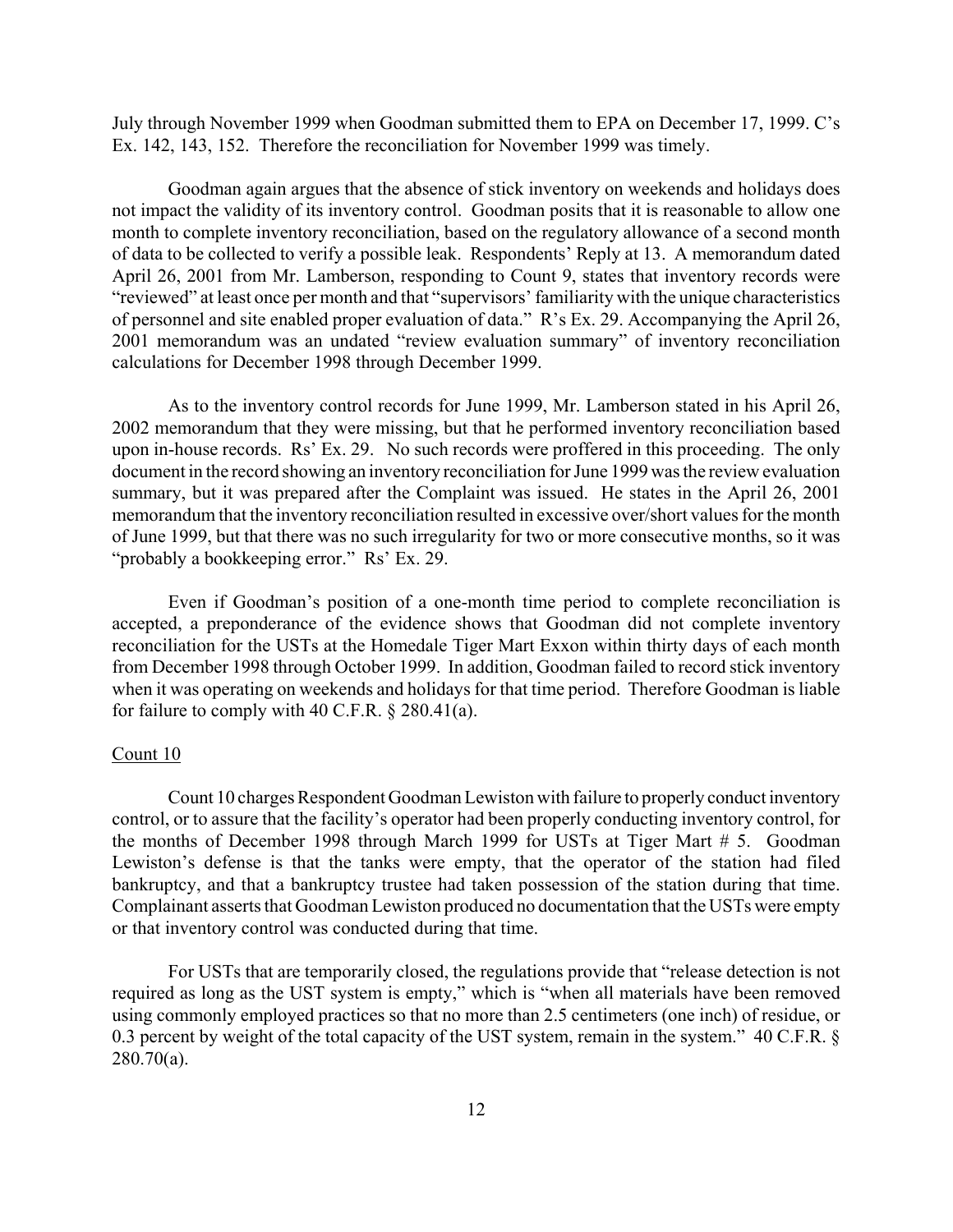Dean Sorbel is an independent contractor for Goodman Lewiston, who leased and operated fuel stations from Goodman Lewiston, including Mountain Mart # 2 and the Goodman Bulk Plant in Lewiston, and at which stations he performed UST inventory control. Tr. 644-647, 757. He testified that he delivered fuel to Tiger Mart # 5, went over inventory control procedures with Jean Stroud, the operator of Tiger Mart # 5, and helped her with monthly inventory control "a couple times." Tr. 697-698; 718-721. Mr. Sorbel testified that Ms. Stroud declared bankruptcy in June 1998, that she stopped getting fuel deliveries because she did not have the money to pay for it, that she told him that she sold all the fuel from the tanks, that the tanks were empty, and that signs were placed on the pumps indicating that no fuel was for sale. Tr. 698-699, 707, 718-720. Mr. Sorbel testified that he knew that the tanks were empty enough that they did not pump product out from the dispensers, and when asked how he knew they were not working his testimony was as follows:

> The pumps were not working. When we took it back over, she [Ms. Stroud] told me herself that her tanks were empty. And she put bags on the pumps, "No More Product Left."

Tr. 707. He testified that when he asked Ms. Stroud for copies of the inventory control records, she told him that the records on her computer and the handwritten inventory control forms were gone in the bankruptcy, and that whatever was not sold was thrown away. Tr. 701-702.

As to operation of Tiger Mart #5 from December 1998 and April 1999, Mr. Sorbel testified, "I believe we were kept out of there for the bankruptcy," because the property was attached until after the bankruptcy was done. Tr. 700-701, 720. When asked whether he had a chance to take stick readings during that time period, his testimony was that he did not take stick readings until April 1999. Tr. 709, 721-722.

The tanks were not operated again until April 7, 1999, when the store was reopened by Goodman Lewiston.4 Tr. 709, 721-722, 1295-1296. Mr. Sorbel started taking stick readings at that time, and inventory control resumed. Tr. 709, 721-722; R's Ex. 44. Specifically, he testified that in April 1999:

> when we actually took that over, when I put product in there, that was the first time that we stuck tanks. We stuck tanks when we were going to put the product in, to get the store up and running again when we took it over.

Tr. 721-722. His testimony is unclear as to whether stick readings were taken before product was

<sup>4</sup> Dennis Nichols, vice president of Respondents, testified that he also reviewed Ms. Stroud's inventory control. Tr. 1292. Mr. Nichols' testimony corroborated that of Mr. Sorbel that the station was taken into possession by the bankruptcy trustee, was not operated, that no fuel was delivered there until it was reopened in April, except that he testified that Ms. Stroud filed bankruptcy in October or November 1998. Tr. 1293-1297, 1344-1345.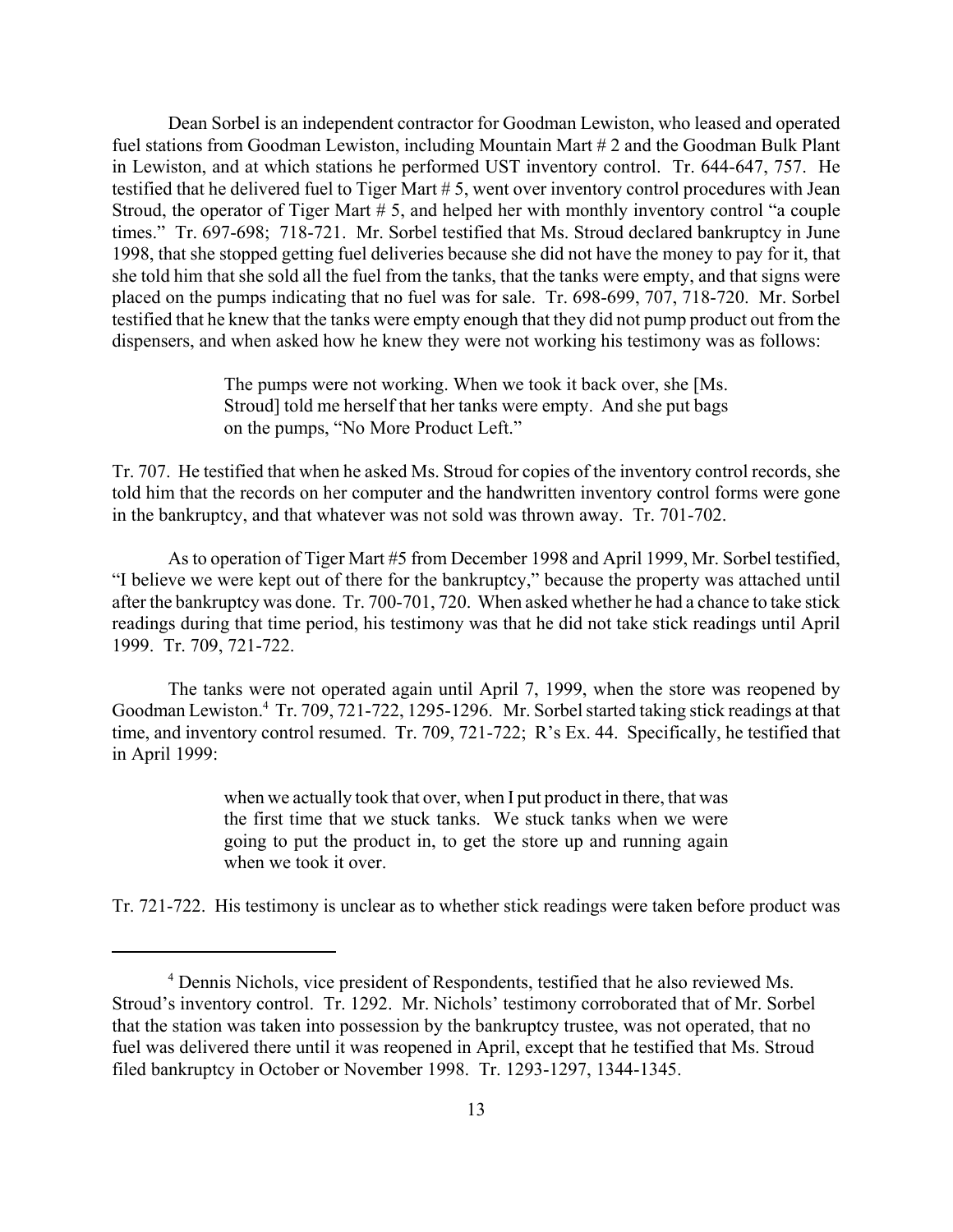delivered or after.

Inventory control records for Tiger Mart #5 proffered by Respondents include computer generated inventory forms "Daily Book" for April 7 through April 11, 1999, "Tank Inventory Data Sheets" with handwritten data for April 8 through 30, 1999, and a daily form showing pump readings and stick inventory for April 8, 1999. Rs' Ex. 6, 44; C's Ex. 99. Goodman's computerized "Daily Book" for April 7, 1999 shows for "open" (presumably stick inventory at opening time that day) 6100 gallons for Unleaded, 2200 for Premium, and 1500 for Plus. For the Unleaded tank, the "Daily Book" shows fuel sales of 116 gallons, a stick inventory of 5984, and consequently zero "over or short" for the day. Rs' Ex. 44. The "Daily Book" for April 8, 1999 shows, accordingly, opening stick inventory of 5984 for the Unleaded tank. *Id.* It also shows no fuel deliveries, 20 gallons sold from the Unleaded tank, and a stick inventory of 5964 gallons. *Id.* It shows no sales from either Plus or Premium tanks on April 8, and zero "over or short" for all three tanks *Id.* 

The computerized "Daily Book" data for April 8 is inconsistent with the handwritten data on the "Tank Inventory Data Sheet" for that day. For the Unleaded fuel tank, the "Tank Inventory Sheet" shows zero "previous stick (gallons)," delivery of 6037 gallons, sales of 82 gallons, and 6037 gallons for "today's stick (gallons)." Rs' Ex. 6; C's Ex. 99. The handwritten data for April 8 for the "Plus" fuel tank includes a delivery of 2200 gallons, 2200 gallons for "today's stick (gallons)," and a "previous stick (gallons)" of zero gallons. *Id.* Interestingly, the gallons sold for those days, 82 gallons of Unleaded and 7 gallons of Plus gasoline, are the same number of gallons as the "over/short" recorded for the day. *Id.* The handwritten data for April 8 for the "Premium" tank shows a delivery of 1500 gallons, no sales, 1500 gallons for "today's stick (gallons)" and zero for "previous stick (gallons)." *Id.* 

In addition to the inconsistencies in data between the "Daily Book" and the "Tank Inventory Data Sheet," these data are also inconsistent with data on Goodman's daily form showing handwritten stick and pump readings taken on April 8. The morning stick readings recorded on the daily form for April 8 shows tank stick readings of 63 1/4 (presumably inches) and 6400 (presumably gallons), 49 1/2 (presumably inches) and 2273 (presumably gallons), and 34 1/2 (presumably inches) and 1480 (presumably gallons). R's Ex. 6. Matching those data to the numerically closest data on the "Tank Inventory Data Sheet," there appears to be a 363 gallon discrepancy for the Unleaded tank (and a 416 gallon discrepancy from the "Daily Book" data), 73 gallon discrepancy for the Plus tank, and 20 gallons discrepancy for the Premium tank, between the two sets of handwritten data for April 8.

Goodman Lewiston argues that from approximately December 1998 to April 7, 1999, the tanks at Tiger Mart # 5 were empty and that no fuel was added. Respondents' Brief at 15; Tr. 707, 1297. In support, it points out Ms. Poston's testimony that one to three inches of fuel would remain in a tank using regular pumps attached to the system. Tr. 205.

Ms. Poston's testimony, when asked how much fuel would be left in a tank if all of the fuel is pumped out that is capable if being pumped out by dispensers in the normal course of events, was that there would be "about anywhere between one and two inches," depending upon how far down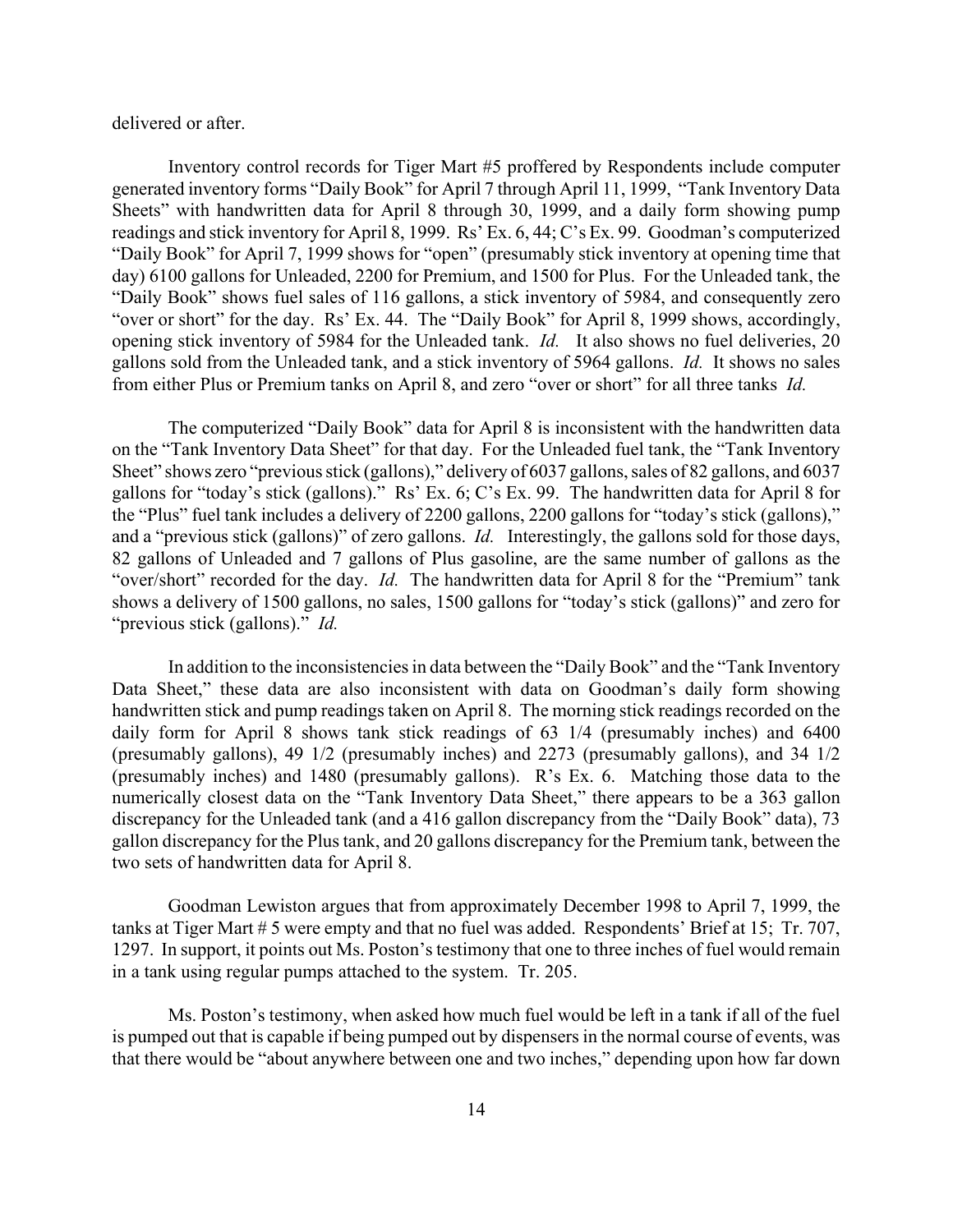the suction pipe goes, whether there is a submersible in the tank, the configuration and the tilt of the tank. Tr. 205. This testimony does not establish that the tanks could only have contained one inch or less of residue.

Neither Goodman Lewiston's fuel inventory records, which are inconsistent, nor testimony of Mr. Sorbel or Ms. Poston, persuasively establish that the tanks contained residue of no more than one inch, or 0.3 percent by weight of the total capacity of the UST system.

Goodman Lewiston also argues that it should not be held liable because it was not in a position to remove residual product in the tanks when the bankruptcy trustee had asserted possession over Ms. Stroud's inventory. Respondents' Brief at 16; Tr. 1131. Mr. Conley testified that Goodman Lewiston was not allowed access to the store and that the bankruptcy trustee "said that you're not allowed because of her [Ms. Stroud's] equipment and inventory and so on that was tied up in bankruptcy." Tr. 1131. Dennis Nichols testified that "we were told to stay out and do not come on the premises," that there was no access to the "inside of the facility," and that "[w]e could have gotten to the outside if we chose to trespass on our own property." Tr. 1295, 1297, 1344-1345. However, cathodic protection was installed on the tanks in December 1998 by Respondents' contractor, Corrpro. C's Ex. 160; Tr.1347-1348. Mr. Sorbel testified that he went by the Tiger Mart #5 three or four times a week, and that he inspected the cathodic protection system of the USTs at Tiger Mart # 5 on a monthly basis from December 1998 to April 1999. Tr. 700-701; R's Ex. 17.

While Goodman Lewiston may not have been able to remove inventory from the tanks, it did not establish that it was unable to obtain brief, intermittent access to the tanks for purposes of taking stick readings. Goodman Lewiston was not required to remove residual product in the tank, but was merely required to maintain inventory control, unless the tanks were "empty" as defined by 40 C.F.R. § 280.70. The evidence shows that Goodman Lewiston failed to conduct inventory control from December 1998 through March 1999. Goodman Lewiston has not proven by a preponderance of the evidence its defense that the tanks were "empty" during that time. Accordingly, Goodman Lewiston violated 40 C.F.R. § 280.41(a) for failure to conduct inventory control, or to assure that the facility's operator had been conducting inventory control, for the months of December 1998 through March 1999 for USTs at Tiger Mart # 5.

## Count 11

Count 11 of the Amended Complaint alleges that, in regard to the Goodman Oil Bulk Plant in Lewiston, from December 1998 through at least November 1999, Goodman Lewiston was utilizing a computerized system to record inventory control but that the system as used by Goodman Lewiston does not detect a release of at least one percent of flow-through plus 130 gallons as required by 40 C.F.R. § 280.43(a).

Mr. Sorbel testified that he dispatches trucks to deliver fuels from the Bulk Plant to service stations. Tr. 645. The Bulk Plant has two 8,000 gallon USTs and two 5,000 gallon USTs. Tr. 651. At the hearing Mr. Sorbel stated that, of the four USTs, only one tank, holding "Plus" fuel, was operating during the time period from December 1998 through November 1999. Tr. 652.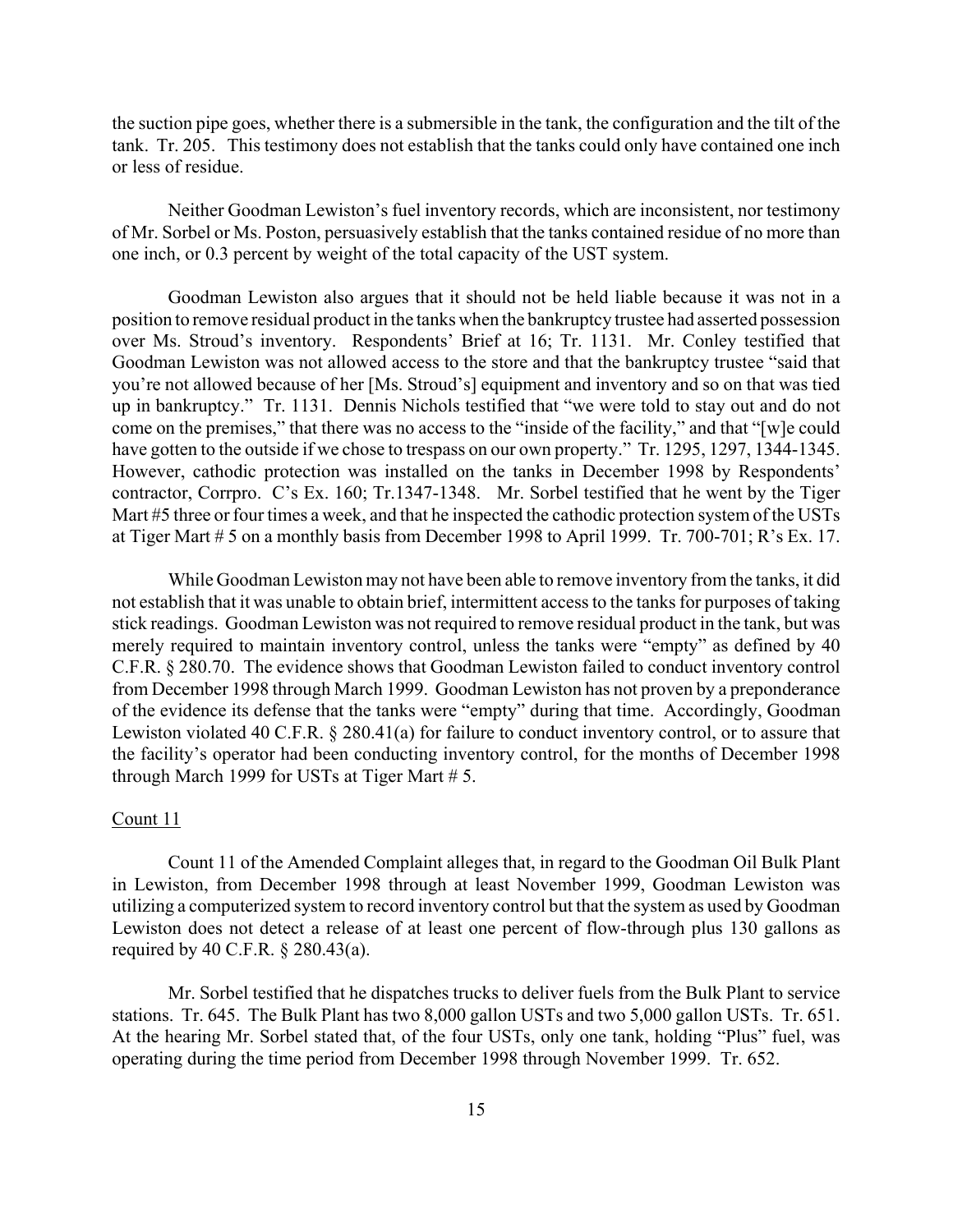Mr. Sorbel further testified at the hearing that he performed inventory reconciliation every month for all tanks at the Bulk Plant, including the time period between December 1998 and November 1999, and usually liked to have it done within three days after the end of the month. Tr. 682, 684-686, 760. According to his testimony, he used handwritten forms to record daily data, including meter readings and stick inventory, "which is balanced for gallons lost in the tank versus gallons that went through the pumps," and he reconciled "for dollar figure." Tr. 653-655. He stated that he inspected the end results of the inventory form at the end of the month. Tr. 656. He testified that "the stickings and meter readings, that is on a handwritten form" and "[t]hen it's transferred to a spreadsheet on the computer and balanced that way" on his computerized form for the reconciliation. Tr. 655, 664-665, 684-685. He stated that "the end results of the inventory control form is inspected by me every month, at the end of the month." Tr. 656. He answered in the affirmative when asked at the hearing whether he performed handwritten inventory calculations to reconcile. Tr. 685, 694-695. He stated that he discards the handwritten calculations, but keeps a handwritten record of the gallon balance. Tr. 685-686. He testified that he used the formula of one percent of flow- through plus 130 gallons for monthly reconciliation. Tr. 686, 760.

Goodman Lewiston's inventory control forms for the Bulk Plant have meter readings handwritten on one side of the page and have spaces to record stick readings on the other side, for six tanks: five above-ground tanks (which are not at issue) and the one UST containing "Plus" fuel. Tr. 659-661; Rs' Ex. 7. Some of the forms had no data recorded for stick readings; the reverse side of the forms are blank. Rs' Ex. 7. Mr. Sorbel explained that stick readings were taken every day, but no stick reading data was recorded on the form because his employees write down stick readings on a tablet and either attach that page to the form or write them on the form. Tr. 659, 667. He stated that the readings were "probably stapled" to the handwritten inventory sheet but "when she got her actual gallons, threw it away." Tr. 667-668.

Goodman Lewiston also presented its computer printouts of tank inventory. Rs' Ex. 7. Mr. Sorbel testified that the data for meter readings and stick readings from the handwritten forms were entered into the computer. Tr. 665-667. The computer printouts include daily data for gallons added, gallons sold, book inventory, actual inventory, and net/loss for that day. Rs' Ex. 7; Tr. 665. He stated that the stick readings were converted to gallons and only the gallons were recorded on the computer inventory forms. Tr. 690-691. Mr. Sorbel's testimony indicates that each day, the book inventory data from the previous day was carried over, gallons were added and/or subtracted for the day's deliveries and sales, and compared with the day's stick reading in gallons, to determine the "running balance" over or short. Tr. 731-733.

The computer printouts also include monthly tank inventory data for the months of May, June, August, September, October and November 1999. Rs' Ex. 7. The monthly data, all in gallons, include the "Beginning" (book inventory for the last day of the previous month), total deliveries, total sales (gallons pumped), "book inventory" ("Beginning" plus deliveries minus sales), "actual inventory"(which is the stick inventory for the last day of the month), and resultant net/loss ("book inventory" minus "actual inventory"). *Id.*; Tr. 667. There is no data showing a comparison of the net/loss with one percent of flow-through plus 130 gallons. The computer printouts do not show that computation and therefore do not indicate any comparison of that figure with the "net/loss." Tr. 141.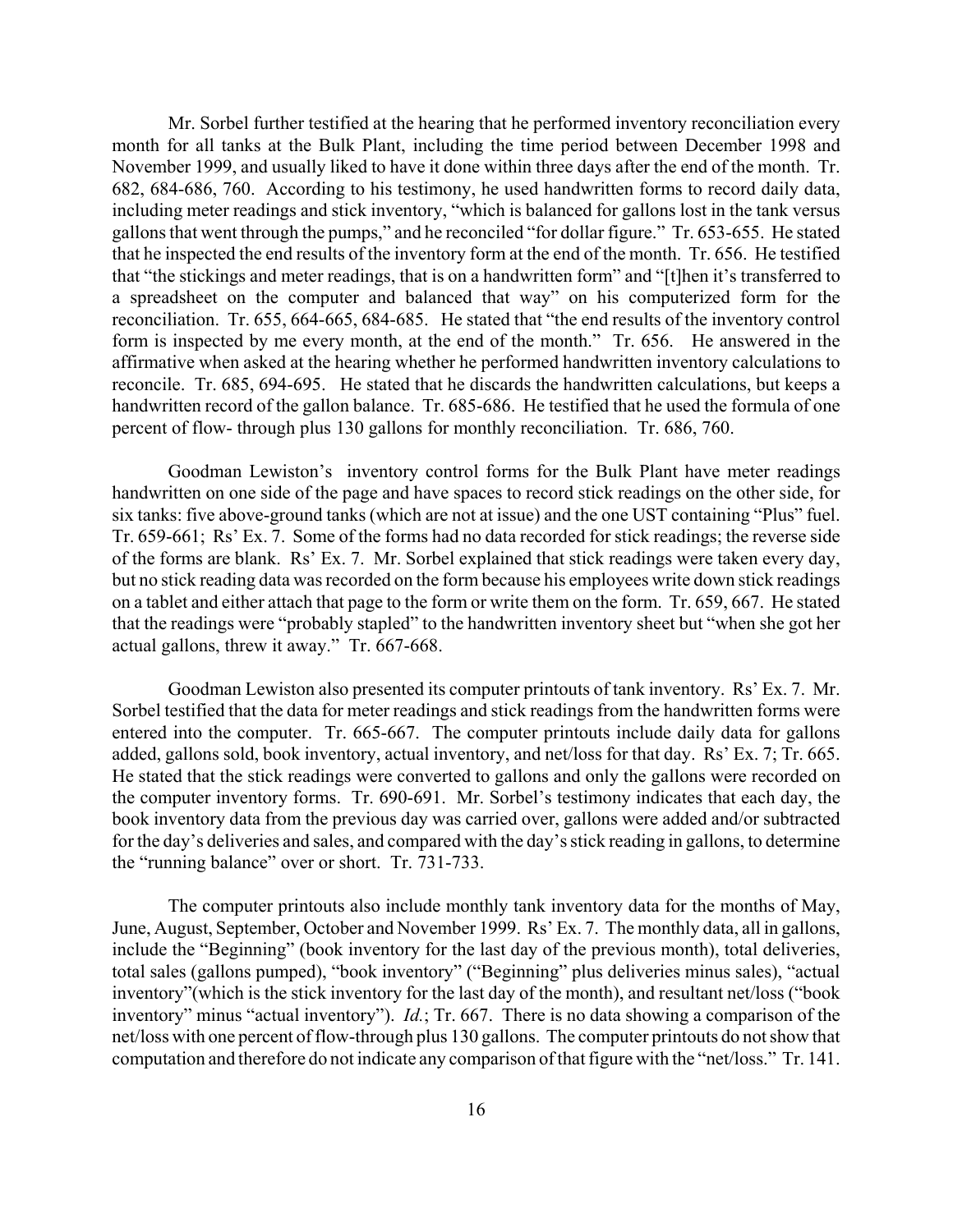Ms. Poston testified that on the computer sheets for the Bulk Plant "There's no monthly reconciliation." Tr. 164.

It is noted that Goodman Lewiston's calculation of the monthly "net/loss" is not the same as the "total gallons over or short" as set out in EPA's guidance document titled "Doing Inventory Control Right, " and in Ms. Poston's testimony. Tr. 140; C's Ex. 176. As described therein, the monthly "total gallons over or short" is the sum total of the daily overages and shortages, and it is the comparison of that number with the regulatory standard of one percent of flow-through plus 130 gallons which constitutes the reconciliation. Tr. 140-141; C's Ex. 176. Complainant did not specifically claim that Goodman Lewiston's method of calculating "net/loss"did not meet the requirements of 40 C.F.R. § 280.43. Furthermore, Ms. Poston testified, "I believe that the math that he is using would lead to the same conclusion as the EPA describes."

Tr. 1474.

Although not disputing that the three USTs were not in operation, Complainant argues that Respondents did not reveal that until the hearing, and had refused to respond to EPA's October 2, 2000 information request. C's Brief at 23; C's Reply at 10; C's Ex. 185, 186. The three USTs contained fuel at levels from 37 to 42 inches on August 18, 1998, according to tank tightness test records. C's Brief at 23-24; C's Ex. 106. Complainant asserts that there was no evidence that the three USTs were "empty" as defined in 40 C.F.R. § 280.70 or that inventory control or other release detection was conducted during that time period. Complainant asserts that release detection "would have required sticking the tanks at least once a month and recording the result." C's Brief at 24.

As to the "Plus" tank, Complainant argues that there are no records to show that any reconciliation was completed, or that it was done accurately and timely. Therefore, Complainant alleges in its Post Hearing Brief that Goodman Lewiston is "liable for failure to conduct inventory control on the four USTs at the Bulk Plant from December 1998 through November 1999 as alleged in Count 11 of the Amended Complaint." C's Brief at 25.

Goodman Lewiston points out that this allegation is not what is alleged in the Amended Complaint, namely that it was utilizing a computerized system to record inventory control but that the system as used by Goodman Lewiston does not detect a release of at least one percent of flowthrough plus 130 gallons. It argues that EPA's evidence was not of sufficient quantity and quality to establish to infer that Mr. Sorbel did not empty or monitor the four USTs during the time in question. It emphasizes Mr. Sorbel's testimony that he did not want to lose product, money, clean up a spill, or lose his livelihood, and that he therefore takes stick readings of both his underground and aboveground tanks,<sup>5</sup> and that he reconciles inventory for all of his tanks within three days of the

<sup>&</sup>lt;sup>5</sup> In a footnote, Goodman Lewiston requests, in the event Mr. Sorbel's testimony is deemed not to include the three non-operating USTs, permission to reopen the hearing, pursuant to 40 C.F.R. § 22.28, "to submit evidence on the compliance status" of the three USTs during the time in question. Rs' Brief p. 19 n. 2. A request to reopen must meet the requirements of 40 (continued...)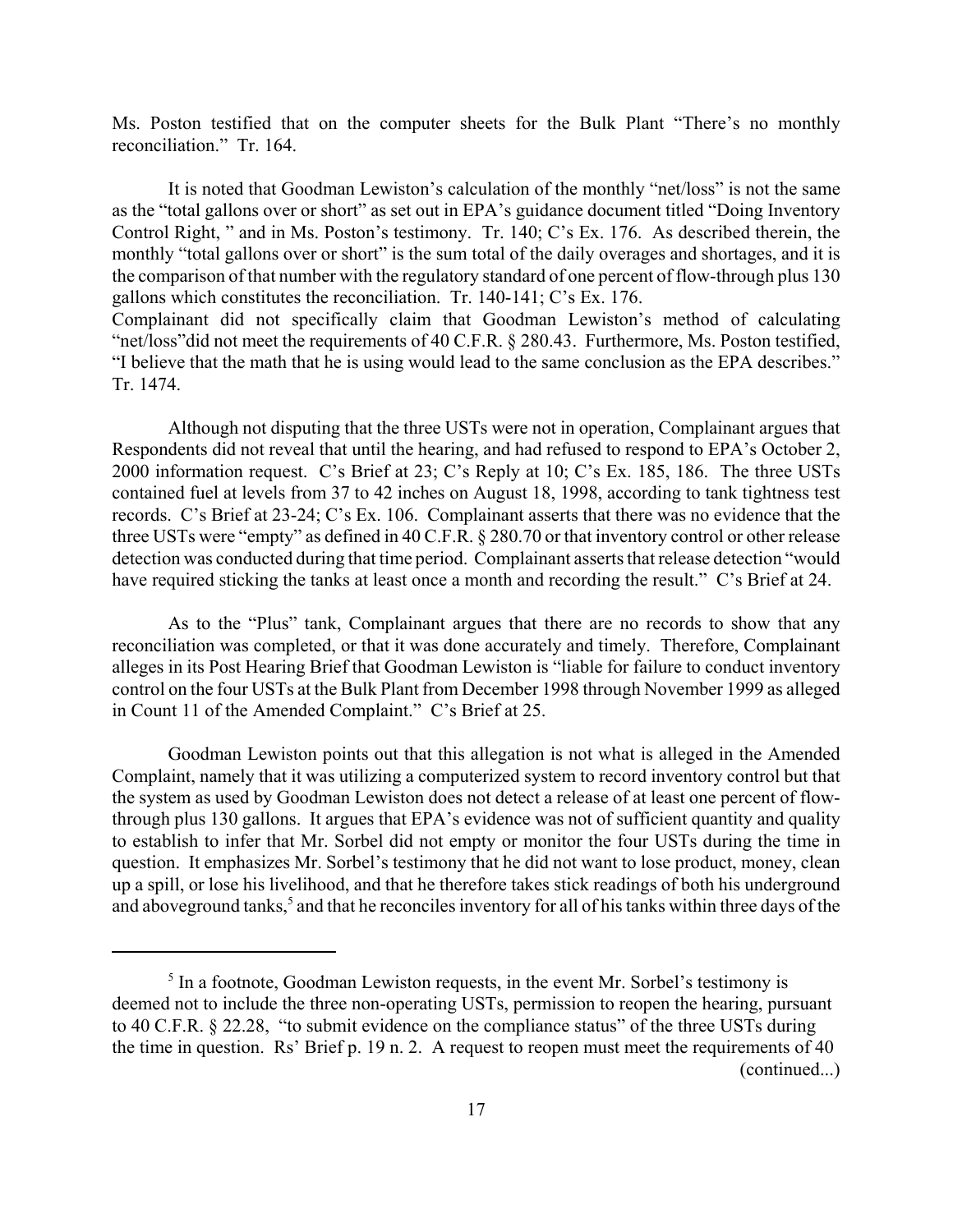end of the month. Tr. 660-661, 682, 684, 761, 762, 766.

The documentary evidence indicates that Goodman Lewiston's computer system did not include a monthly balancing of the difference between stick and book inventory with the regulatory standard of one percent of flow-through plus 130 gallons. Rs' Ex. 7. However, the issue is whether Goodman Lewiston, with or without use of the computer system, conducted its inventory control monthly to detect a release of at least one percent of flow-through plus 130 gallons in the manner prescribed in Section 280.43(a). The Amended Complaint is hereby deemed amended to conform to the evidence at the hearing, as the parties have fully litigated the issue of whether Goodman Lewiston complied with inventory control requirements, in regard to both the computerized system and handwritten inventory reconciliation, at the Bulk Plant. *H.E.L.P.E.R., Inc.,* 8 E.A.D. 437, 449 (EAB 1999)(interpreting the Consolidated Rules of Practice to allow amendment of pleadings to conform to the evidence, noting Federal case law recognizing that district courts have discretion to treat pleadings as conforming to evidence presented at trial).

Mr. Sorbel's testimony that he performed timely inventory reconciliation for all of the USTs at the Bulk Plant may be credited with regard to the "Plus" tank for the months of May, June, August, September, October and November 1999, because the documentary evidence shows that daily data was gathered, and that monthly net loss or gain in inventory was calculated for those months Rs' Ex. 7. This data on the monthly inventory forms was sufficient to perform a monthly inventory reconciliation. Tr. 727-733, 1474, 1502. From the data on the monthly forms, "one percent of flow-through plus 130 gallons" is easily computed from the total gallons pumped for the month, and that could be easily compared with the "net/loss" recorded for the month. Rs' Ex. 7. Inventory reconciliation could easily have been performed mentally, even for two months of data. Thus it is likely that Mr. Sorbel could easily have performed inventory reconciliation by simply comparing data recorded on the monthly forms. Rs' Ex. 7. Ms. Poston testified that it is important to record the monthly reconciliation, because it is necessary to compare two consecutive months of data, and the regulations require that records be kept for 12 months. Tr. 1474-1475. Goodman Lewiston is not charged with failure to comply with recordkeeping requirements. There is no compelling reason to doubt Mr. Sorbel's testimony as to his comparison of consecutive months of inventory reconciliation.

Nevertheless a preponderance of the evidence shows that Goodman Lewiston did not record stick inventory each operating day, as the daily inventory forms show no stick inventory recorded an average of eight days per month, and, for those days, the stick ("actual") inventory appearing on the daily computer printouts merely repeats the prior day's stick readings. Rs' Ex. 7. Therefore

 $5$ (...continued)

C.F.R. §§ 22.16(a) and 22.28, which requires a motion which states the nature and purpose of the evidence to be adduced, a showing that the evidence is not cumulative, and a showing of good cause why such evidence was not adduced at the hearing. The request does not meet those requirements and therefore the request is denied. Moreover, Mr. Sorbel's testimony is construed to include all of the USTs at the Bulk Plant.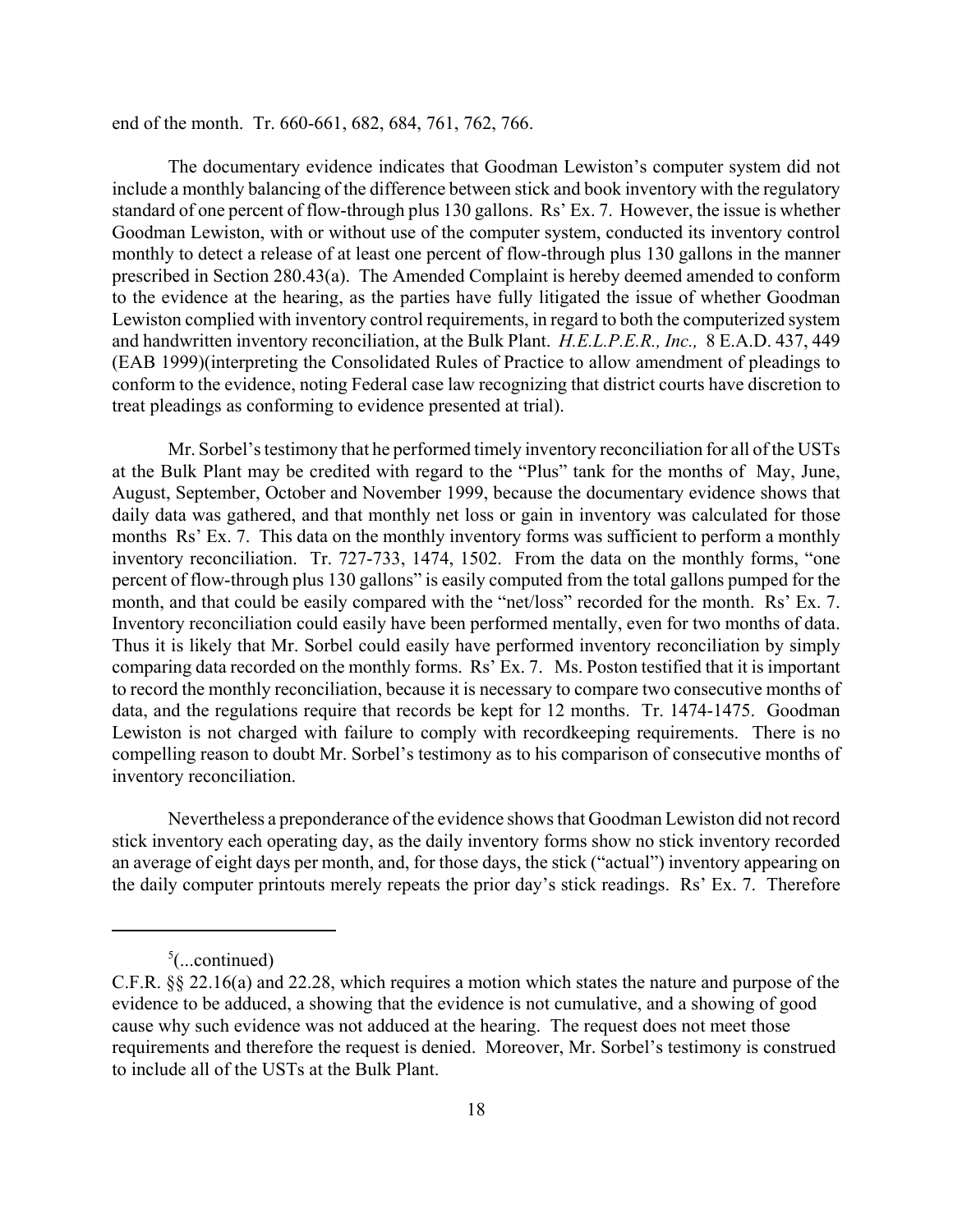Goodman Lewiston failed to comply with 40 C.F.R. § 280.43(a)(1) for May, June, and August through November 1999 for the "Plus" tank.

For December 1998, and January, February, March, April and July 1999, there are no monthly data for the "Plus" tank, and no explanation for the absence of these records, other than that they were thrown away. Rs' Ex. 7; Tr. 685. The data on the daily inventory sheets could not even form the basis for monthly inventory control, despite Mr. Sorbel's testimony that, when he did not print the monthly summary, he would "look to the last day of the month." He admitted he would still need to calculate how much inventory he went through in the tank, *i.e.* determine flow-through, to determine whether he met the standard of one percent of flow through plus 130 gallons. Tr. 759- 760. The data for the last day of the month only show the gallons sold for that day, not the gallons sold for the month.<sup>6</sup> Therefore the daily inventory sheets do not support a finding that monthly inventory control was conducted. As to the other three USTs, no inventory records have been proffered. A preponderance of the evidence shows that Goodman Lewiston failed to conduct monthly inventory control for December 1998 and January, February, March, April, and July 1999 for the "Plus" USTs.

Therefore, it is concluded that Goodman Lewiston failed to comply with the inventory control requirements of 40 C.F.R. §§ 280.43(a) and 280.41(a) for four USTs from December 1998 through November 1999, at the Bulk Plant.

## Count 12

Count 12 alleges that, in regard to Mountain Mart # 2, from December 1998 through at least November 1999, Goodman Lewiston was utilizing a computerized system to record inventory

control, and that the system as used by Goodman Lewiston does not detect a release of at least one percent of flow-through plus 130 gallons as required by 40 C.F.R. § 280.43(a).

The inventory records for Mountain Mart # 2, submitted as evidence, consist of computer printouts with daily data, handwritten daily records of pump readings and stick inventory ("tank readings"), and a computer printout with monthly data, for the months of December 1998 through September 1999. Rs' Ex. 8; C's Ex. 159; Tr. 687-690. The monthly data include, in gallons, the fuel pumped as measured from pump meters ("recap gallons"), fuel deliveries ("purchases"), the "beginning inventory" (which is the "ending inventory" from the previous month), and the "ending

<sup>6</sup> Moreover, Goodman Lewiston calculates the daily tank inventory "net/loss" from the running book inventory: the previous day's book inventory is the next day's beginning inventory. Rs' Ex. 7. Ms. Poston testified that the initial inventory for the day should be the stick reading, and not the book inventory from the previous day, because it results in error being built in every day. Tr. 170-172.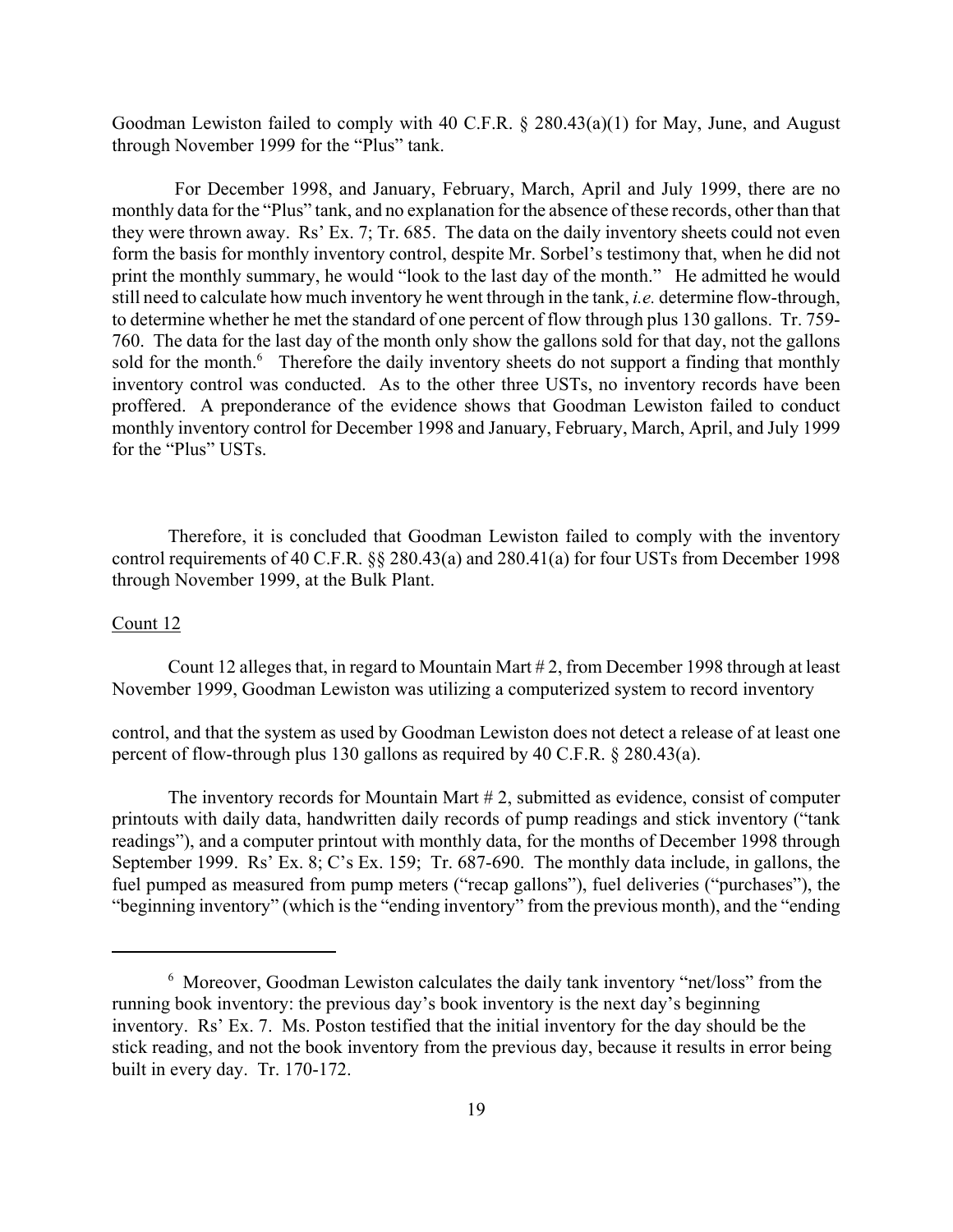inventory, " which is the "beginning inventory" plus deliveries minus fuel pumped. Rs' Ex. 8; Tr. 687-688, 1484-1486. The monthly data do not include stick inventory, gallons over or short, net gain or loss, or a calculation of flow-through plus 130 gallons. Rs' Ex. 8; Tr. 738-739, 746-747, 1484-1486. The daily computer printouts are similar to the daily computer data for the Bulk Plant, showing, in gallons, "Beginning" (the previous day's book inventory), deliveries, sales, book inventory ("Beginning" plus deliveries minus sales), "actual inventory" (stick inventory), and "net/loss" (book inventory minus stick inventory). Rs' Ex. 8.

Dean Sorbel testified that every operating day his employees stick the tanks and record the stick inventory and the meter readings on the handwritten inventory form, and that the data from that form is put into a computer and the daily over or loss is computed for the day, similar to the process at the Bulk Plant. Tr. 689-691; Rs' Ex. 8. He testified that from December 1998 through November 1999, he performed inventory reconciliation, using the one percent of flow through plus 130 gallon formula, for the Mountain Mart on a monthly basis, the same day as those for the Bulk Plant. Tr. 692, 694-695. At the hearing, he demonstrated his method of reconciliation. He calculated one percent of gallons sold (flow-through) plus 130 gallons, and compared it with the difference between the stick inventory for the last day of the month and the running daily book inventory for that day. Tr. 691-692, 746-747. Ms. Poston also demonstrated how inventory reconciliation would be calculated, assuming Mr. Sorbel "did all his math correctly." Tr. 1484. In order to conduct inventory reconciliation using Goodman Lewiston's data, they needed to look not only at the monthly data for the gallons sold, but also at the daily data for the last day of the month, on which was recorded the difference between the stick inventory for the last day of the month and the running daily book inventory for that day. Tr. 738, 746-747, 1484-1486. Mr. Sorbel admitted that he did not have documents showing reconciliation, explaining that he did not realize that he would have to have them. Tr. 696.

Mr. Sorbel admitted at the hearing that stick inventory was not recorded on the handwritten daily inventory forms for June 1, 2, 3, 9, 10, 11, and 23, 1999. Tr. 741-742. He could not explain why the number of gallons recorded as the book inventory was identical to that for "actual inventory"on the daily computer inventory sheets for June 1 through 3, 1999, and why the word "computed" appeared below those numbers for June 1 and June 2. Tr. 739-741. Stick inventory is missing from the daily handwritten forms for December 5, 12, 13, 19, 20, 26, 27 and 29, 1998, and for January 2, 3, 7, 10, 13, 16, 17, 19, 23, and 24. R's Ex. 8. For almost each day in December 1998 and January 1999, the following morning's stick inventory is recorded on the computer form as the day's "actual inventory," except that for days when no stick inventory was recorded on the handwritten form, the same morning's stick inventory is repeated on the computer form for those days, and where stick inventory was not recorded on the handwritten form for two consecutive days, the same number of gallons is repeated again for a third day on the computer form. Rs' Ex. 8. This confirms a finding that Goodman Lewiston failed to record stick inventory each operating day. For the months thereafter, the data tends to get better; stick inventory is missing from eight days in March 1999 but is missing from only three or four days in August and September 1999. *Id.*.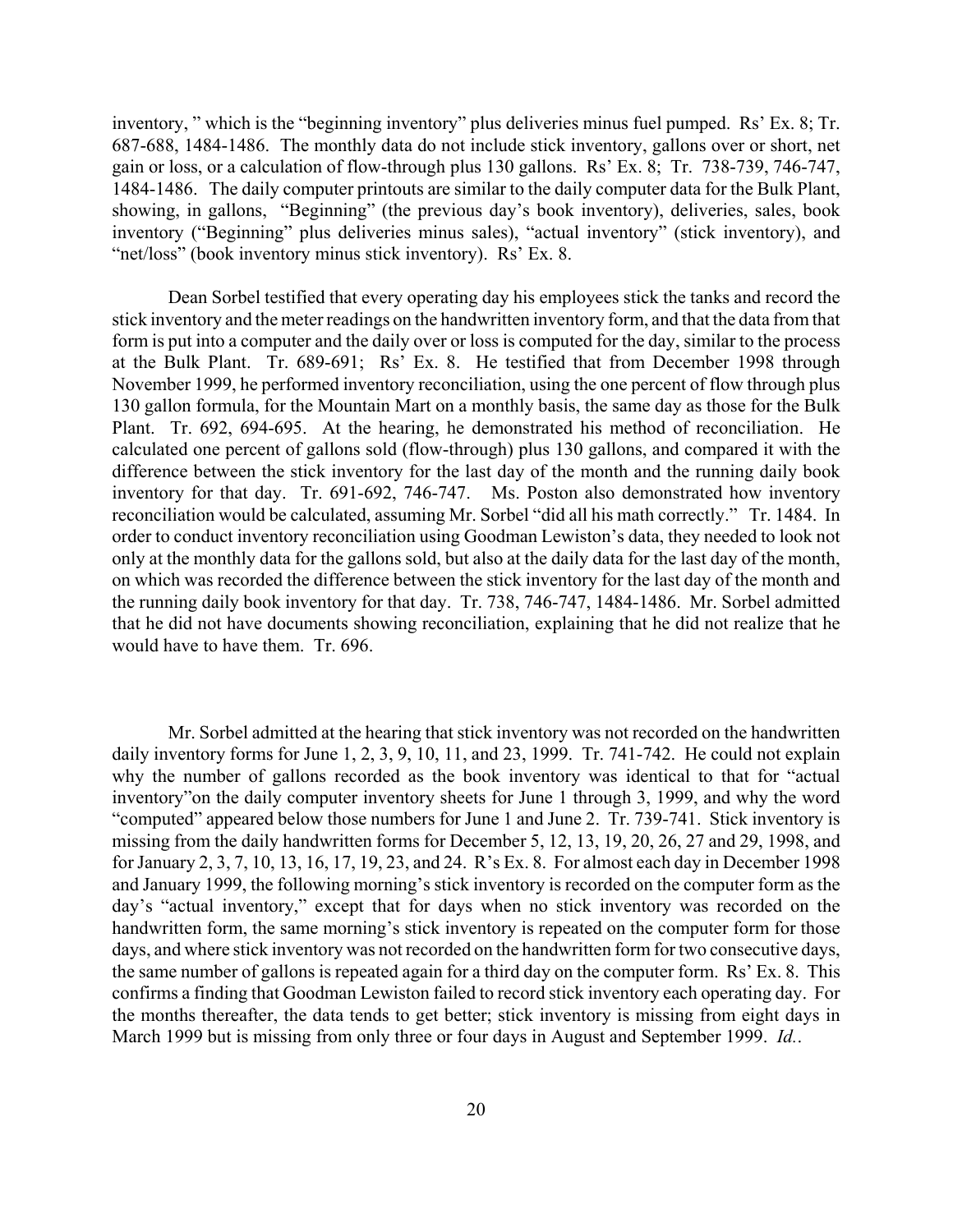Ms. Poston testified that the initial inventory recorded for each day should be the stick inventory, and not the book inventory from the previous day. Tr. 170. By starting with the book inventory, Goodman records running totals for book inventory, which results in error being built in every day, and fails to calculate daily overages and shortages. Tr. 169-172.

Because the inventory records showing monthly data do not include all of the data needed for inventory reconciliation, Mr. Sorbel's testimony that he performed monthly inventory reconciliation as required by the regulations is not persuasive as to Mountain Mart # 2. In addition, Goodman Lewiston failed to maintain the integrity, accuracy and completeness of the daily data, including stick readings. There are no inventory records in evidence as to October and November 1999. It is concluded that Goodman Lewiston did not perform inventory reconciliation as required by 40 C.F.R. § 280.43(a), for Mountain Mart # 3 from December 1998 through November 1999, and therefore violated 40 C.F.R. § 280.41(a).

#### Count 13

In Count 13, Goodman is alleged to have failed to properly conduct inventory control for January through April 1999 for the three USTs it owned and operated at the Nampa Exxon. Goodman's inventory records for the USTs for January and February 1999 include daily data but no inventory reconciliation data for the month. C's Ex. 154; Rs' Ex. 4. The copies of inventory control records for March and April 1999 submitted by Goodman in response to EPA's information request of November 3, 1999 include inventory reconciliation figures. C's Ex. 142, 143, 154; Tr. 381-382. However, the copies of inventory records for March and April 1999 that Mr. McRae testified were "the original records" that he received from Goodman, do not include inventory reconciliation figures. C's Ex. 183; Tr. 388-390.

Complainant asserts that Goodman only retrospectively reconciled inventory records months after they were required to be reconciled. In response, Goodman asserts that Mr. Lamberson's

testimony establishes that he reviewed inventory records for each station within the first two weeks of the following month, and completed on a separate piece of paper any inventory reconciliation that was not completed on the station inventory forms. Rs' Reply at 12 (citing Tr. 782-784, 799, 832- 833).

Mr. Lamberson's testimony is not so clear. At the hearing, Mr. Lamberson explained his general procedures for reviewing inventory control records, stating that he would receive records from the store "[t]ypically, within the first two weeks of the following month," including the Nampa store. Tr. 783. He stated further that he would review the records, summing up the figures on a separate sheet of paper and comparing the numbers, "and if it was okay, I passed them, made copies, sent them to the store," but stated that his calculations were thrown away. Tr. 799-800, 832-833. He did not testify that he reviewed or completed the inventory reconciliation within two weeks of the following month, however, and it cannot be inferred that he did so, considering that he only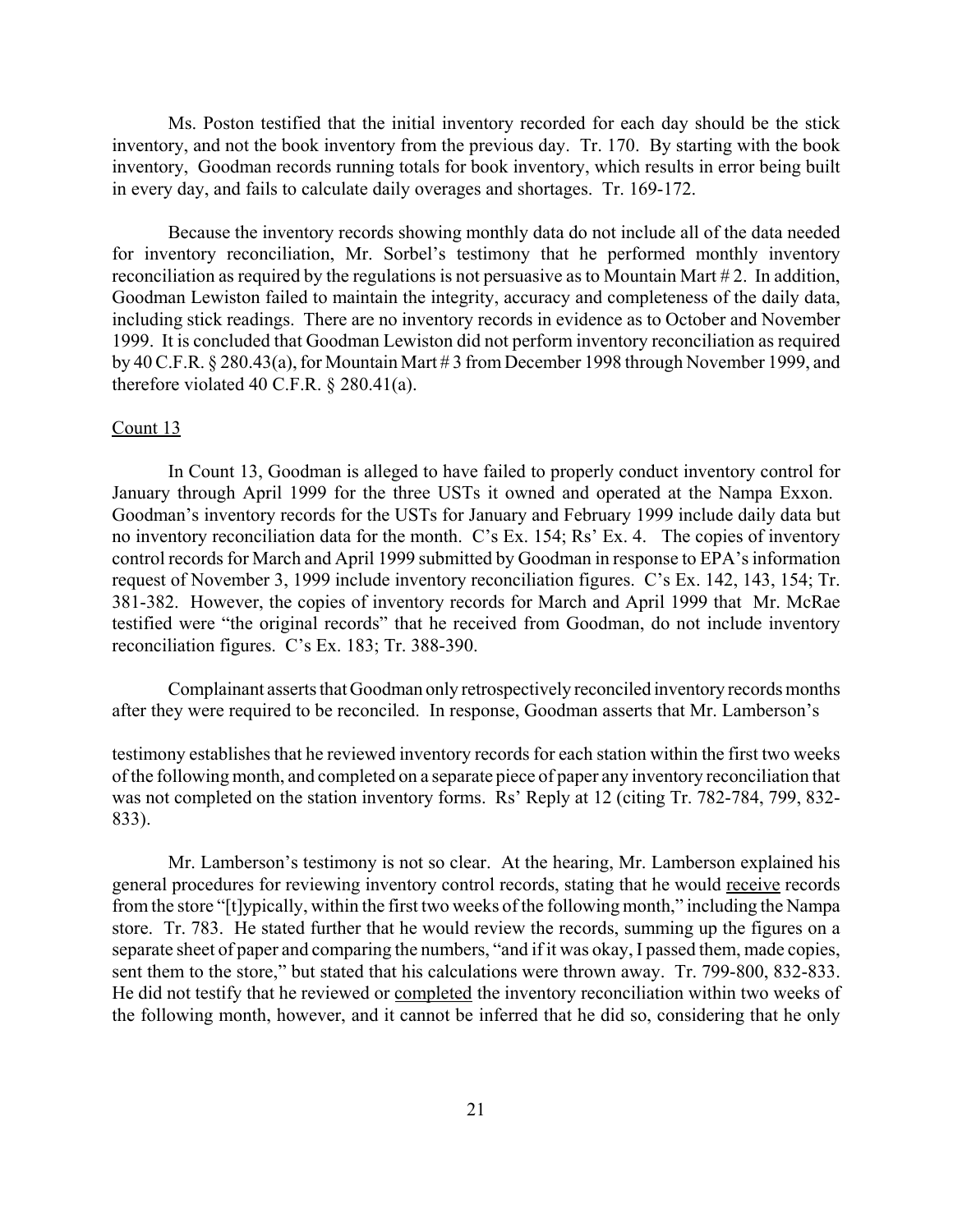received the forms after two weeks and he had to review them for each UST at several stores.<sup>7</sup> This general testimony is insufficient to show that Goodman performed inventory reconciliation for the USTs at the Nampa store within any particular time period.

His testimony with respect to inventory reconciliation for the USTs at the Nampa Exxon is vague and does not indicate that reconciliation was performed within thirty days after each month in question. He testified that he wrote the inventory reconciliation figures at the bottom of inventory control forms, but when asked whether he did it contemporaneously when he received it in the corporate office, he responded, "I don't think it was contemporaneous" and "I think it was after." Tr. 838. In addition, Mr. Lamberson testified that he "couldn't easily follow Nampa" but he "studied and stayed with it," and "didn't see any reason for concern numerically until we got a little further along." Tr. 837. Mr. Lamberson explained that the Nampa store manager recorded stick readings one day later than the totalizer readings, and that some fuel deliveries were recorded on the wrong date. Tr. 837; R's Ex. 30. Mr. Lamberson revised the data to correct these deficiencies and calculated inventory reconciliation based on this revised data, but did not indicate how soon he did so after the end of each month in question. R's Ex. 15, 30.

A preponderance of the evidence shows that Goodman did not perform inventory reconciliation within a reasonable time period after each month of January through April 1999 for the Nampa Exxon. Therefore, for that time period for the Nampa Exxon USTs, Goodman failed to comply with 40 C.F.R. § 280.41(a).

## Count 14

Count 14 alleges that Goodman failed to properly conduct inventory control for December 1998 through May 1999 for the three USTs at the Weiser Exxon. Count 14 also alleges that Goodman failed to monitor these tanks every day they were in operation from May 1, 1997 through July 17, 1999.

Goodman's inventory control forms for December 1998 through May 1999 include daily data for weekdays but not weekends, and have no inventory reconciliation figures on them. C's Ex. 157; R's Ex. 5, 31. Indeed, the forms for May 1997 through July 17, 1999 do not include data for weekends. *Id.;* C's Ex. 58. During direct examination, Mr. Lamberson was asked when he completed the inventory control records for December 1998 through May 1999, and he testified, "At the earliest, it would have been a month after I received it. I can't remember." Tr. 842. The testimony does not persuasively establish that Mr. Lamberson performed inventory reconciliation within thirty days after each month of December 1998 through May 1999. Mr. Lamberson typically received the forms two weeks after the end of the month (Tr. 783), but if he completed them a month after he received them, then they may have been completed six weeks after the end of the month.

<sup>&</sup>lt;sup>7</sup> Indeed, Goodman's attorney referred to the Nampa records arriving at Mr. Lamberson's office a month after they had been prepared by store employees. Tr. 836.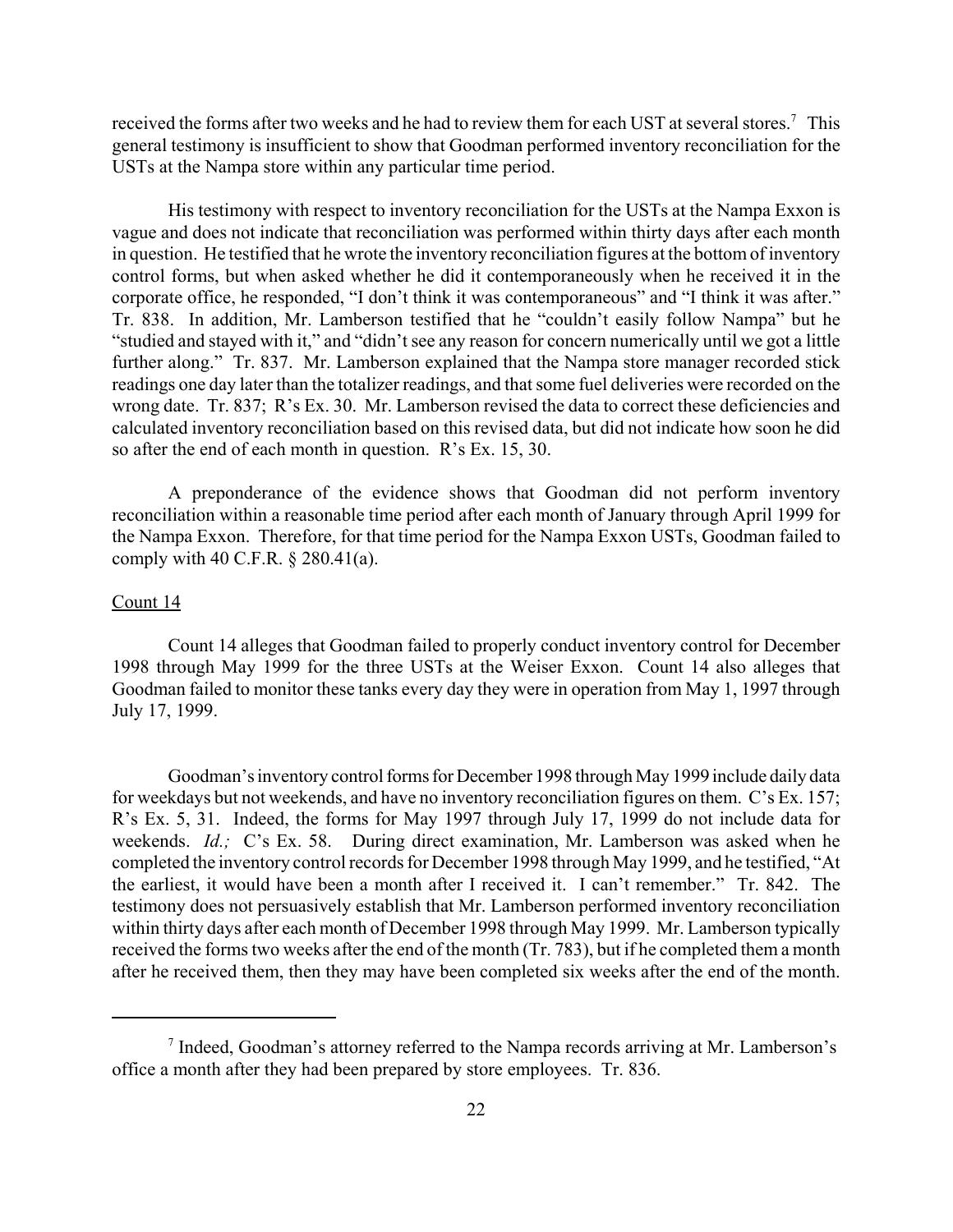Inventory reconciliation performed six weeks after the end of the month does not satisfy even Goodman's interpretation of the regulations as requiring inventory reconciliation to be performed within thirty days.

Moreover, Goodman's failure to include any data for weekends is a failure to comply with the requirement of 40 C.F.R. § 280.43(a)(1) that "[i]nventory volume measurements for regulated substance inputs, outputs and the amount still remaining in the tank are recorded each operating day." Complainant has shown by a preponderance of the evidence that Goodman failed to comply with inventory control requirements of 40 C.F.R. § 280.43(a)(1) from May 1997 through July 17, 1999, and failed to timely perform inventory reconciliation for December 1998 through May 1999, and therefore failed to comply with 40 C.F.R. § 280.41(a) at the Weiser Exxon for the time period of May 1997 through July 17, 1999.

# **III. RESPONDENT'S LIABILITY FOR COUNTS 23 THROUGH 26**

Counts 23 and 24 allege that Goodman failed to notify EPA or the Idaho Department of Environmental Quality (IDEQ) when inventory control records for several months showed that two tanks, one at each the Weiser and Nampa stations, had a "suspected release," and that such failure constitutes a violation of 40 C.F.R. § 280.40(b). Specifically, in Count 23 Goodman is charged with failure to timely notify either EPA or the IDEQ when inventory control records for the months of April through July 1999 showed that the 10,000 gallon "unleaded" tank at Nampa Exxon had a suspected release. In Count 24 Goodman is charged with failure to timely notify EPA or IDEQ when inventory control records for the months of December 1998 through June 1999 showed that the 10,000 gallon tank at the Weiser Exxon had a suspected release.

Counts 25 and 26 allege that Goodman failed to immediately investigate a suspected release from those tanks, at Nampa Exxon and Weiser Exxon respectively, after said inventory control records indicated that a release of regulated substance may have occurred from those tanks, in violation of 40 C.F.R. § 280.52.

The regulatory requirement at 40 C.F.R. § 280.40(b) states as follows:

When a release detection method operated in accordance with the performance standards in § 280.43 and § 280.44 indicates a release may have occurred, owners and operators must notify the implementing agency in accordance with subpart E.

In turn, subpart E (40 C.F.R. § 280.50-53) provides as follows, in pertinent part:

Owners and operators of UST systems must report to the implementing agency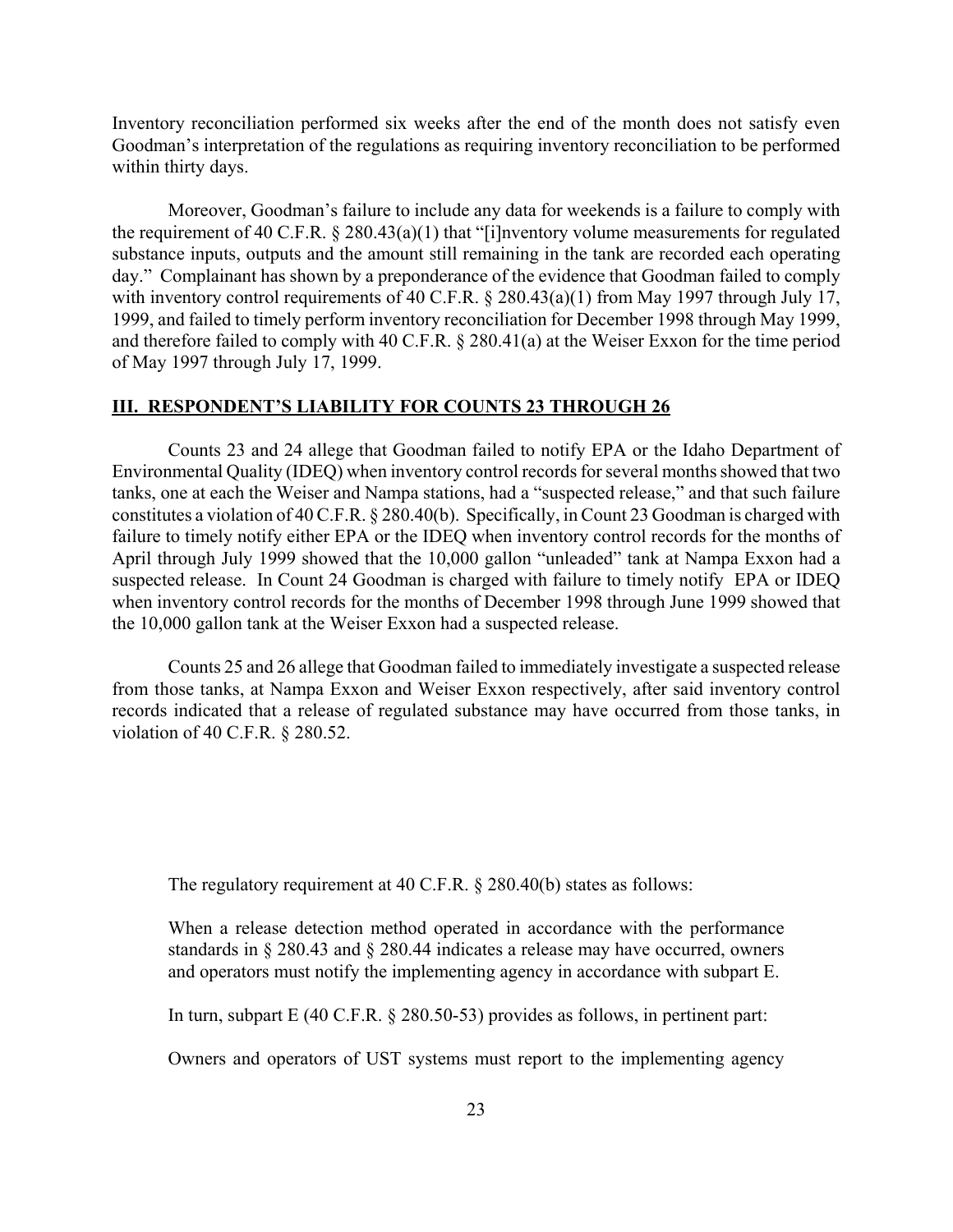within 24 hours, or another reasonable time period specified by the implementing agency, and follow the procedures in § 280.52 for any of the following conditions:

\* \* \* \*

(c) Monitoring results from a release detection method required under §280.41 and § 280.42 that indicate a release may have occurred unless:

\* \* \* \*

(2) In the case of inventory control, a second month of data does not confirm the initial result.

40 C.F.R. § 280.50.

Further, section 280.52 of subpart E provides that -

Unless corrective action is initiated in accordance with subpart F, owners and operators must immediately investigate and confirm all suspected releases of regulated substances requiring reporting under § 280.50 within 7 days . . . .

40 C.F.R. § 280.52.

Complainant must establish as elements of its case that: (1) a release detection method was operated in accordance with performance standards of § 280.43; (2) monitoring results from that method indicate a release may have occurred; (3) that a second month of inventory control data confirmed the initial monitoring result; and (4) that Goodman failed to report to EPA or IDEQ within 24 hours of that confirmation.

# **A. Counts 23 and 25 - Nampa Exxon**

Complainant and Respondent each presented Goodman's inventory control records for the unleaded gasoline UST at the Nampa station for April through July 1999. C's Ex. 154; Rs' Ex. 4. On these records for April, June and July 1999, the figure written in or beside the box marked "total gallons over or short" exceeded the figure of 1 percent of flow through plus 130 gallons, indicating that there was a suspected release. *Id*. Specifically, on the April 1999 form, *next to* the box marked "total gallons over or short" is written "-300," and the figure written for one percent of flow through plus 130 gallons is 236. On the June 1999 form, *in the box* marked "total gallons over or short" is written the figure 376, and the figure written for one percent of flow through plus 130 gallons is 224. On the July 1999 form, *next to* the box marked "total gallons over or short" is written "-307," and the figure written for one percent of flow through plus 130 gallons is 211. On these inventory record forms is printed the question "Is 'TOTAL GALLONS OVER OR SHORT' LARGER than 'LEAK CHECK' result?" and the warning, "If answer is 'YES' for 2 MONTHS IN A ROW, notify regulatory agency as soon as possible." *Id.* The word "yes" is underlined on the April and July records and circled on the June record. On the records for May 1999, the word "no" is circled, and the figure "-112" is marked *in the box* labeled "total gallons over or short," which is smaller than the figure "249" marked in the space for one percent of flow through plus 130 gallons. *Id.*  However, there is no data on the "leak check" space for recording one percent of flow through, a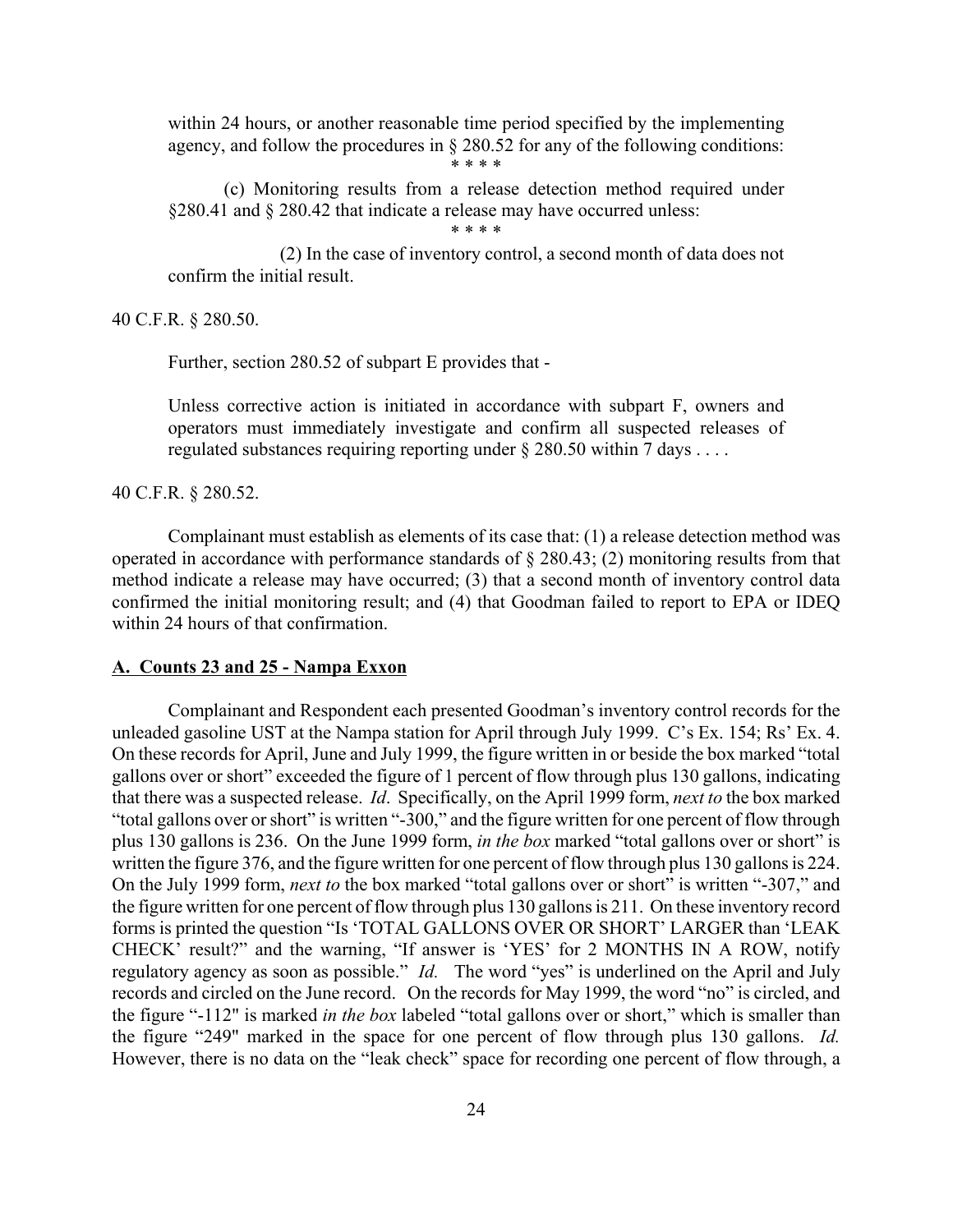handwritten question mark precedes the figure "249", and the figure "-278" is written beside the box marked "total gallons over or short." *Id.* 

Mr. McRae testified that the April and May records showed that the unleaded tank had a suspected release, and that based on these first two months of tank failure, Goodman was required to report it to EPA or the IDEQ in June 1999, but did not report it. Tr. 477-478. His penalty calculation sheet for Count 23 simply states, "They have not provided records showing compliance" with the reporting requirement. C's Ex. 187.

Mr. Lamberson testified that he wrote the "total gallons over or short" to the side of the box when he was reviewing the data. Tr. 838. He explained in testimony and in a written memorandum, dated April 28, 2001, the deficiencies in the inventory control records for the Nampa facility. Tr. 837; Rs' Ex. 30. Mr. Lamberson stated that there were "unique recording and transcription characteristics of station personnel," namely that the "End stick inventory" was recorded one day late, that some fuel deliveries were recorded on an incorrect day, and that "over/short" signs are typically reversed. Rs' Ex. 30. He could not specify when he discovered the data recording deficiencies, but merely indicated that it was in 1998. Tr. 894-895. He explained at the hearing that he and Mr. Conley sat with the station manager and tried to explain and to correct her method of recording data, but when she tried to fix it, she "screwed up the next month's sheet," so they "let it slide because at least we knew what we were dealing with." Tr. 904-905. The station manager had been there for quite some time, and "worked her heart out" and "was just as good as could be," and that he and Mr. Conley "had to work with what we had." Tr. 837, 903-904. Mr. Conley testified that he evidently was not successful in explaining the inventory control form to her. Tr. 985.

The only documents in evidence showing Mr. Lamberson's subsequent analyses, which corrected these deficiencies, were prepared after the Complaint was filed. Rs' Ex. 15, 30; Tr. 846- 852. Mr. Lamberson adjusted the figures to account for these errors, and recorded the adjustments on his re-created monthly inventory records, and calculated the inventory reconciliation based on these adjustments on an undated spreadsheet entitled "Review Evaluation Summary" for the months of January through July 1999, and on a one-page summary of inventory reconciliation of the tanks from April through July 1999. Rs' Ex. 15, 30; Tr. 849. Complainant has not challenged the validity of these adjustments and reconciliation calculations. Mr. Lamberson concluded in the memorandum that the review confirms "earlier judgments by supervisory staff" that no leaks had occurred. Rs' Ex. 30. At the hearing, he testified that he did not recall finding any leak check comparisons that were out of line for more than one month, and answered in the negative when asked whether he had reason or cause to report a suspected leak in any of the tanks at Nampa during the time period of January through April 1999. Tr. 837, 839.

In response to Mr. McRae's July 9, 1999 information request letter, Mr. Lamberson submitted a letter, dated July 30, 1999, which states, as to the USTs at Nampa, "The tanks are not leaking. Stickings compared with sales volumes demonstrate no reportable losses. Inventory sheets for monitored tanks are included for the period January, 1999 through June, 1999." C's Ex. 133; Tr 795. It is inferred from this response letter that at some point in June or July 1999, Mr.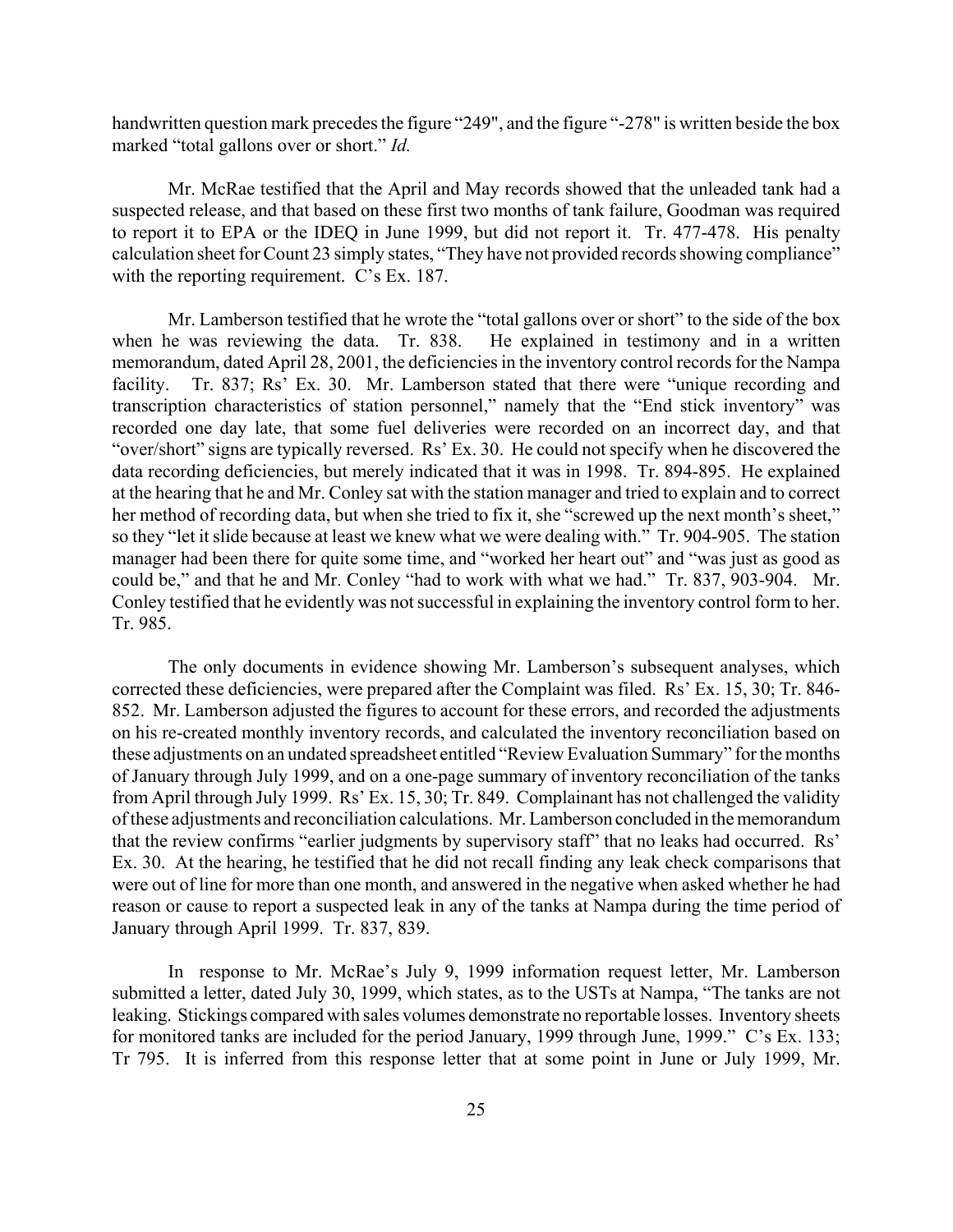Lamberson analyzed the inventory control records for April and May 1999, and determined that there was no suspected release.

In sum, the testimony and evidence show that Mr. Lamberson's initial review of the inventory control data for April through July 1999 as generated by the station manager and her personnel could evidence a suspected release, which might support the second element of Complainant's *prima facie* case.

However, in subsequent analyses, Mr. Lamberson corrected the deficiencies in the data recorded by station personnel, performed inventory reconciliation for the months at issue, and found that there was no suspected release. Mr. McRae acknowledged at the hearing the possibility that the suspected release was merely a "paper error." Tr. 480. Mr. Lamberson's testimony of his awareness that there were errors in the recording of data and of his attempts to explain to the station employee how to record it correctly, is credible. It would be nonsensical to require notification based upon data which is known to be erroneous. Indeed, the regulations only require notification based upon release detection methods operated in accordance with the performance standards set forth in 40 C.F.R. § 280.43, and not upon unauthorized leak detection methods or upon release detection methods that do not meet the performance standards. 40 C.F.R. §§ 280.40(b), 280.50(c). Goodman would not be required to report that under deficient data recording techniques, a release would be suspected, if it knew that there was no suspected release based upon the correct data. While the evidence is not clear as to exactly when Mr. Lamberson corrected the data and determined that there was no suspected release, considering the documents of record and the testimony and credibility of all of the witnesses, there is insufficient support in the record to find that Goodman was required to provide notification of a suspected release at the Nampa station for the months at  $is <sup>8</sup>$ 

<sup>8</sup> For the months of April and May 1999, Complainant's evidence suggests that Goodman *may have* provided notice to the IDEQ at some point prior to July 9, 1999, concerning a suspected release for the tanks at Nampa, as Mr. McRae's July 9, 1999 information request letter states, in regard to the Nampa facility, "The inventory control records for the Plus tank and the Unleaded tank showed that the leak detection failed. I need the *documentation you provided to [I]DEQ stating you failed two consecutive months of leak detection* for the months of April and May, 1999." C's Ex. 130 (emphasis added). Mr. McRae's testimony at the hearing did not explain the discrepancy between this correspondence and his testimony that Goodman did not report. *See,* Tr. 477. When asked at the hearing why he asked for the documentation provided to IDEQ, he merely stated that the April and May records he had showed tank failures, so he "identified to Goodman Oil that there were failures there" and he wanted to determine whether that trend continued. Tr. 366-367. Thus, Complainant's own evidence undermines the fourth element of its case, that Goodman failed to report to IDEQ within 24 hours of performing inventory reconciliation for May 1999 or for June 1999. On the other hand, Mr. McRae in his July 9 letter may have used the term "stating" inaccurately; he should have used the term "indicating," if Goodman had simply submitted inventory forms to IDEQ without a document (continued...)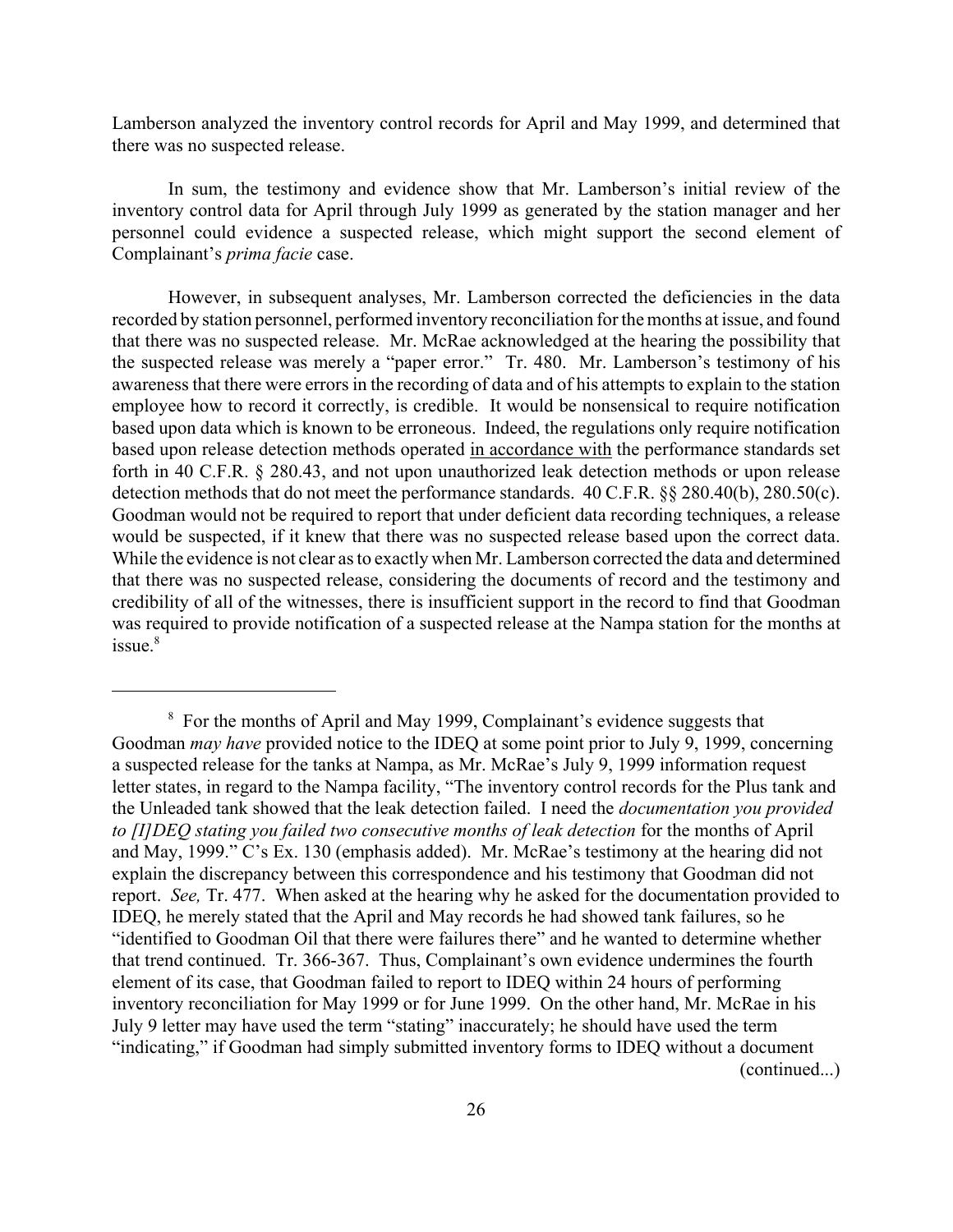Therefore, Complainant has not shown by a preponderance of the evidence that Goodman violated 40 C.F.R. § 280.40(b) or that Goodman violated 40 C.F.R. § 280.52, as alleged in Counts 23 and 25 of the Amended Complaint. Thus, Goodman is found not liable on these counts.

### **B. Counts 24 and 26 - Weiser Exxon**

The parties proffered into evidence Goodman's inventory control records for December 1998 through November 1999. C's Ex. 157; R's Ex. 5. Mr. McRae testified that the inventory control records for the Weiser station for December 1998 through June 1999 showed that the 10,000 gallon tank, containing regular unleaded fuel, had a suspected release. Tr. 478-479. He testified that in December 1999, Goodman indicated it had investigated a release after he had notified Goodman that there was a suspected release, and Goodman indicated that it had found a technical problem and had corrected that. Tr. 479. Mr. McRae acknowledged that there was a meter reading problem that Goodman could easily correct. Tr. 480.9

In response to EPA's information request, Mr. Lamberson's letter, dated July 30, 1999, states that Goodman "didn't notify anyone because the tank isn't leaking, according to stick and sales volume comparisons." C's Ex. 133. Tr. 373. Tr. 367. Mr. Lamberson provided a written explanation for the deficiencies in the inventory control records for the Weiser facility in a memorandum dated April 13, 2001. R's Ex. 31. Therein he stated, "Reviewing station and applicable in-house records for the period [December 1998 through June 1999] confirms earlier judgements that there were no leaks were correct [sic]." *Id.* He explained that station personnel had difficulty using decimals when summing totalizer readings, resulting in a consistently low reading of gallon dispensed, but when he calculated inventory using the totalizer readings from the three dispensers, recorded on station reports, there was no shortage of fuel. *Id.*; Tr. 857-859. Mr. Lamberson included in his memorandum a written demonstration using station records, and attached both the original station inventory records and his revised inventory records for February 7 and 8, 1999, as an example. *Id.* He explained further at the hearing the difficulties of the employee who recorded inventory control data in setting decimals on the adding machine and accounting for two totalizers with decimal readings and a third without. Tr. 902-903. Mr. Lamberson testified that he could not remember when he first discovered that the totalizers were not being read correctly, but guessed that it was "probably toward late '99" or early 2000. Tr. 895.

<sup>8</sup> (...continued)

<sup>&</sup>quot;stating," *i.e.*, notifying, that there was a release. This issue need not be decided here, as the record does not support a finding that Goodman was required to notify of a suspected release.

<sup>&</sup>lt;sup>9</sup> Mr. McRae's information request letter, dated July 9, 1999, states, "The inventory control records for the 10,000 gallon tank show that it failed. I need the documentation you provided to [I]DEQ stating you failed two consecutive months of leak detection for the months of March, April and May 1999." C's Ex. 130. As explained in the previous footnote, this letter suggests that Goodman may have notified IDEQ of a suspected release.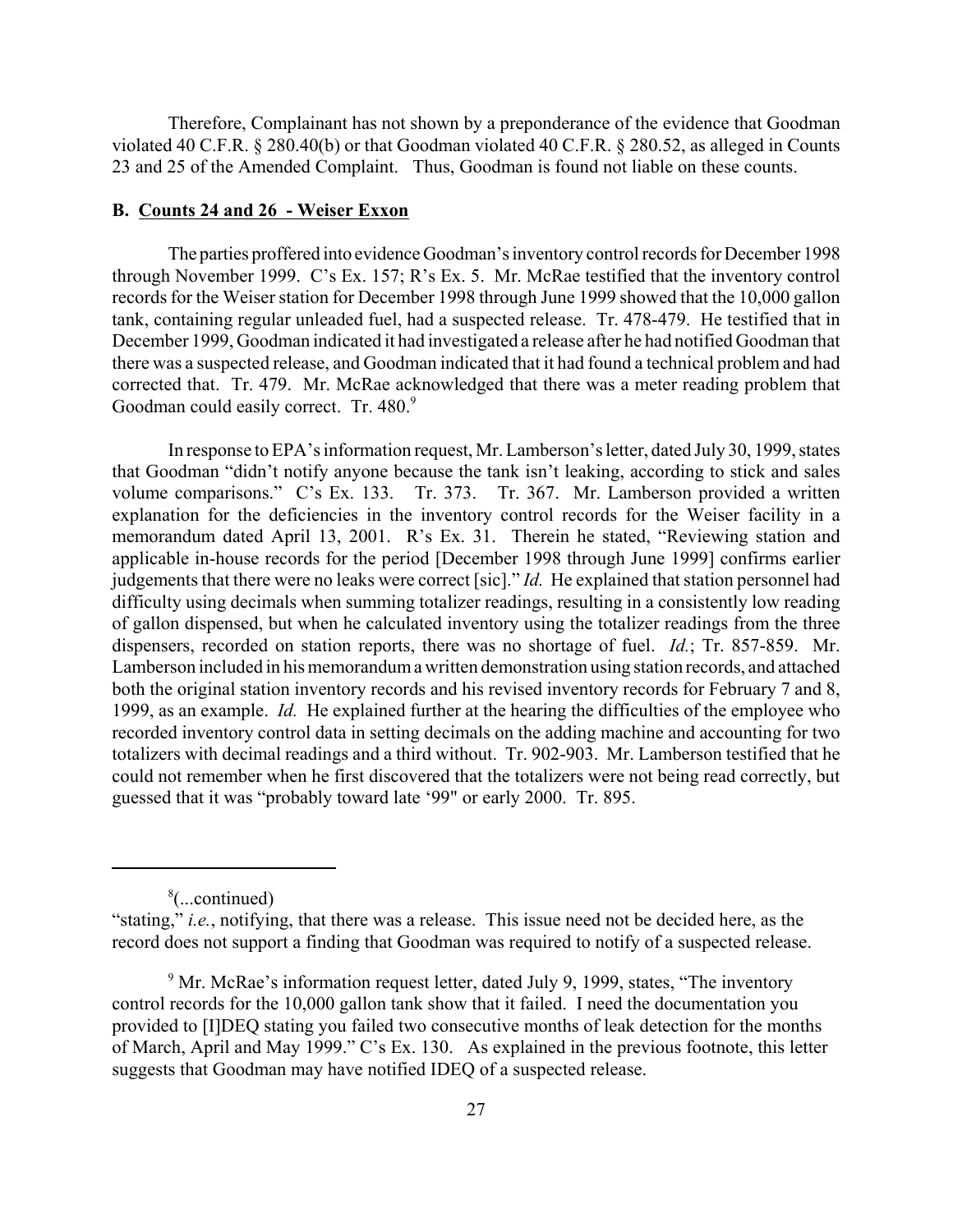As discussed above, in regard to Count 14, no inventory reconciliation figures appear on the records from December 1998 through May 1999, and stick readings were not recorded on weekend operating days, as required by 40 C.F.R. § 280.43. Tr. 391; C's Ex. 58, 157; R's Ex. 5. Thus, Complainant has not established the first element of its case, that a release detection method was operated in accordance with performance standards of § 280.43.

Furthermore, Complainant has not met the second element of its case. It has not demonstrated that the monitoring results indicate a release may have occurred. On one hand, the evidence indicates that Goodman had no monitoring *results*, because there were no inventory reconciliation figures on the records. On the other hand, if the data on Goodman's incomplete inventory control records were used as a basis for inventory reconciliation, such reconciliation would not indicate that a release may have occurred, due to the demonstrated errors in recording the data.

It is concluded that Complainant has not shown by a preponderance of the evidence that Goodman violated 40 C.F.R. § 280.40(b) or that Goodman violated 40 C.F.R. § 280.52, as alleged in Counts 24 and 26 of the Amended Complaint. Thus, Goodman is found not liable on these counts.

## **IV. AFFIRMATIVE DEFENSES**

Except to the extent addressed above, Respondents have not addressed in their post hearing briefs the remaining affirmative defenses raised in the Answer with respect to liability for Counts 7 through 14. Moreover, as to the Third Affirmative Defense of selective enforcement, that the "Amended Complaint is the result of bias and prejudice on the part of EPA or EPA officials, [against companies doing business with Indians or on Indian land]" and the Fourth Affirmative Defense, that "EPA's actions are arbitrary, capricious, an abuse of discretion and unconstitutional," there is insufficient support in the record to meet the elements of a selective enforcement defense. *See,*  Order on Complainant's Motion for Accelerated Decision; Tr. 1104-1125. Further, during Respondents' cross examination, Mr. McRae, the EPA official involved in the initiation of this action, testified, "I never involve myself in the targeting of Indian-land inspections," because "we have very limited resources" and "we have one full-time inspector for all the Indian lands," and denied that he had ever heard of any EPA Region 10 enforcement strategy to focus on businesses which do business with tribes. Tr. 590-592. He testified that he had not discussed Goodman with any person from any tribe, tribal business or any business on the reservations, and that he was only aware that Goodman sold fuel to businesses on reservations after the Complaint was issued. Tr. 595-596. He also testified that he did not consider evidence contained in an EPA Region 10 database of all field citations issued to UST owners, and that has separate data for violations on Indian land. Tr. 603-605.

In addition, Respondents have not supported their Twelfth Affirmative Defense of "estoppel, laches and unclean hands" with evidence sufficient to meet the elements of those defenses, in regard to Counts 7 through 14, or sufficiently to warrant reduced penalties. *See,* Order on Complainant's Motion for Accelerated Decision. As to Respondents' Sixth Affirmative Defense that "EPA failed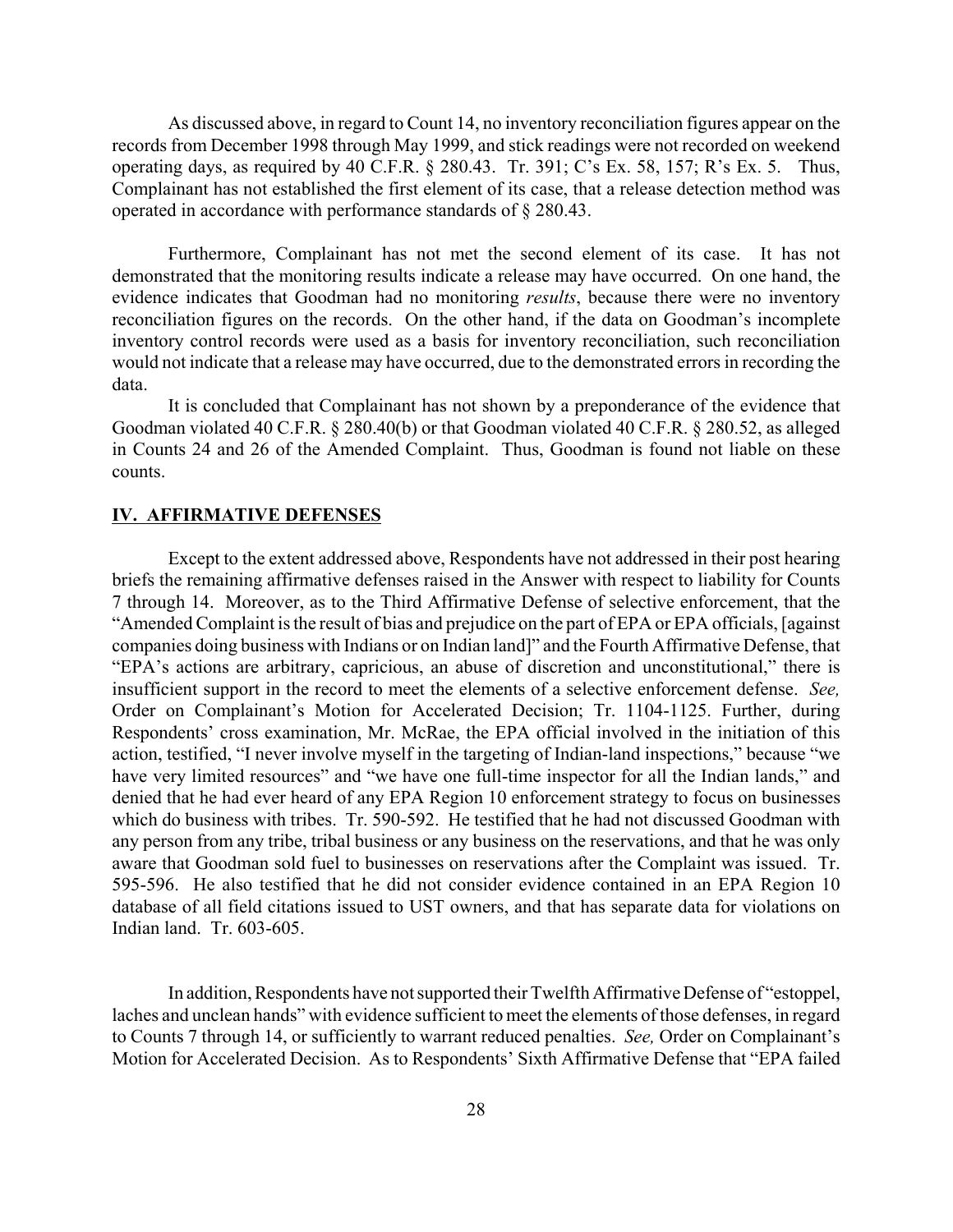to conduct inspections, review records, properly interpret records, and comply with all laws, regulations and policies governing EPA's use of its inspection and enforcement authority," this Defense also does not bar liability as to Counts 7 through 14, considering the testimony and evidence of record, and furthermore does not mitigate penalties, except for the claim that EPA failed to properly review and interpret records, which is addressed below.

# **V. PENALTY**

For violations of the UST regulations promulgated under Section 9003 of RCRA, EPA is authorized to assess civil penalties under Section 9006 of RCRA, which provides, in pertinent part, that ". . . whenever on the basis of any information, the Administrator determines that any person is in violation of any requirement of this subchapter, the Administrator may issue an order requiring compliance . . ." and "[a]ny order issued under this section shall . . . assess a penalty, if any, which the Administrator determines is reasonable taking into account the seriousness of the violation and any good faith efforts to comply with the applicable requirements." 42 U.S.C. § 6991e(a) and (c). In regard to the amount of such penalty, Section 9006 provides that "any owner or operator of an underground storage tank who fails to comply with  $-(A)$  any requirement or standard promulgated by the Administrator under section [9003 of RCRA] . . . shall be subject to a civil penalty not to exceed \$10,000 for each tank for each day of violation." 42 U.S.C. § 6991e(d).

The Consolidated Rules of Practice provide that a penalty shall be determined based on the evidence in the record and in accordance with any penalty criteria set forth in the Act, and that any civil penalty guidelines issued under the Act shall be considered. 40 C.F.R. § 22..27(b). EPA issued guidelines for the calculation of penalties under Section 9006 of RCRA, the "U.S. EPA Penalty Guidance for Violations of UST Regulations," OSWER Directive 9610.12 ("Penalty Policy"). C's Ex.175. Using the Penalty Policy and its penalty calculation worksheets, Mr. McRae calculated proposed penalties, as amended, of \$516,979 against Goodman and \$88,276 against Goodman Lewiston. C's Ex. 187, 190, 191, 192.<sup>10</sup>

The Penalty Policy sets out a method of calculating penalties by calculating two components which are then added together: (1) a component representing the economic benefit of the respondent's noncompliance; and (2) a gravity-based component. The latter component is comprised of a basic penalty figure ("matrix value") from the Penalty Policy's matrix of dollar values. The axes of the matrix are "potential for harm" and "extent of deviation from the requirement," and the levels on each axis are "minor," "moderate" and "major." C's Ex. 175 p. 16. The dollar matrix value is then adjusted (increased or decreased) for violator-specific factors:

"degree of cooperation or noncooperation," "degree of willfulness or negligence," and "other unique factors," each of which allow between a 50% increase and 25% decrease in the matrix value, and "history of noncompliance," which allows up to a 50% increase in the matrix value. *Id.* at 17-19.

<sup>&</sup>lt;sup>10</sup> The penalties for Counts 7, 8 and 13 were subsequently reduced, and the Amended Complaint amended accordingly, at the hearing. Tr. 455-456; C's Ex. 190, 191, 192.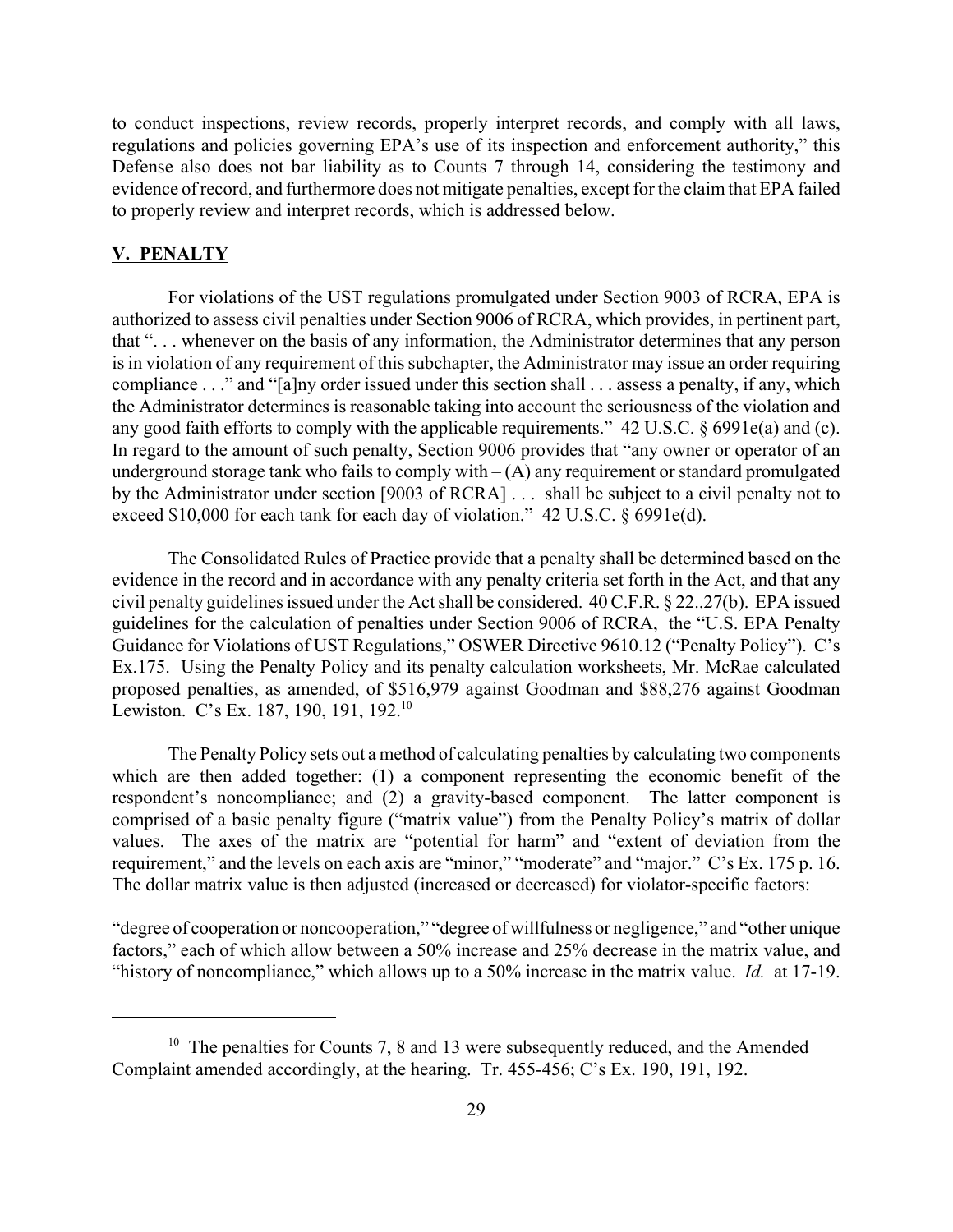The resulting adjusted matrix value is then multiplied by two factors: "environmental sensitivity multiplier" and "days of noncompliance multiplier." *Id.* p. 20. The former is an assessment of a low, moderate or high adverse actual or potential impact that a release, once it occurred, would have on the local environment and public health. *Id.* The adjusted matrix value is multiplied by 1 for a low environmental sensitivity, 1.5 for moderate, and 2 for high. For the "days of noncompliance multiplier," the value is multiplied by 1 for up to 90 days of noncompliance, by 1.5 for three to six months, by 2 for six to nine months, or by 2.5 for nine months to one year of noncompliance, and for violations lasting more than a year, an additional 0.5 for each additional 6 months of noncompliance. *Id.* at 21.

The penalty component representing the economic benefit of noncompliance is based on the costs the respondent avoided, such as operational and maintenance costs, and the monetary advantage from delaying capital and/or non-depreciable costs. C's Ex. 175. EPA calculates the economic benefit of noncompliance by using either a "rule of thumb" method outlined in the Penalty Policy, or by using EPA's computer software program called the BEN model. Under the BEN methodology, the costs avoided per year are reduced by the amount of income tax that would be deducted. Then a discount rate, which is the weighted average cost of capital, is applied to each year of costs. The weighted average cost of capital is derived on a year by year basis taking into account the average cost of the use of debt after tax and the cost of the use of equity capital. C's Ex. 188.

Although Mr. McRae included in his penalty calculation worksheets his own calculations of the economic benefit of Respondents' noncompliance, Complainant also proffered testimony of Beatrice Carpenter, a financial analyst of EPA Region 10, and her calculation of economic benefit penalties under the BEN model. Her calculation, in total, is \$355 more than Mr. McRae's total calculation of economic benefit penalties. C's Ex. 188; C's Brief n. 6. Complainant relies on Ms. Carpenter's analysis and calculations of the economic benefit of Respondents' noncompliance, but does not request any increased penalty amount. Tr. 23-24; C's Brief n. 6.

### **Count 1**

In the August 22, 2001 Order on Complainant's Motion for Partial Accelerated Decision, Goodman was held liable for violating 40 C.F.R. § 280.70(c), by failing to permanently close five USTs 12 months after they were temporarily closed in February 1998. The requirements for permanent closure, set out in 40 C.F.R. §§ 280.71-280.74, require the UST owner or operator to empty and clean the tanks by removing all liquids and sludges, submit notification of permanent closure, perform a site assessment and take corrective action if a release is discovered, remove the tanks or fill them with an inert solid material, and maintain records that demonstrate compliance with closure requirements. Complainant proposed a penalty of  $$98,914$  for this violation.<sup>11</sup>

 $11$  Mr. McRae's total proposed penalty for Count 1 was \$98,914, based on a higher economic benefit calculation than Ms. Carpenter's economic benefit calculation. C's Ex. 187, 188. Using Ms. Carpenter's calculation, the proposed penalty would be \$98,134 for Count 1.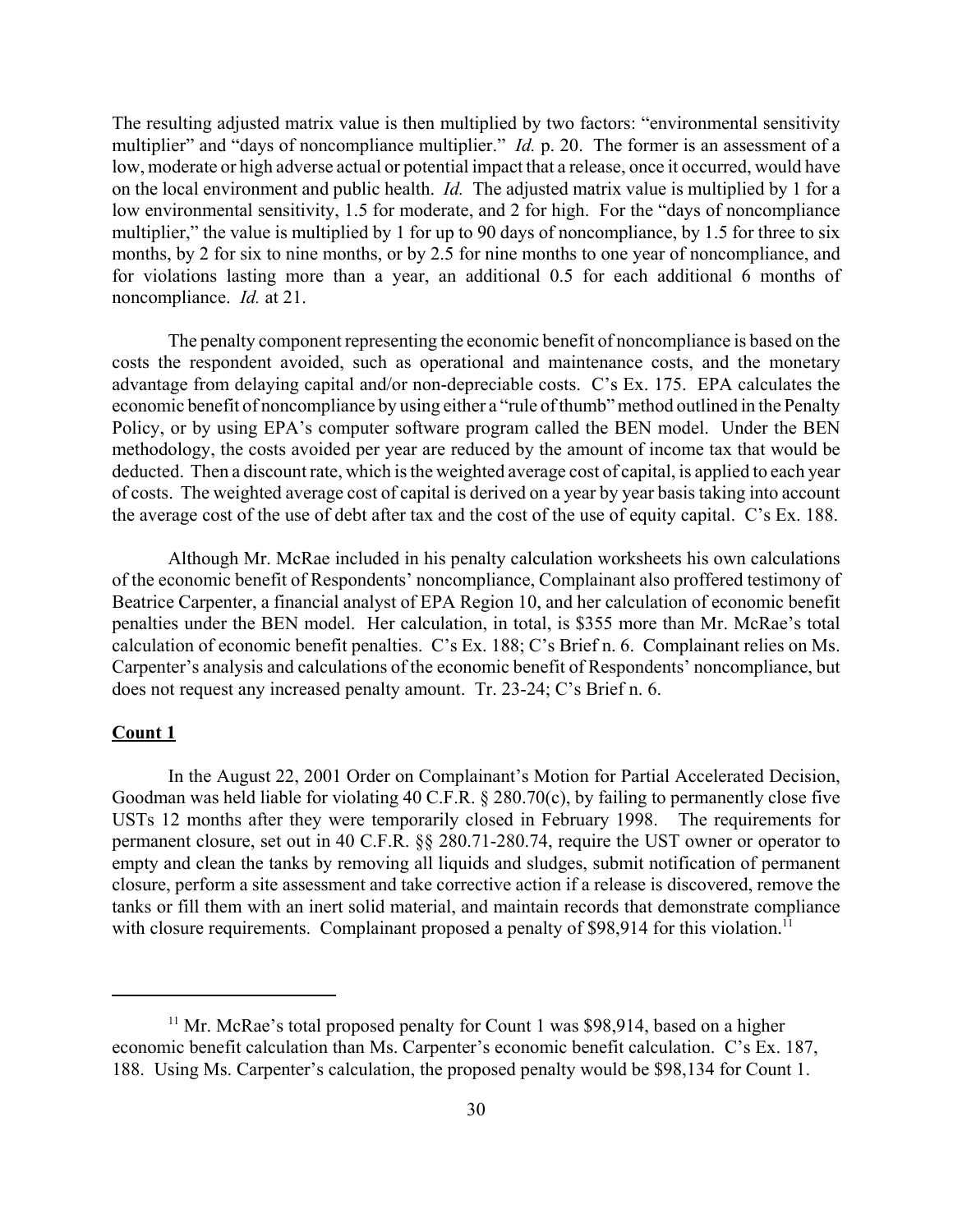Goodman argues that separate penalties should not be assessed for each tank, contests Complainant's assessment of "major" potential for harm and extent of deviation, and challenges Complainant's upward adjustments for environmental sensitivity, lack of cooperation and history of noncompliance.

# Potential for Harm and Extent of Deviation

Complainant assessed both the potential for harm and extent of deviation as major and thereby obtained \$1,500 from the Penalty Policy matrix. Complainant added ten percent for the Civil Monetary Inflation Rule at 40 C.F.R. Part 19 ("Inflation Rule"), and multiplied by five for each of the five USTs at the station, yielding a matrix value of \$8,250.

As to potential for harm, Goodman points out Mr. Lamberson's testimony that it had the tanks drained in October and November 1999 so that they were "empty" as defined in 40 C.F.R. § 280.70(a). R's Brief at 27; Tr. 863-864. The evidence indicates that the level of product in the tanks remained constant from February 1998 until the tanks were drained. *See*, Tr. 193-194. Stick inventory was taken weekly or monthly during that time. Tr. 859-861; R's Ex. 48. Stick measurements taken on May 18, 1998 in each of the tanks were approximately 3 inches, 22 ½ inches, 29 inches, 29 ½ inches and 51 ½ inches of liquid, and the stick measurements recorded on Goodman's inventory records for 1998 and 1999, were consistently approximately zero inches, 24 inches, 29 inches, 29 inches, and 52 inches. C's Ex. 44; R's Ex. 48. Tightness testing of the USTs in August 1997 and September 1998 showed that the tanks and lines were tight. C's Ex. 46, 134. Therefore, the tanks were not leaking, so the failure to permanently close the UST system did not pose a serious threat to human health or the environment, Goodman asserts.

As to extent of deviation, Mr. McRae assessed this factor as "major" for failure to permanently close or upgrade a tank because a tank is either permanently closed or it is not, and that "[y]ou can't halfway close a tank." Tr. 417. Goodman points out that EPA did not determine if a release had in fact occurred, and contrasts EPA's proposed penalty in this case (\$98,914) with the penalty of only \$25,000 assessed in *V-1 Oil Company*, RCRA(9006) Appeal No. 99-1 (EAB, Feb.  $25$ ,  $2000$ .<sup>12</sup> In response, Complainant asserts that Goodman has avoided conducting a site assessment for over three years, and that the last site assessment indicated contamination. C's Reply at 17; R's Ex. 56. Complainant asserts further that Goodman had its tanks in temporary closure for four years and still had not permanently closed the tanks at the time of the hearing in this matter. C's Reply at 18.

The contamination indicated in the 1994 site assessment was diesel fuel found at a depth of ten feet in one of three soil borings taken at the site, and Goodman asserted in a letter to the IDEQ that it has never sold diesel at that facility and that the contamination must therefore have migrated

<sup>&</sup>lt;sup>12</sup> The EAB in *V-1 Oil* did not address the issues of extent of deviation, or of potential for harm under the Penalty Policy, because it affirmed the ALJ's penalty assessment using only the statutory penalty factors.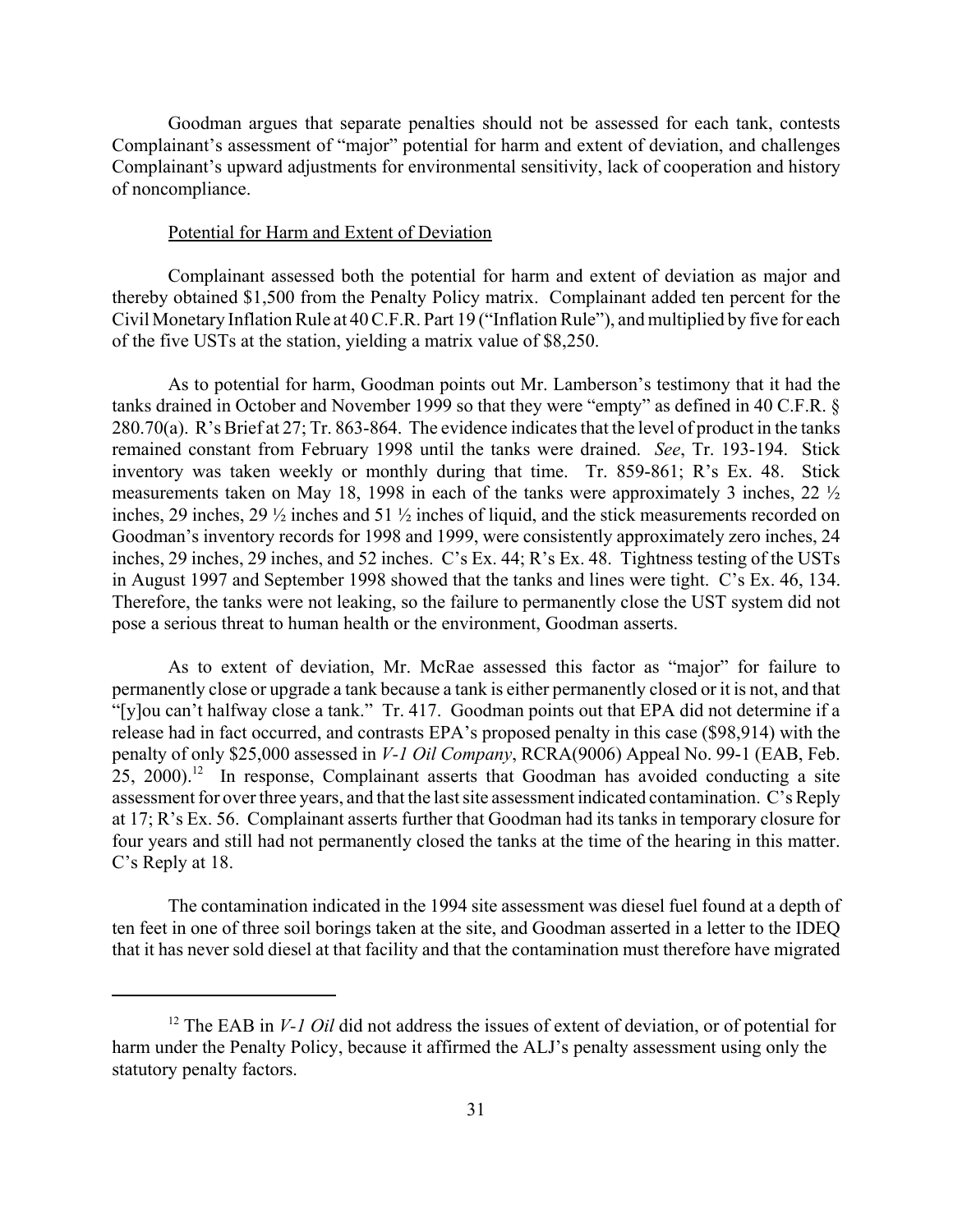from off-site. R's Ex. 56. Mr. Conley testified that other businesses handled diesel fuel in the vicinity, and IDEQ never requested any follow-up action. Tr. 960-962. EPA has not taken soil or groundwater samples at the site. Tr. 199, 306.

In *Carroll Oil Company*, RCRA (9006) Appeal No. 01-02 (EAB, July 31, 2002), the EAB acknowledged the Penalty Policy's automatic ranking of violations of § 280.70(c) as having a "major" potential for harm, but, noting that it is not bound by Penalty Policies, reduced the potential for harm as "moderate" on the basis of evidence that the USTs contained a minimal amount of gasoline after the tanks were pumped out upon ending operations. *Carroll Oil,* slip op. at 46 and n. 34. In that case there were two 6,000-gallon tanks and one 8,000-gallon tank, and they contained visible amounts of gasoline, although most of the gasoline had been pumped out into drums and taken off-site. Slip op. at 8. In the present case, the Capitol station has five 4,000-gallon tanks, which include two sets of two manifolded tanks. There is no significant factual distinction in this case which would merit a departure from the EAB's reasoning in assessing a "moderate" potential for harm in *Carroll Oil* for the period in which Goodman's tanks were pumped out, *i.e.,* after November 1999. However, before they were pumped out, from the time the temporary closure period ended in February 1999, and until November 1999, four of the five tanks contained a moderate amount of gasoline. Although the evidence does not indicate that the tank were leaking, there is a major potential for harm from a release, given the volume of fuel in the tanks and the evidence that monitoring was done only weekly or monthly. Accordingly, the penalty must account for the period of the violation in which the potential for harm was "moderate" and the period in which the potential for harm was "major." Accordingly, a dollar value between the values for "major" and "moderate" potential for harm represents the potential for harm for Count 1.

As to "extent of deviation," EPA states that the objective of the permanent closure requirement is to identify and contain existing contamination and prevent future releases from USTs no longer in service. 53 Fed. Reg. 37082, 37181 (Sept. 23, 1988). There is neither case precedent nor evidence in the record that suggests a departure from the Penalty Policy's assessment of a "major" for failure to permanently close a temporarily closed UST. Therefore, the extent of deviation is deemed "major." C's Ex. 175, Appendix A.

#### Unit of Violation

The Penalty Policy (at Appendix A) provides that a separate penalty may be calculated for each tank ("per-tank"), or one penalty may be calculated for the facility ("per-facility"), for violations of Section 280.70(c). Mr. McRae chose to calculate separate penalties for each of the five tanks, on the basis that "you can separate the activity per tank," and because Goodman could choose to upgrade, close or cathodically protect each tank individually. Tr. 414- 416. Goodman points out EPA's treatment in *V-1 Oil* (at n. 2) of the failure to close two USTs as a single violation, and Mr. Conley's testimony that Goodman's tanks are permanently closed at a facility all at the same time, not separately. Tr. 992. Goodman also points out that the regulation, 40 C.F.R. § 280.70(c), requires permanent closure of a "UST system." In response, Complainant points to the regulatory definition of "UST system," which is "an underground storage tank, connected underground piping, underground ancillary equipment, and containment system" (40 C.F.R. § 280.12 (emphasis added))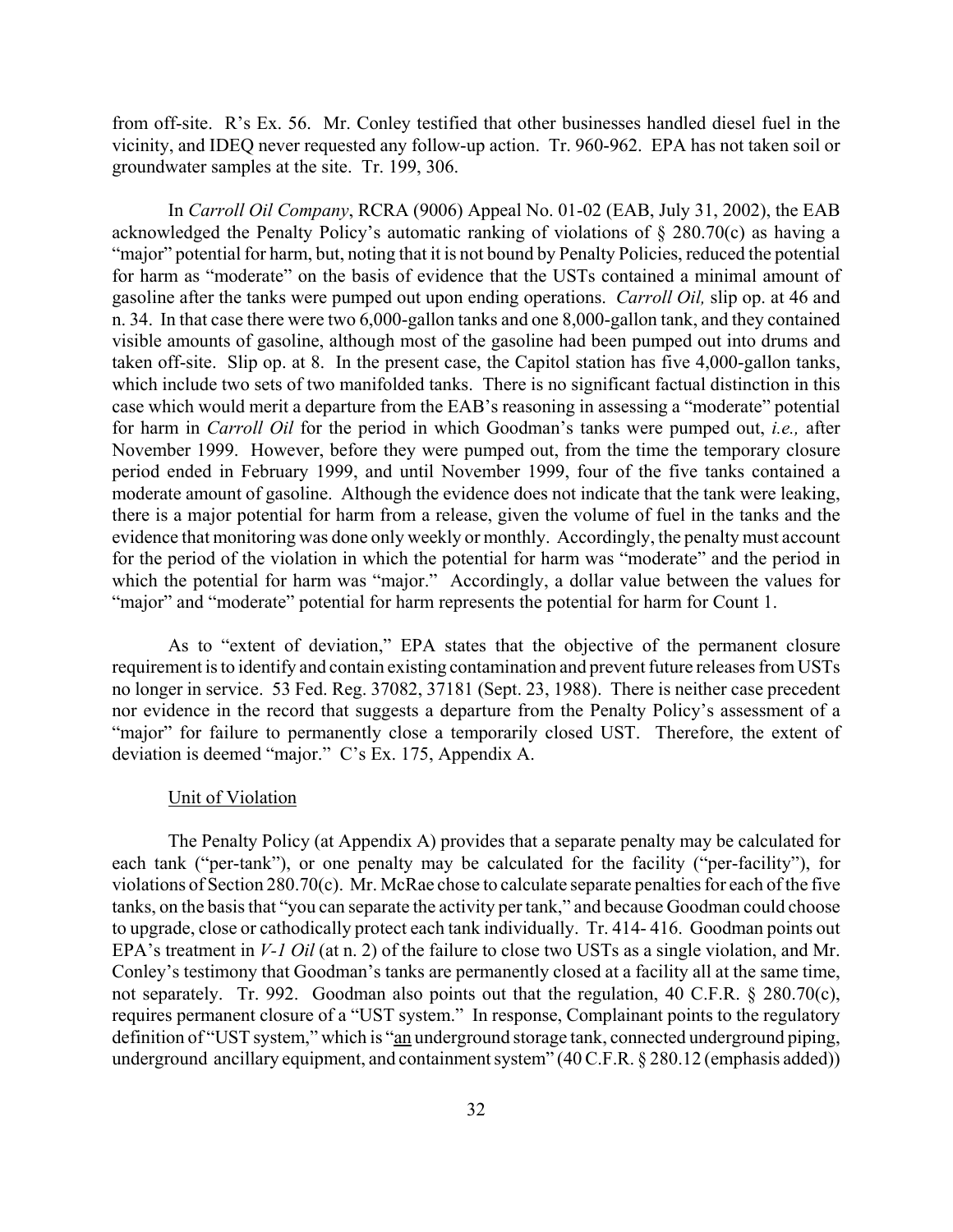and to the statute, Section 9006(d)(2) of RCRA, authorizing penalties on a per-tank, per violation, per day basis. Complainant states that the case developer in *V-1 Oil* assessed the penalty on a perfacility basis as an exercise of discretion.

Although the definition of "UST system" refers to "an underground storage tank" in the singular, the term "underground storage tank" is defined in 40 C.F.R. § 280.12 and in Section 9001(1) of RCRA as "any one or combination of tanks . . . that is used to contain an accumulation of regulated substances . . . ." (emphasis added). EPA has stated in the preamble to the September 23, 1988 Final Rule, "Tanks that are simply manifolded together are considered as one UST system." 53 Fed. Reg. 37082 (September 23, 1988). Therefore, at most, two violations may be assessed here, for the two sets of manifolded tanks at the Capitol station. In *Carroll Oil*, as well as in *V-1 Oil,* the EAB adopted EPA's assessment of a single penalty although two or three separate tanks were at issue. Complainant has not presented any factual evidence or argument which compel a per-tank penalty assessment in this case. Accordingly, Count 1 is assessed as a single violation for the facility.

Under the Penalty Policy, the matrix value for one violation with a moderate potential for harm and major extent of deviation is \$750, and with a major potential for harm and major extent of deviation is \$1500. The appropriate dollar amount between those values, to represent the potential for harm and extent of deviation for Goodman's failure to permanently close the USTs at the Capitol station, is \$1000.

#### Inflation Adjustment

Complainant adjusted the matrix value upward by ten percent under the Inflation Rule, 40 C.F.R. part 19, which provides for a ten percent increase in statutory maximum penalties for violations after January 30, 1997 to account for inflation, and under EPA's guidance document, "Modifications to EPA Penalty Policies to Implement the Civil Monetary Penalty Inflation Rule," dated May 9, 1997 ("Inflation Guidance"). C's Ex. 174, 187; Tr. 401, 416. The guidance document modifies all penalty policies "to increase the initial gravity component of the penalty calculation by 10%" for violations subject to the Inflation Rule. C's Ex. 174, pp. 2-3. The ten percent increase is to be applied prior to any mitigation or adjustment factors. *Id.* p. 4. Accordingly, the \$1000 matrix value is increased upward by 10%.

### Degree of Cooperation/noncooperation

Complainant increased the matrix value by ten percent to account for Goodman's "degree of noncooperation," for its alleged failure to readily provide information and for providing incomplete, inaccurate responses. Mr. McRae testified that he adjusted almost all of the violations upward by ten percent because Goodman was told, but failed, to monitor tanks every day of operation; Goodman would state that records were not available when EPA requested records; and that Goodman continually made mistakes as to ownership of tanks and facilities. Tr. 418. Goodman denies that it provided EPA with incomplete or inaccurate information regarding closure of the Capitol UST system, and asserts that it was cooperative during the inspections, supplying inventory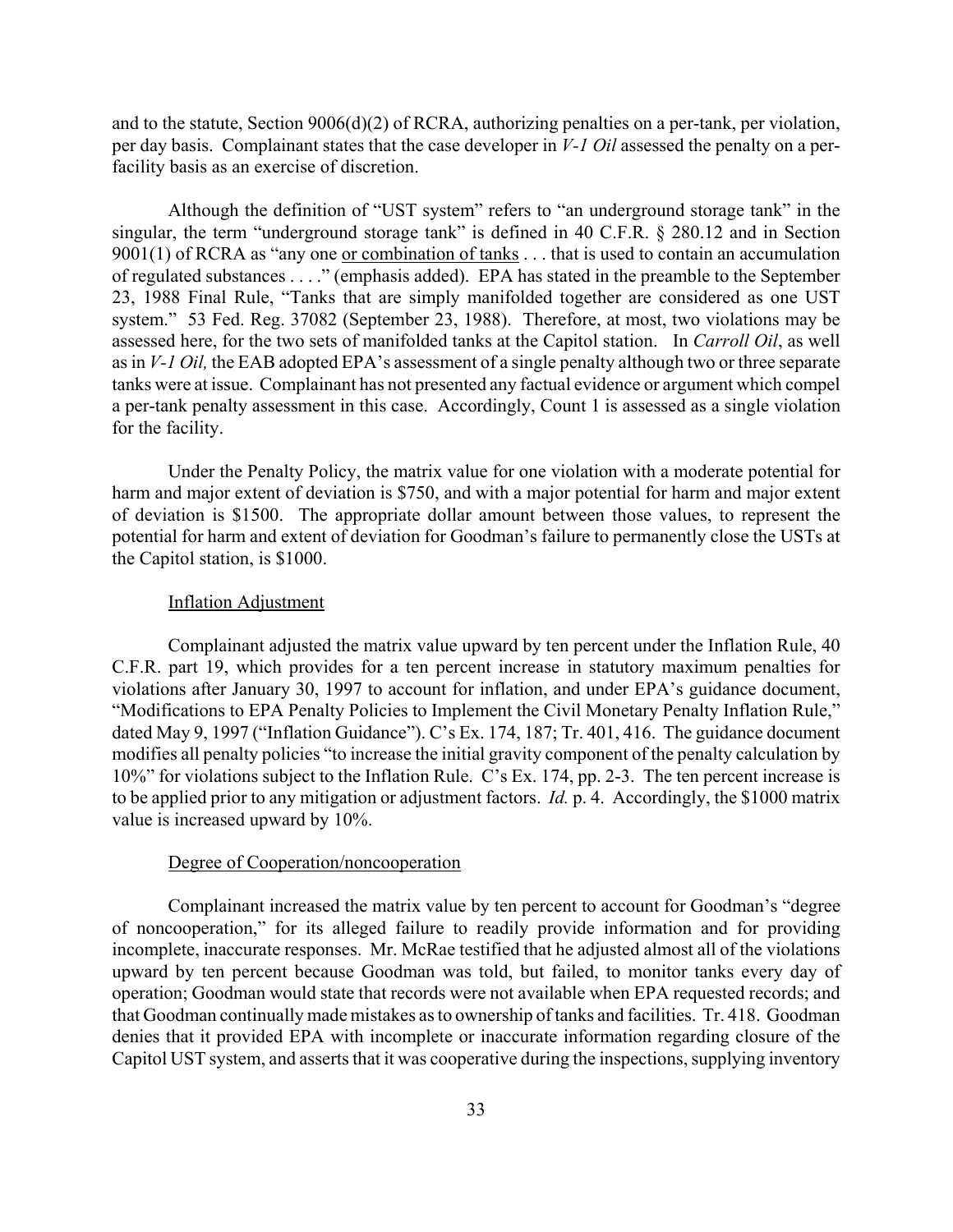### records. C's Ex. 45, 62.

Ms. Poston's and Mr. Sirs' testimony supports Goodman's assertion. Tr. 191, 219-220, 296- 297, 301. Mr. McRae did not testify that Goodman was uncooperative with respect to the closure of tanks at the Capitol station. Goodman responded to EPA's July 9, 1999 information request with regard to the status of the Capitol USTs, stating that no fuel was being pumped and that all USTs are locked and monitored monthly, and supplying tank tightness testing records, and inventory records as requested in the letter. C's Ex. 130, 134, 135; Tr. 368. While Goodman stated in the letter that the tanks were not placed in temporary closure, Mr. McRae presumed it to mean that Goodman was "confused." C's Ex. 130, 133; Tr. 369. An increase in the penalty for degree of noncooperation is not warranted. However, because Goodman's conduct does not go "beyond what is minimally required to comply with the requirements that are closely related to the initial harm addressed", and "good faith efforts consist primarily of coming into compliance" (Penalty Policy at 18), no decrease in the penalty for "degree of cooperation" is warranted either.

#### Degree of Willfulness/Negligence

An upward adjustment of 30 percent was added for "degree of willfulness or negligence," based on Mr. McRae's testimony that Goodman had been warned prior to the 12 month period about the one year deadline for permanent closure or upgrade of temporarily closed USTs. Tr. 419. EPA's report for the May 18, 1998 inspection indicates that Goodman intended to upgrade the tanks. C's Ex. 44. However, the associated field citation only instructs Goodman to either maintain inventory control or drain the tanks and submit the invoice to EPA; it does not refer to all of the permanent closure requirements. C's Ex. 47. The Capitol facility was closed before the inspection, but as of the date of hearing, the tanks had not been permanently closed or upgraded; according to Mr. Conley, Goodman does not have the cash flow to remove the tanks until it sells some real estate or the facility is sold. Tr. 419-420, 1011, 1015, 1017. An increase of ten percent is deemed appropriate for Goodman's degree of willfulness or negligence.

#### History of Noncompliance

Complainant increased the penalty by 25 percent for Goodman's history of noncompliance, based on all of the field citations issued to Goodman, including its failures to comply with 40 C.F.R. §§ 280.40(a), 280.41(b)(2), 280.43(a), 280.44(a) and (b), 280.45, 280.70(a), and 280.93(a). Tr. 404. Field citations had been issued to Respondents for UST violations at the Capitol station and other facilities in 1991, 1992, 1993, and 1998, and Respondents corrected the violations and paid the penalties. Joint Ex. A ¶¶ 3, 4, 5, 7, 8; C's Ex. 31, 32, 33, 35 through 40, 47, 55, 60, 65, 69. Mr. McRae admitted there was no correlation of similarity between Count 1 and previous field citations. Tr. 431.

Goodman argues that history of noncompliance is not included as a penalty determination factor in the statute, and that field citations against Goodman may lack validity although penalties are paid, because payment may be a more cost effective alternative than contesting them. R's Brief at 38-39. Goodman argued that field citations from 1991 through 1993 were issued beyond the five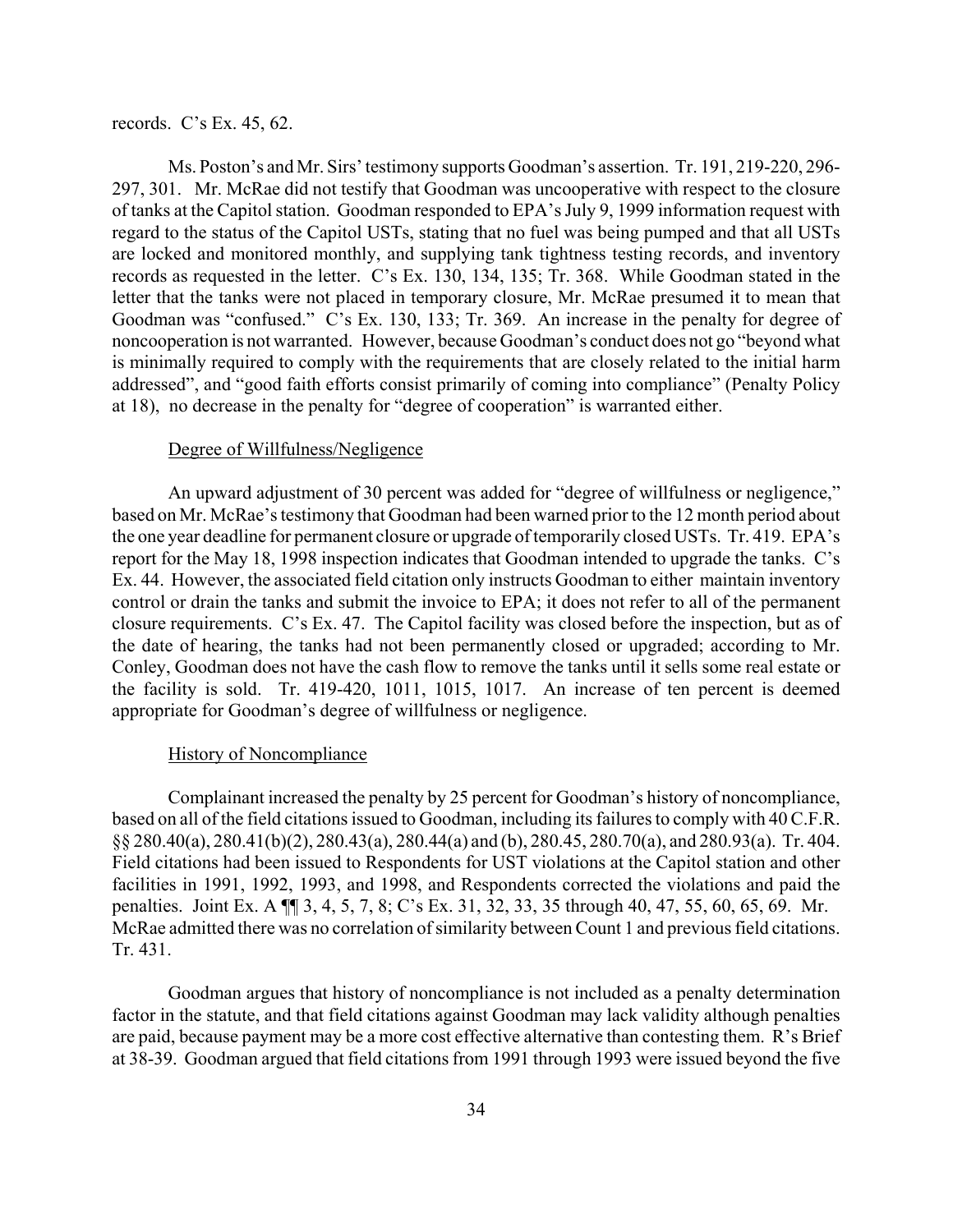year statute of limitations, by EPA inspectors who did not testify at the hearing. Tr. 421. Goodman argues that the field citations were related to different types of violations, and points to Mr. Conley's testimony of numerous instances where Goodman has permanently closed UST systems. Tr. 421, 954-968; R's Ex. 49, 50, 51, 55, 56.

In response, Complainant asserts that the Penalty Policy provides for an increase even if the previous violation is not of the same regulation or at the same facility, including field citations. C's Reply at 19-20. Complainant cites to penalty assessments in cases under the Clean Air Act and Clean Water Act, where history of prior notices of violations were the basis for increased penalties. *Ocean State Asbestos Removal, Inc.,* 7 E.A.D. 522, 548-549 (EAB 1998)(history of "immediate compliance orders" indicates the party was not deterred by knowledge of the sanctions for noncompliance); *Student Public Interest Research Group of N.J. v. Hercules, Inc.*, 29 ERC 1417, 1422-23 (D.N.J. 1989)(past unpunished violations under Clean Water Act); *C.L. "Butch" Otter*, EPA Docket No. CWA-10-99-0202, slip op at 24-25 (ALJ, April 9, 2001)(prior cease and desist orders issued from Corps of Engineers).

Although "history of noncompliance" is not included as a penalty determination factor in the statute, the Consolidated Rules of Practice provide that the Presiding Judge "shall consider any civil penalty guidelines issued under the Act," 40 C.F.R. § 22.27(b). The EAB has emphasized the importance of utilizing penalty policies in adjudicating enforcement cases. *See, e.g., Carroll Oil, supra; M.A. Bruder and Sons, Inc.,* RCRA (3008) Appeal No. 01-04 (EAB, July 10, 2002). The Penalty Policy provides that "[p]revious violations of any environmental regulation are usually considered clear evidence that the violator was not deterred by previous interaction with enforcement staff and enforcement actions." C's Ex. 175 at 19. The factors to be considered in assessing the history of noncompliance are the number, seriousness, and duration of previous violations, similarity of previous violations, enforcement tools utilized, and the violator's correction of the problem. *Id.* The Penalty Policy states that "a 'prior violation' includes any act or omission for which an accountable enforcement action has occurred (e.g., an inspection that found a violation, a notice of violation . . . or a consent order)." *Id.* Prior field citations fit within the Penalty Policy's stated parameters and purposes of the "history of noncompliance" factor.

However, field citations should be given less weight than other enforcement tools utilized, particularly where they are remote in time, and where the violation alleged therein was corrected timely and the penalty paid. The field citations issued against Goodman will be given very little weight as to Count 1, particularly because the field citations did not allege tank closure violations. An increase of 5 percent is reasonable as to Count 1, to account for Goodman's history of noncompliance.

#### Environmental Sensitivity

Complainant assessed the level of environmental sensitivity as "high," yielding an "environmental sensitivity multiplier" of 2, based on evidence that five tanks contained fuel and were not upgraded, were located over a shallow aquifer of approximately 11 feet deep in the spring and 30 feet deep in the fall, and were within 1/4 mile of a public drinking water supply well, a city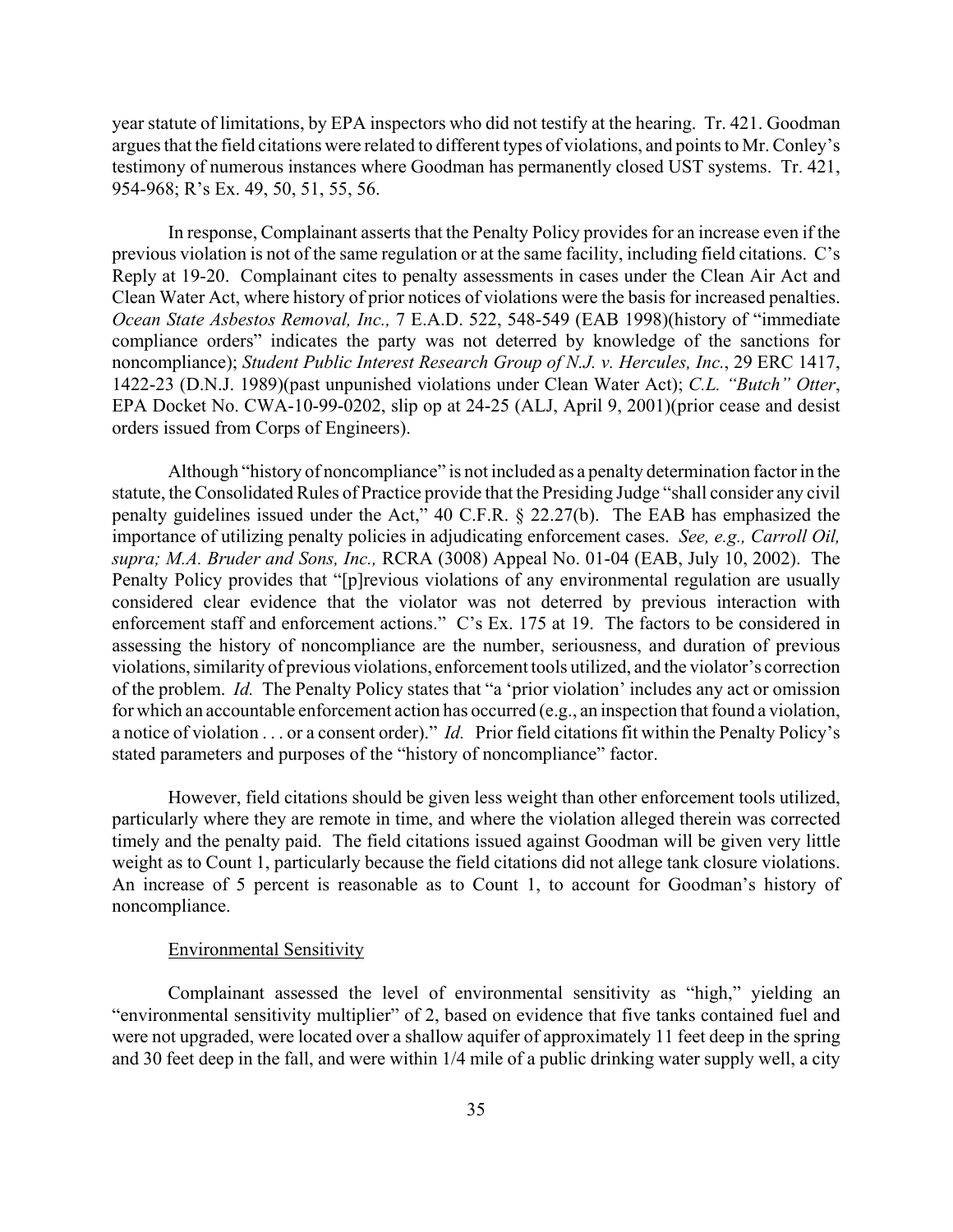park and a school, and the Boise River. Tr. 434-436; C's Ex. 161, 187. Mr. McRae explained that one of the major impacts of a UST leak is contamination going into the groundwater, and that in Boise, the shallow aquifer used for irrigation purposes, which could pump the contamination into the surface, or the petroleum could float over the groundwater and thereby spread out. Tr. 435. He explained that a well, and some rivers, would pull the contaminated groundwater toward it. Tr. 436. Goodman challenges the environmental sensitivity multiplier by asserting that there is no product left in the tanks, and that EPA did not show any actual or potential threat to groundwater, surface water, drinking water or area residents. R's Brief at 30.

The Penalty Policy provides that the "environmental sensitivity multiplier takes into account the adverse environmental effects that the violation may have had, given the sensitivity of the local area to damage posed by a potential or actual release," or the actual or potential impact that a release would have on the local environment and public health. C's Ex. 175 at 20. The factors to consider in determining the appropriate environmental sensitivity level include:

The amount of petroleum . . . potentially or actually released . . . ;

Toxicity of petroleum or hazardous substance released;

- Potential hazards presented by the release or potential release, such as explosions or other human health hazards;
- Geologic features of the site that may affect the extent of the release and may make remediation difficult;

Actual or potential human or environmental receptors, including:

Likelihood that release may contaminate nearby river or stream;

Number of drinking water wells potentially affected;

Proximity to environmentally sensitive areas, such as wetlands; and

Proximity to sensitive populations, such as children (e.g. in schools).

Ecological or aesthetic value to environmentally sensitive areas.

## *Id.*

The Penalty Policy describes as an example of a "low" environmental sensitivity a facility with one petroleum tank located in clay soil in a semi-residential area where all drinking water is supplied by municipal systems, and where little wildlife is expected to be affected. C's Ex. 175 at 20. An example of a "moderate" environmental sensitivity is where several tanks are in violation, site geology would allow for some movement of a plume of released substance, and several drinking water wells could have been affected. *Id.* An example of a "high" environmental sensitivity is where a number of tanks, or very large tanks, were involved, there were several potential receptors of the released substance through drinking water wells or contact with contaminated surface water, and the contamination would be difficult to remediate. *Id.* 

The potential impact resulting from a release from petroleum USTs based on proximity to a city park and school are not self evident and were not adequately explained by Complainant (see, Tr. 436), and thus do not weigh significantly in determining the environmental sensitivity. Complainant has not shown evidence as to potential hazards, geologic features of the site other than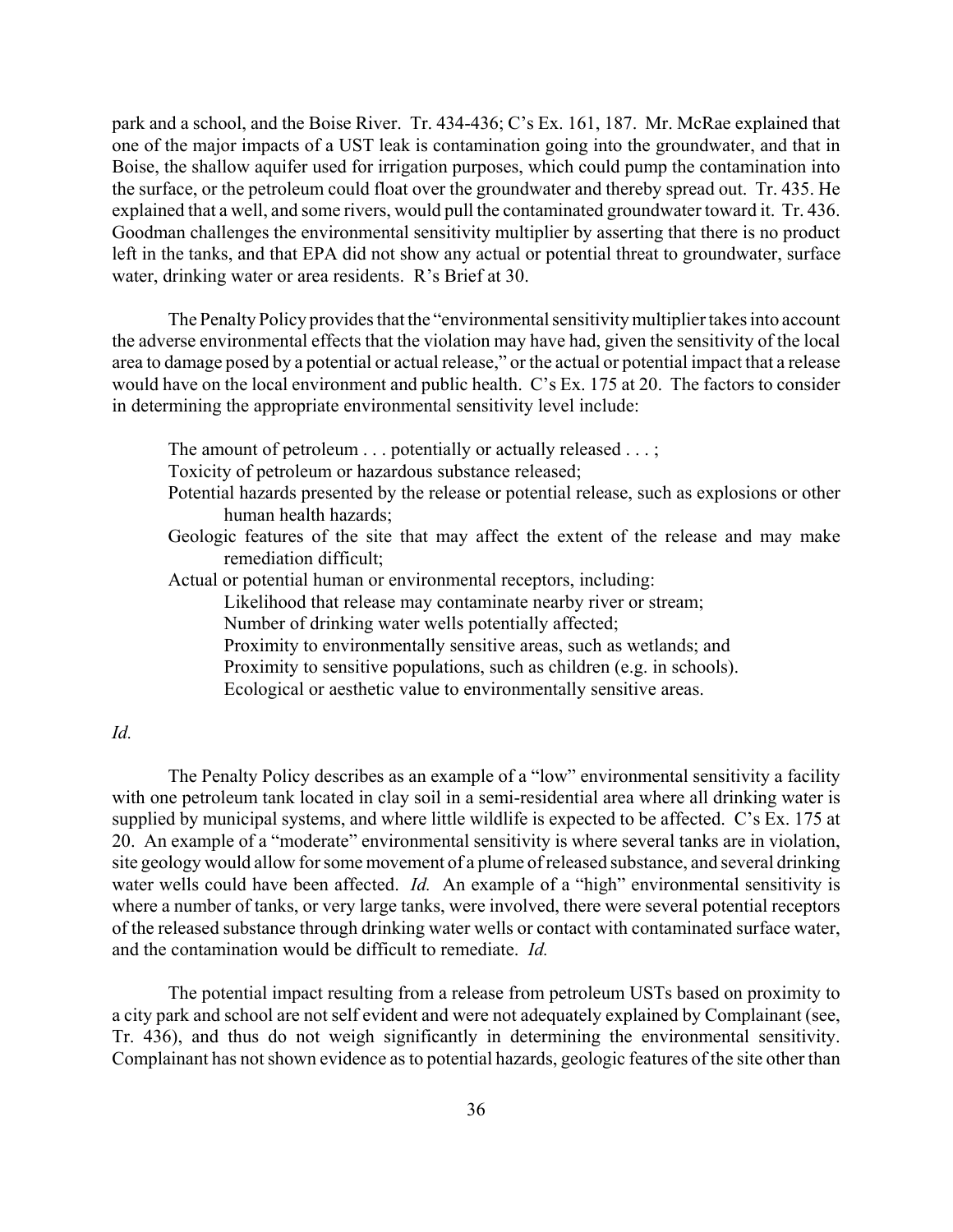the aquifer, difficulty of remediation, and any ecological or aesthetic value to environmentally sensitive areas. Considering the number of tanks and volume of gasoline they contained from February 1999 to November 1999, the minimal volume of gasoline they contained thereafter, the shallow aquifer and 1/4 mile proximity to a public drinking water supply well and Boise River, the appropriate environmental sensitivity is between "low" and "moderate" and accordingly the multiplier is 1.25.

#### Days of Noncompliance

To account for the duration of the violation, Complainant multiplied the penalty by 3.5 as a "days of noncompliance multiplier," based on 722 days of noncompliance, from February 9, 1999 to February 1, 2001. Goodman has not challenged this assessment, and the evidence does not suggest any shorter period of noncompliance; as of the date of hearing, Goodman had not permanently closed the tanks. Accordingly Complainant's proposed multiplier of 3.5 is applied.

#### Economic Benefit

The economic benefit of Goodman's noncompliance, for delayed costs, was calculated under the BEN model. The costs that Goodman should have incurred in 1999 to close the five tanks was based on the lowest bid from contractors that perform tank closures, according to Mr. McRae, at \$17,300. Tr. 409-410; C's Ex. 170, 171, 188. The economic benefit of Goodman's delay, from February 9, 1999 to December 31, 2001 (an estimated compliance date), in permanently closing or upgrading a temporarily closed UST system at the Capitol Exxon was calculated by Ms. Carpenter to be \$2,847. C's Ex. 188. Although Goodman questioned Ms. Carpenter's assumption of the start date of February 9, 1999, Goodman has not challenged her calculation. Tr. 633-634, 638. Indeed, Goodman has not shown that it has complied with Section 280.70(c) at the Capitol station, so there is no reason to reduce the duration of the noncompliance for purposes of calculating the economic benefit. Ms. Carpenter's calculation for Goodman's economic benefit of noncompliance is accepted as reasonable.

#### Penalty Calculation for Count 1

For Count 1, the value representing potential for harm and extent of deviation, adjusted upward by 10% under the Inflation Guidance, is \$1,100. Adjusting this value upward by 10 % for willfulness or negligence, and by 5% for history of noncompliance, and multiplying by 1.25 for environmental sensitivity and by 3.5 for days of noncompliance, yields a gravity-based penalty of \$5,469. This figure is added to the economic benefit figure of \$2,847, yielding a penalty of \$8,316.

## **Counts 2 through 6**

The regulations in 40 C.F.R. part 280 subpart H require UST owners and operators to show evidence of financial responsibility to corrective action or third party liability, in amounts dependent on the activity, amount of petroleum handled, and number of USTs. 40 C.F.R.

§ 280.93. The regulations provide owners and operators a choice of several methods with which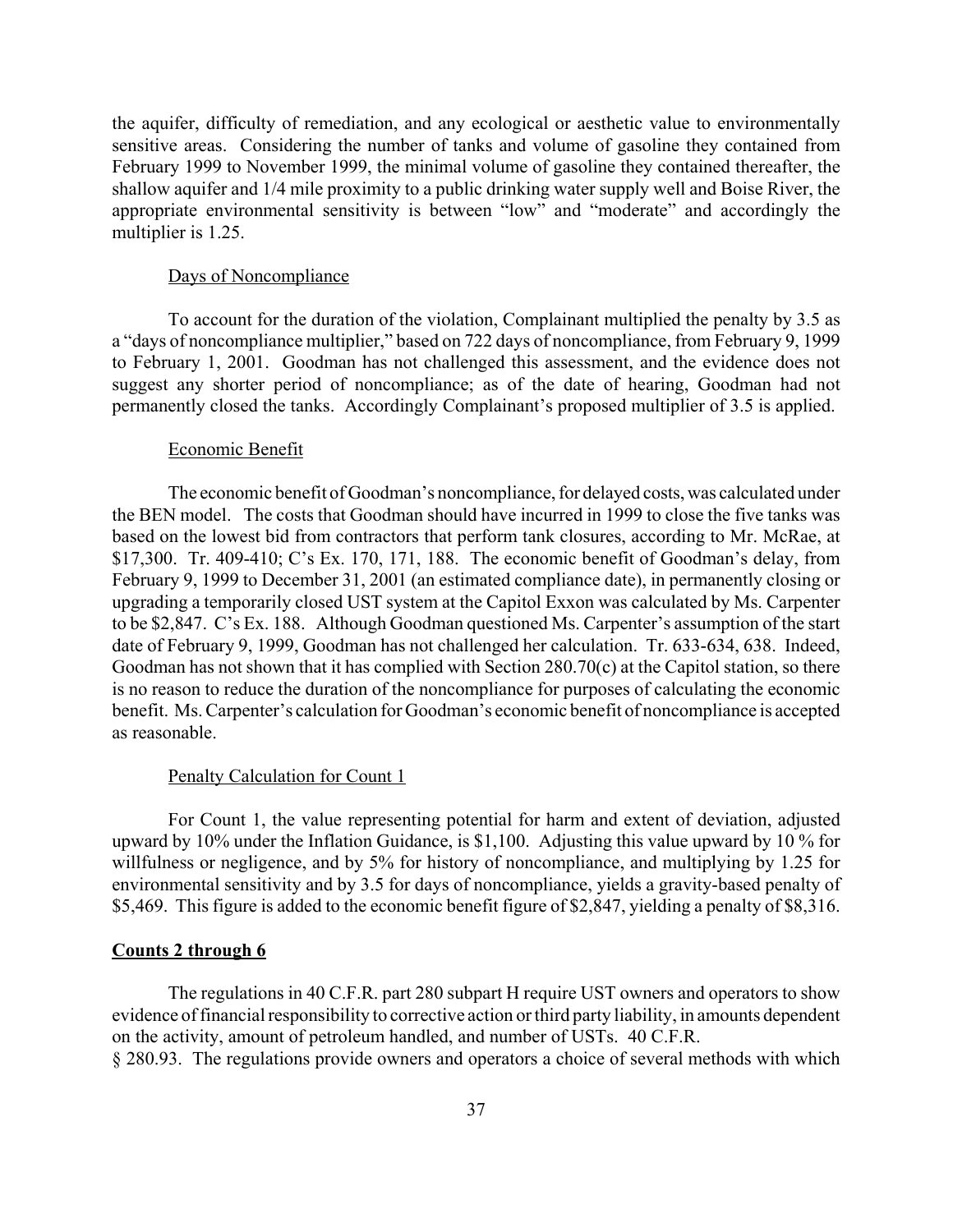they may meet the requirement, including self-insurance and state funds approved by EPA.

In the Order on Complainant's Motion for Partial Accelerated Decision, issued in this matter on August 22, 2001, Goodman was found liable for failure to comply with financial responsibility requirements of 40 C.F.R. § 280.93(a) for the Capitol, Collister, Homedale, Nampa and Weiser Exxon stations, as alleged in Counts 2, 3, 4, 5, and 6, respectively. For each of those violations, Complainant proposed a gravity-based penalty of \$18,743, and added to it economic benefit penalties according to the number of tanks at each facility. Goodman asserts that EPA overstated the seriousness of the violation and underestimated its good faith efforts to comply.

# Potential for Harm and Extent of Deviation

For the violations of 40 C.F.R. § 280.93(a), Complainant assessed the potential for harm as moderate and the extent of deviation as major, in accordance with the Penalty Policy, Appendix A, yielding a \$750 matrix value from the Penalty Policy for each of the five facilities.

Mr. McRae explained that the potential for harm from this type of violation is moderate, and not low, because in the event of a spill, the "insurance is a key tool to alleviate it," as the cost of addressing a leaking UST "can be substantial depending in the area." Tr. 442-443.

Goodman asserts that it "had a strong record of closing its facilities in compliance with IDEQ standards and taking prompt action in response to any accidental releases," as indicated by Mr. Conley's testimony. R's Brief at 30; Tr. 954-968, 973-978, 1062; R's Ex. 49, 50, 51, 55, 56. Mr. Conley testified that Goodman has sufficient financial resources in real estate holdings to take corrective action in the event of an accidental release. Tr. 1008, 1062. Goodman had submitted to EPA a certification, dated July 28, 1998, signed by Steven Annis, Goodman's Secretary-Treasurer, stating that Goodman and its Subsidiary have a net worth in fee simple assets in excess of \$5 million. C's Ex. 66. Mr. Conley admitted that, other than that certification, Goodman had not ever submitted any documentation to EPA showing it met the financial responsibility requirements. Tr. 1054.

To meet the requirements for self-insurance under 40 C.F.R. § 280.95, the facility owner or operator, *inter alia*, "must have tangible net worth of at least \$10 million," and at least ten times the total applicable aggregate amount required by Section 280.93, based on the number of USTs, and the chief financial officer "must sign, within 120 days if the close of each financial reporting year . . . a letter worded exactly" as provided in section 280.95(d). 40 C.F.R.  $\S$  280.95(b)(1), (b)(2), (b)(3) and (d).

Goodman's testimony and evidence does not suggest any modification to the Penalty Policy's directive to assess financial responsibility violations as "major" deviation from the requirement and "moderate" potential for harm. The Penalty Policy directs the same assessments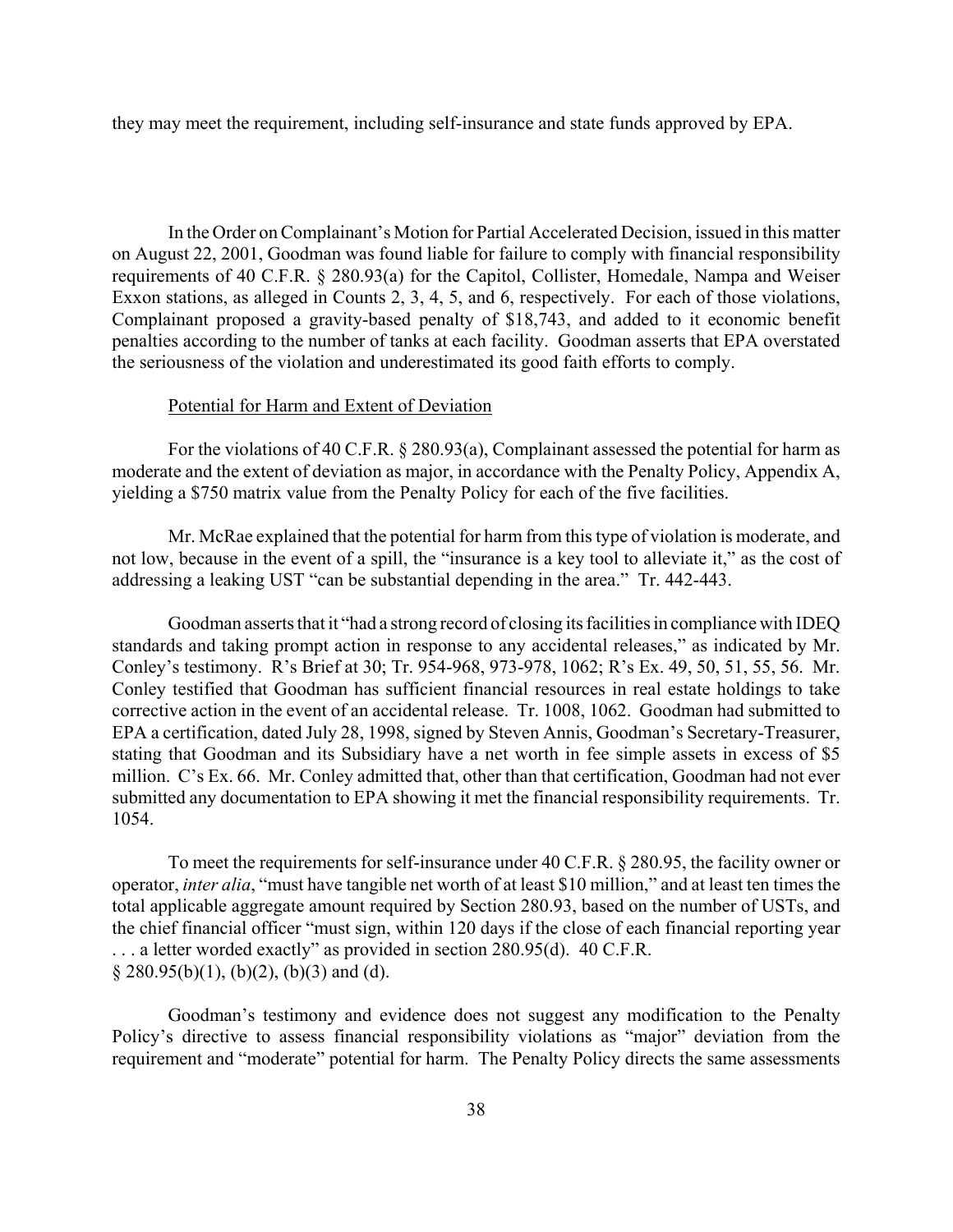whether the violation is failure to have insurance or merely failure to meet a requirement of insurance coverage, or using an unapproved mechanism to demonstrate financial responsibility. C's Ex. 175, Appendix A.

# Degree of Cooperation/noncooperation, Degree of Willfulness/Negligence, History of **Noncompliance**

Complainant increased the matrix value by ten percent for "degree of cooperation or noncooperation," as it did for Count 1, for Goodman providing incomplete, inaccurate responses and not readily providing information. Ms. Poston responded to Mr. Annis' July 28, 1998 statement by letter dated September 4, 1998, asserting that his statement did not qualify as proper documentation under the requirements of 40 C.F.R. § 280.95. C's Ex. 69. The letter also indicated that a response from Goodman was expected by September 25, 1998. Goodman obtained Idaho Petroleum Storage Tank Fund Insurance ("state UST insurance") for the 16<sup>th</sup> and State station, covering it from March 19, 1999 to March 1, 2000. C's Ex. 88. However, Ms. Poston testified that she did not receive from Goodman a "Schedule A," the part of the state UST insurance record that lists the facilities covered, and that she tried to contact Goodman through "numerous phone calls" and facsimiles to make Goodman aware of the financial responsibility regulations. Tr. 186, 188; C's Ex. 70, 71. In its information request letter of July 9, 1999, EPA requested documentation to pass the self insurance test of 40 C.F.R. § 280.95, with respect to Capitol, Collister, Homedale, Nampa and Weiser stations. C's Ex. 130. In its response letter of July 30, 1999, Goodman simply stated that it was "adequately self-insured" and did not provide documentation. C's Ex. 133. The proposed ten percent increase for degree of noncooperation is deemed appropriate.

Complainant increased the matrix value by 30 percent for "degree of willfulness or negligence," because, according to Complainant, Goodman knew it needed insurance, stated it did not want to participate in the state UST insurance, and was told that it did not provide the information to be self insured. EPA sent letters to Goodman dated September 4, 1998, October 6, 1998, enclosing respectively, a copy of 40 C.F.R. § 280.95 and the preamble thereto, and stating that the self insurance must be in compliance with 40 C.F.R. § 280.95. C's Ex. 69, 131. Complainant characterizes the state UST insurance as "an easy mechanism" with which to comply. C's Brief at 20. At the hearing, Mr. Sirs described the requirements for obtaining the state UST insurance. He stated that such insurance requires documentation of leak detection, tightness tests, mechanical equipment function tests, a site inspection, and an evaluation "very, very similar" to a private insurance company. Tr. 325-326; see, C's Ex. 172. Mr. McRae testified that a UST owner is qualified for state UST insurance as long as the facility is in compliance with UST regulations. Tr. 442.

Mr. Conley testified to the negative experiences he had with private environmental insurance. He stated his belief that with environmental insurance "you spend more money fighting the insurance company to get them to handle a claim than it will cost you to go ahead and handle the claim yourself," that Goodman had a ten year fight with its private insurance carrier to get them to pay, and that "[t]hey overcharge us outrageously for insurance," with six month renewal periods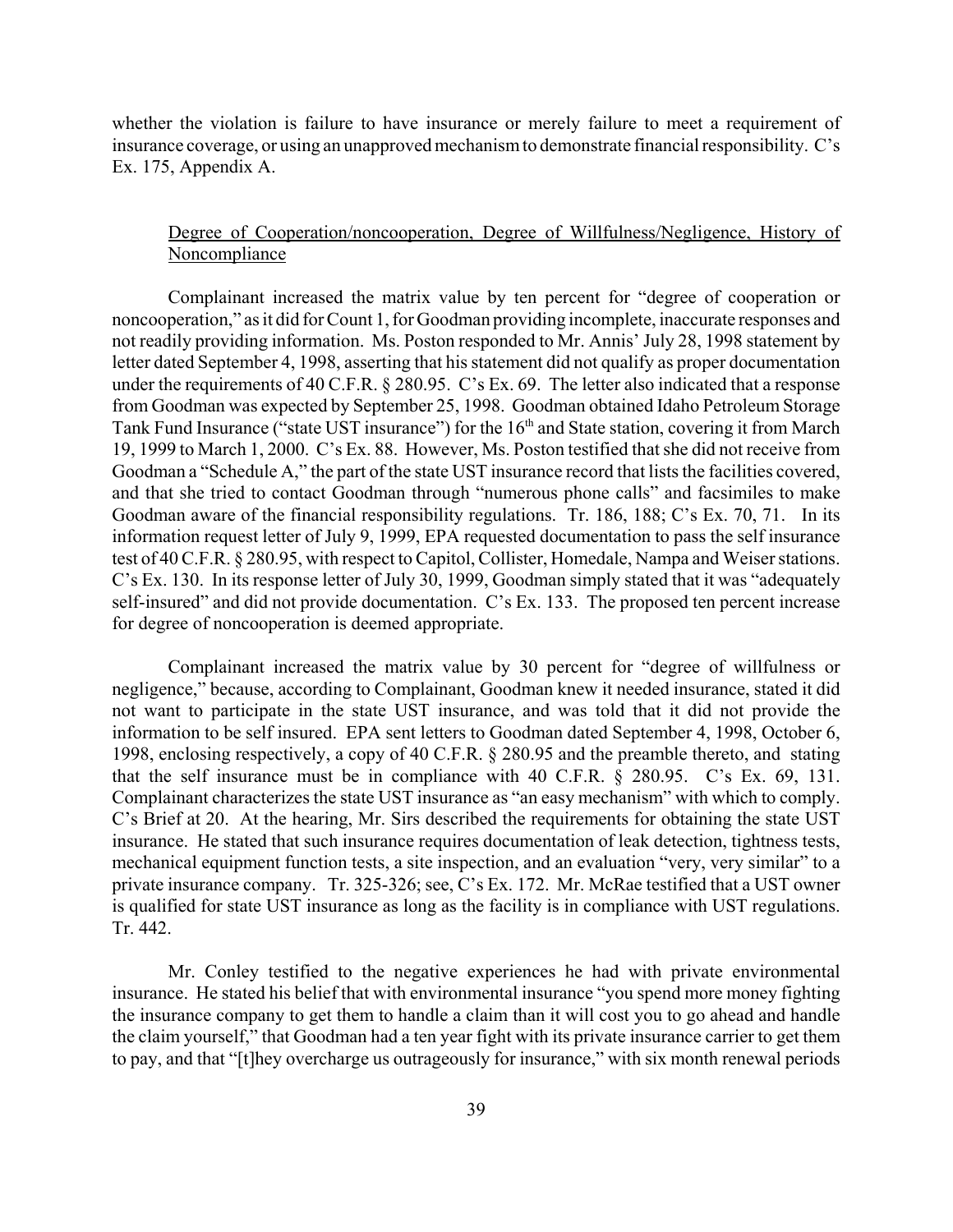at which rates increase. Tr. 1004-1006. As to the state UST insurance, Mr. Conley testified that, "[t]here was a great amount of concern" because a marketer successfully sued the storage fund, and he questioned how the fund could operate without money. Tr. 1007, 1096-1097.

In *B & R Oil,* 8 E.A.D. 39, 1998 WL 830609 (EAB 1998), the EAB affirmed the penalty of \$60,000 assessed by the ALJ, which was calculated by the ALJ without relying upon the Penalty Policy, for B & R's failure to comply with financial responsibility requirements for 38 facilities and approximately 138 USTs. B & R argued in mitigation of the proposed \$76,601 penalty (\$72,663 of which was the economic benefit component) that it had paid fees to a mandatory state UST excess liability fund (which B & R knew was not approved by EPA as meeting the financial responsibility requirements), and that it made attempts to obtain private insurance, but that it was very expensive and difficult to obtain adequate coverage. As in the case at hand, B & R was repeatedly informed of the financial responsibility requirements, knew it did not meet them, and made "less than diligent" efforts in trying to obtain private insurance. 8 E.A.D. at 56. Nevertheless, the ALJ reduced the total proposed penalty by about 21 percent, on the basis that private UST insurance is difficult to obtain and that B& R at least made some inquiries into it, and the EAB affirmed the reduction.

While Mr. Conley indicated that private UST insurance was expensive and did not easily handle claims, he did not establish that it was difficult to obtain. He acknowledged that state UST insurance was available at \$25 per tank annually (Tr. 1097; C's Ex. 172), but neither stated that he attempted to obtain it for the five facilities at issue, nor explained why he did not or could not obtain it for them. An increase of 20% is warranted to account for Goodman's degree of willfulness or negligence.

Complainant added an increase of 40 percent for Goodman's history of noncompliance, for the same past violations as considered for Count 1. Mr. McRae pointed out that Goodman had a prior field citation for failure to comply with financial responsibility requirements. Tr. 439. Goodman was cited in May 1998 for failure to comply with financial responsibility requirements for the 16<sup>th</sup> and State station, and Goodman paid the penalty and obtained state UST insurance for that station effective March 19, 1999. C's Ex. 55, 65, 73, 88. Because there was only one field citation against another facility, with which Goodman then complied, and Goodman had not been cited for financial responsibility violations in the other inspections or for other facilities, the penalty will be adjusted upward by only 5 %.

### Environmental Sensitivity

Complainant assessed the level of environmental sensitivity as high for each count, and thus multiplied the adjusted matrix value by 2, because each facility had USTs which contained product, and the USTs were located over shallow aquifers, according to information Mr. McRae obtained from IDEQ and Water Resources. Tr. 434-435. The USTs were located near schools, public drinking water and groundwater supply wells, and rivers, canals or creeks, as evidenced by EPA maps. C's Ex. 161, 162, 163, 168, 169; Tr. 433. The potential impact of a release based on the proximity of the USTs to schools was not made clear at the hearing, so this fact does not weigh significantly into the determination of environmental sensitivity. Complainant did not present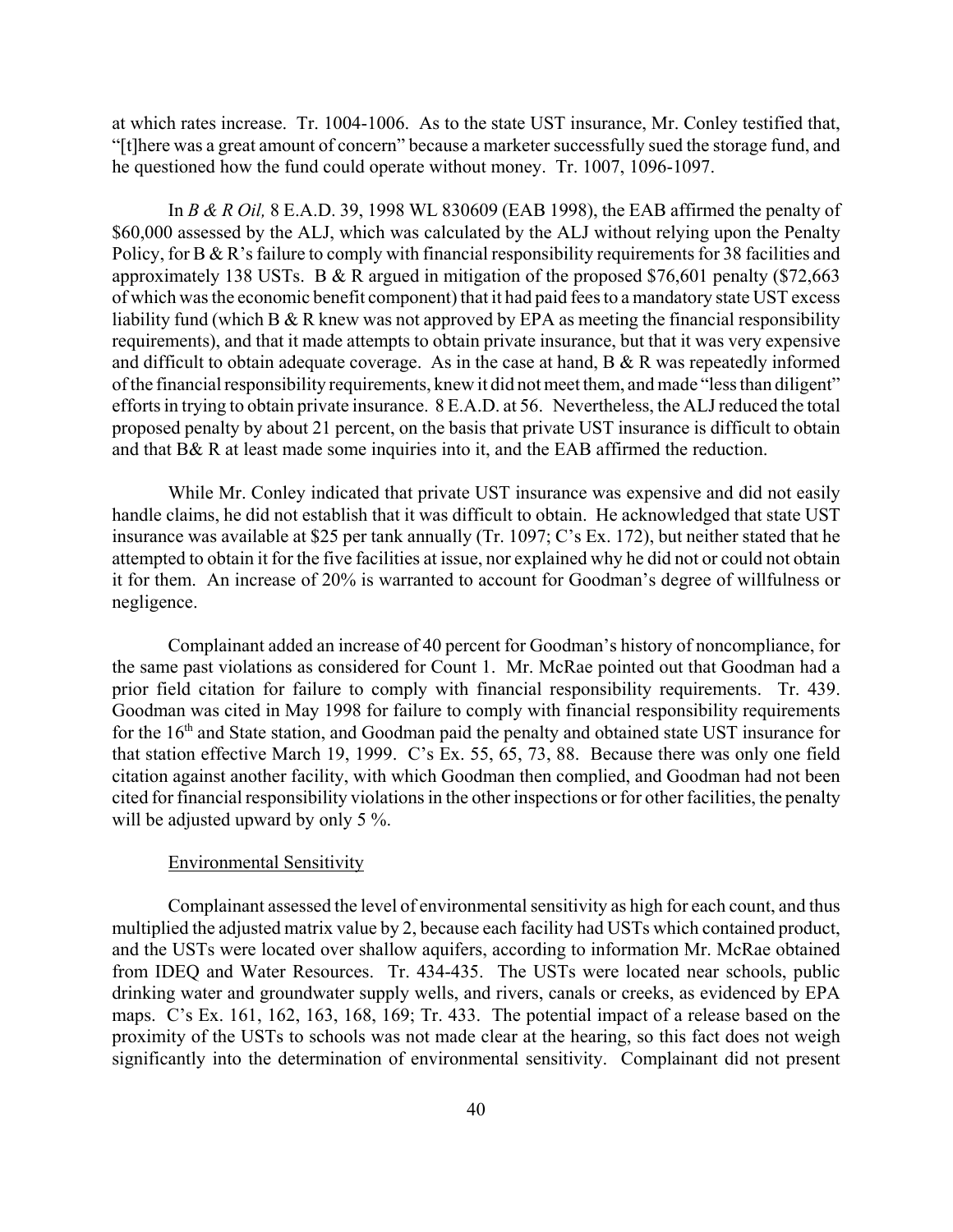evidence as to potential hazards presented by a release, geologic features of the sites, difficulty of remediation, or ecological or aesthetic value to environmentally sensitive areas. Mr. McRae testified, "The impact of an underground storage tank going past a half mile is very unlikely." Tr. 434.

For Count 2, as with Count 1, the environmental sensitivity multiplier for the Capitol Exxon is 1.25. For Count 3, the Collister Exxon station, Complainant's uncontested testimony and evidence shows that the tanks are located over an aquifer 14 feet deep, 0.2 to 0.3 miles from four public groundwater supply wells, 0.3 to 0.4 miles from three other public groundwater supply wells, 0.4 miles from the Boise River, and a canal runs adjacent (approximately 0.4 miles) to the facility. C's Ex. 163, 187. Based on this evidence, the level of environmental sensitivity is "moderate" and accordingly the multiplier is 1.5 for Count 3.

For the Homedale Exxon station, Complainant's uncontested evidence shows that the tanks are located over an aquifer 15 feet deep, 0.1 mile from two public groundwater supply wells, 0.2 miles and 0.4 miles from two other public groundwater supply wells, and 0.5 miles from the Snake River. C's Ex. 164, 187. Based on this evidence, the level of environmental sensitivity is "moderate" and the multiplier is 1.5 for Count 4.

For the Nampa Exxon station, based on Complainant's uncontested evidence that the tanks are located on an aquifer approximately 20 feet deep, 0.3 to 0.5 miles from three Nampa City public groundwater supply wells (C's Ex. 168, 187), the level of environmental sensitivity is between "low" and "moderate," and the multiplier for Count 5 is 1.25.

For the Weiser Exxon, based on Complainant's uncontested evidence that the tanks are located on an aquifer approximately 15 feet deep, 1/4 mile from a creek which flows for another 1/4 mile and enters the Weiser River, which in turn flows 1/2 mile and enters the Snake River, which is a half mile from the USTs. C's Ex. 169, 187. A public surface water supply intake is located at the junction of the Weiser and Snake Rivers. *Id.* Mr. McRae admitted he did not know the groundwater gradient or direction, and that he did not know the likelihood that a release could make its way to the city's drinking water supply. Tr. 547-548. Mr. Conley testified that topographical maps and the Department of Water Resources informed him that the groundwater gradient from the Weiser tanks did not flow in the direction of the city's water supply. Tr. 993-994, 1087. Considering the testimony and evidence, the level of environmental sensitivity is "moderate" and the multiplier is 1.5 for Count 6.

#### Days of Noncompliance

Complainant multiplied the matrix value by 6.5 for the days of noncompliance, namely five years. Mr. McRae chose April 26, 1991 as the initial date of the requirement. Tr. 439; C's Ex. 187.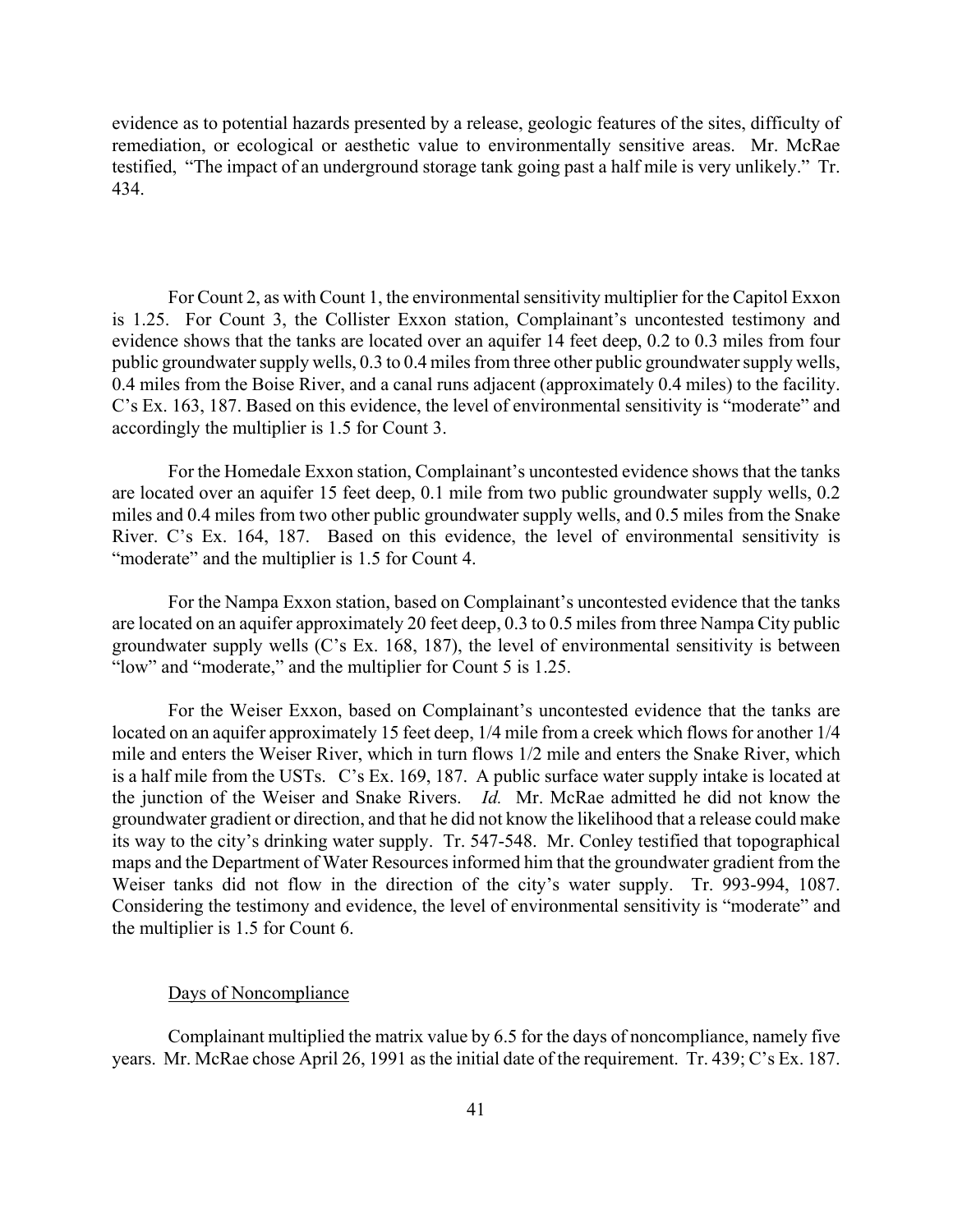The regulations require UST owners which are petroleum marketing firms owning 13 to 99 USTs at more than one facility to be in compliance with financial responsibility requirements by April 26, 1991. 40 C.F.R. § 280.91. Mr. McRae testified that Goodman is still not in compliance with the financial responsibility requirements, but he just used a five year period of noncompliance due to the five year statute of limitations. Tr. 439-440. Although some tanks at issue, such as those at the Capitol station, may have been drained at some point, Goodman was required to maintain financial responsibility until the tank has been properly closed. 40 C.F.R. § 280.113. There was at least a five year period, starting from April 26, 1991, in which Goodman was not in compliance with the financial responsibility requirements with respect to each of the five facilities at issue. Complainant's proposed days of noncompliance multiplier is deemed appropriate.

#### Economic Benefit

The economic benefit component was calculated by Ms. Carpenter as \$810 for the Capitol station, \$486 for the Collister and Homedale stations, and \$648 for the Nampa and Weiser stations. Representing the costs Goodman avoided by its noncompliance, these figures were calculated under the computer BEN model methodology based on the cost of \$25 per tank per year for the least expensive type of insurance, under the state UST insurance, a duration of noncompliance from 1995 through 2001, based on an assumed compliance (December 31, 2001), and the number of USTs at each station: five at Capitol, three at Collister and Homedale, and four (including one 500 gallon tank) at Nampa and at Weiser. Tr. 440-441. Although Goodman questioned Ms. Carpenter at the hearing as to the five-year statute of limitations (Tr. 634), Goodman did not contest the imposition of economic benefit penalties or the calculations thereof, perhaps realizing that the statute of limitations, 28 U.S.C. § 2462, runs from the last day of a continuing offense. *Newell Recycling Co. v. U.S. EPA*, 231 F.3d 204, 206 (5<sup>th</sup> Cir. 2000). The state UST insurance policy does not indicate that manifolded tanks are insured as one tank. C's Ex. 172. Ms. Carpenter's calculations of economic benefit for Counts 2 through 6 are deemed reasonable, and will be assessed.

#### Penalty Calculation for Counts 2 through 6

For each count, the matrix value of \$750 is increased by 10% for degree of noncooperation, 20% for degree of willfulness or negligence, and 5 % for history of violations. The adjusted matrix value is multiplied by 6.5 for days of noncompliance.

Multiplying by the assessed levels of environmental sensitivity, and adding the penalties for economic benefit of noncompliance, for failing to comply with financial responsibility requirements for the Capitol station, as alleged in Count 2, the penalty is \$9,036; for the Collister station, as alleged in Count 3, the penalty is \$10,357; for the Homedale station, as alleged in Count 4, the penalty is \$10,357; for the Nampa station, as alleged in Count 5, the penalty is \$8,874; and for the Weiser station, as alleged in Count 6, the penalty is \$10,519.

#### **Inventory Control Violations: Counts 7 through 14**

For each of the inventory control violations, alleged in Counts 7 through 14, Complainant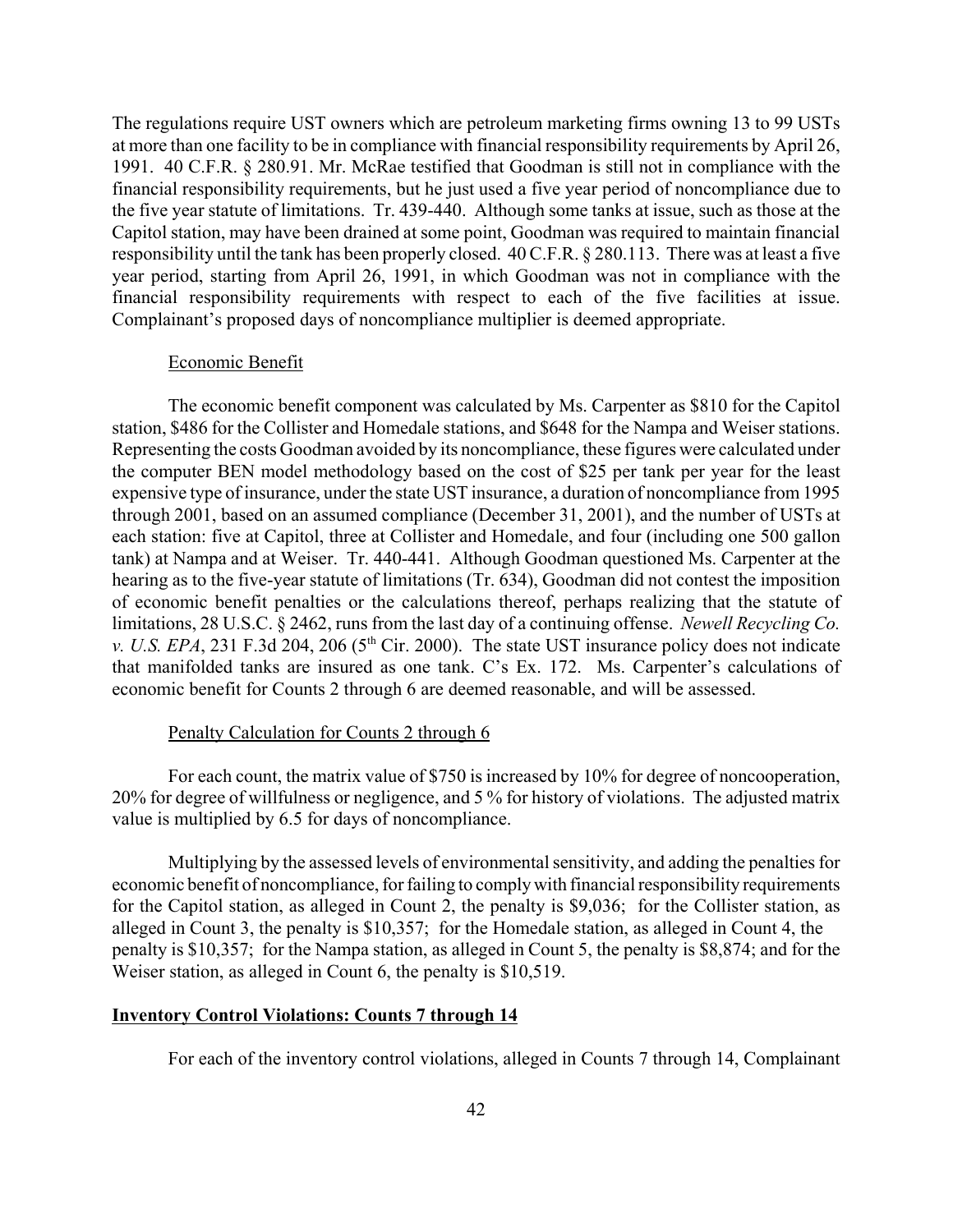assessed the potential for harm and extent of deviation as major, resulting in a matrix value of \$1,500, increased it by ten percent under the Inflation Rule, and multiplied it by the number of USTs at each facility that were subject to the inventory control requirements of 40 C.F.R.  $§ 280.43(a).$ <sup>13</sup>

Respondents argue that all tank and line tightness tests, and Mean Time to Corrosion Failure (MTCF) and Robo-Cam evaluations, demonstrate that the tanks and lines were sound and therefore that there was little if any risk of harm for Counts 7 through 14, and that Respondents complied with part of the applicable requirement. Respondents assert that EPA recognizes that these tests are more accurate than inventory control and that the MCTF and Robo-Cam evaluations are relevant to show that its USTs have in fact been upgraded, so annual tank tightness testing is not required under 40 C.F.R. § 280.41(a)(2). Rs' Reply at 24-25, 31. Respondents characterize the violations of Counts 7 through 9 and 11 through 14 as merely failure to maintain every record of release detection monitoring, which under the Penalty Policy is assessed a minor potential for harm and moderate extent of deviation, on a per-facility basis. *Id.*; Rs' Reply at 24.

Complainant counters that tank tightness testing is insufficient alone as release detection because it is done infrequently. The violations were more than just recordkeeping violations, and were per se monitoring violations, as Respondents intentionally ignored certain inventory control requirements and negligently violated others, Complainant maintains. Respondents' employees were inadequately trained and performed inventory control incorrectly, Complainant adds. C's Reply at 21.

The Penalty Policy provides for assessment of a "moderate" extent of deviation and "minor" potential for harm, with a per-facility unit of violation, for a failure to maintain every record of release detection monitoring, in violation of 40 C.F.R. § 280.45. Respondents were not charged with and are not held liable for mere failure to maintain inventory control records as required by § 280.45, that were properly completed under § 280.43(a). The monthly inventory control data that Respondents claim were missing, or which are absent from the record without an explanation, are: (1) for June and July 1999 at the  $16<sup>th</sup>$  & State Exxon, at issue in Count 7; (2) for June 1999 at the Homedale Exxon, at issue in Count 9; (3) for the "Plus" tank at the Bulk Plant for December 1998, and January, February, March, April and July 1999, at issue in Count 11; and (4) for October and November 1999 for Mountain Mart # 2, at issue in Count 12. Thus, Complainant showed *prima facie* that Respondents failed to conduct inventory control at those facilities for those months as required by 40 C.F.R. § 280.43(a). Respondents have not rebutted Complainant's case with sufficient evidence that the inventory control was timely completed. The testimony of Mr. Sorbel and Mr. Lamberson that the records were lost or thrown away, and the undated reconstructed inventory control records (Rs' Ex. 27, 29), were not supported by any documentary evidence of contemporaneous inventory control data. Although some contemporaneous station records of daily

 $13$  Tanks with a capacity of 550 gallons or less are not required to be monitored by inventory control requirements of 40 C.F.R. § 280.43(a); they may be monitored by weekly tank gauging under § 280.43(b). 40 C.F.R. § 280.41(a)(3).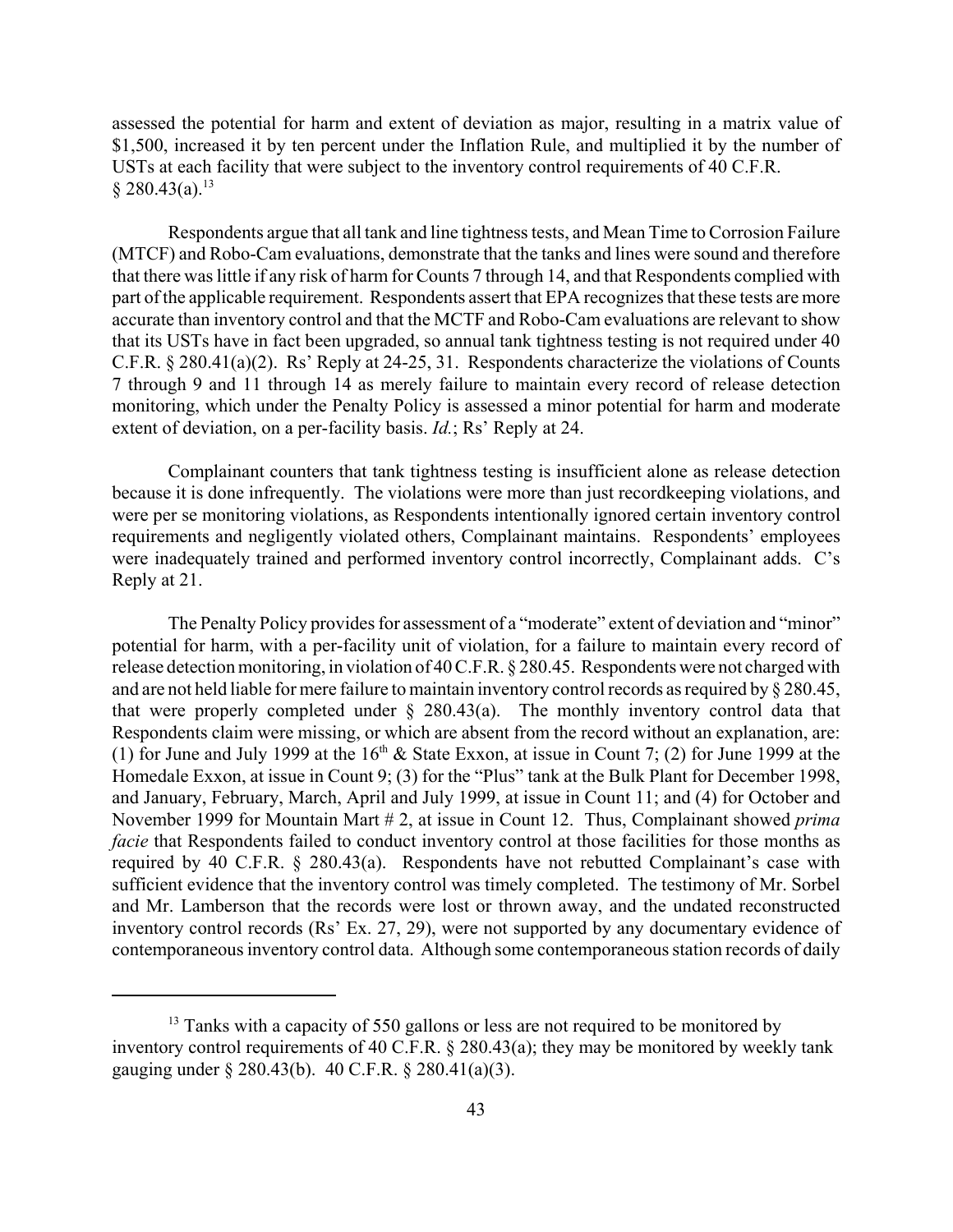inventory data for the "Plus" tank at the Bulk Plant was proffered into evidence, it was seriously incomplete. R's Ex. 7.

Where Respondents proffered contemporaneous documents showing substantial daily inventory control data, upon which Respondents claim that inventory reconciliation calculations were performed but were thrown away, the potential for harm is not "minor," because Respondents

failed to prove by a preponderance of the evidence that such calculations were made monthly, as required by 40 C.F.R. § 280.43, within a reasonable time after the end of each month.

Accordingly, potential for harm and extent of deviation for Counts 7 through 14 are not assessed as mere recordkeeping violations, and are not assessed on a per-facility basis.

#### **Count 7**

Complainant's proposed penalty of \$18,168 for Count 7 was based upon incomplete inventory control records for April 1999, and lack of inventory control records for June and July 1999 for the 16th and State Exxon, for two USTs and 91 days of noncompliance, with upward adjustments for degree of noncooperation and of willfulness or negligence, a history of noncompliance, a high level of environmental sensitivity, and economic benefit of noncompliance. C's Ex. 190; Tr. 453.

#### Potential for Harm, Extent of Deviation, Inflation Adjustment

As discussed above, Goodman's inventory control forms for April 1999 show illegible, absent, or incomplete daily data for a total of 15 days for the Supreme tank and for a total of ten days for the Regular tank. C's Ex. 146, Rs' Ex. 1. Mr. Lamberson testified that he performed inventory reconciliation in the first part of May 1999. Tr. 823. Goodman stipulated that it could not locate any inventory control records for June and July 1999, but Mr. Lamberson testified that he reconstructed the inventory control records from available data and conducted the inventory reconciliation in the third week of August 1999. Tr. 818-824; Rs' Ex. 27. The only documentation evidencing reconciliation for April, June and July 1999 are reconstructed inventory data on undated documents attached to his April 13, 2001 memorandum. Rs' Ex. 27. The reconstructed inventory data do not include data for holidays and weekends.

The Penalty Policy directs that the potential for harm and extent of deviation are both "major" for a failure to monitor tanks at least every 30 days, in violation of 40 C.F.R. § 280.41(a). C's Ex. 175, Appendix A. The applicable requirement of Section 280.41(a) is to monitor at least every 30 days for releases, using monthly inventory control and tank tightness testing at least every five years. Weighing the credibility of Mr. Lamberson's testimony, the incomplete data for April, the lack of any contemporaneous inventory control records for June and July, the lack of records for water level in June and July, and the absence of data for weekends and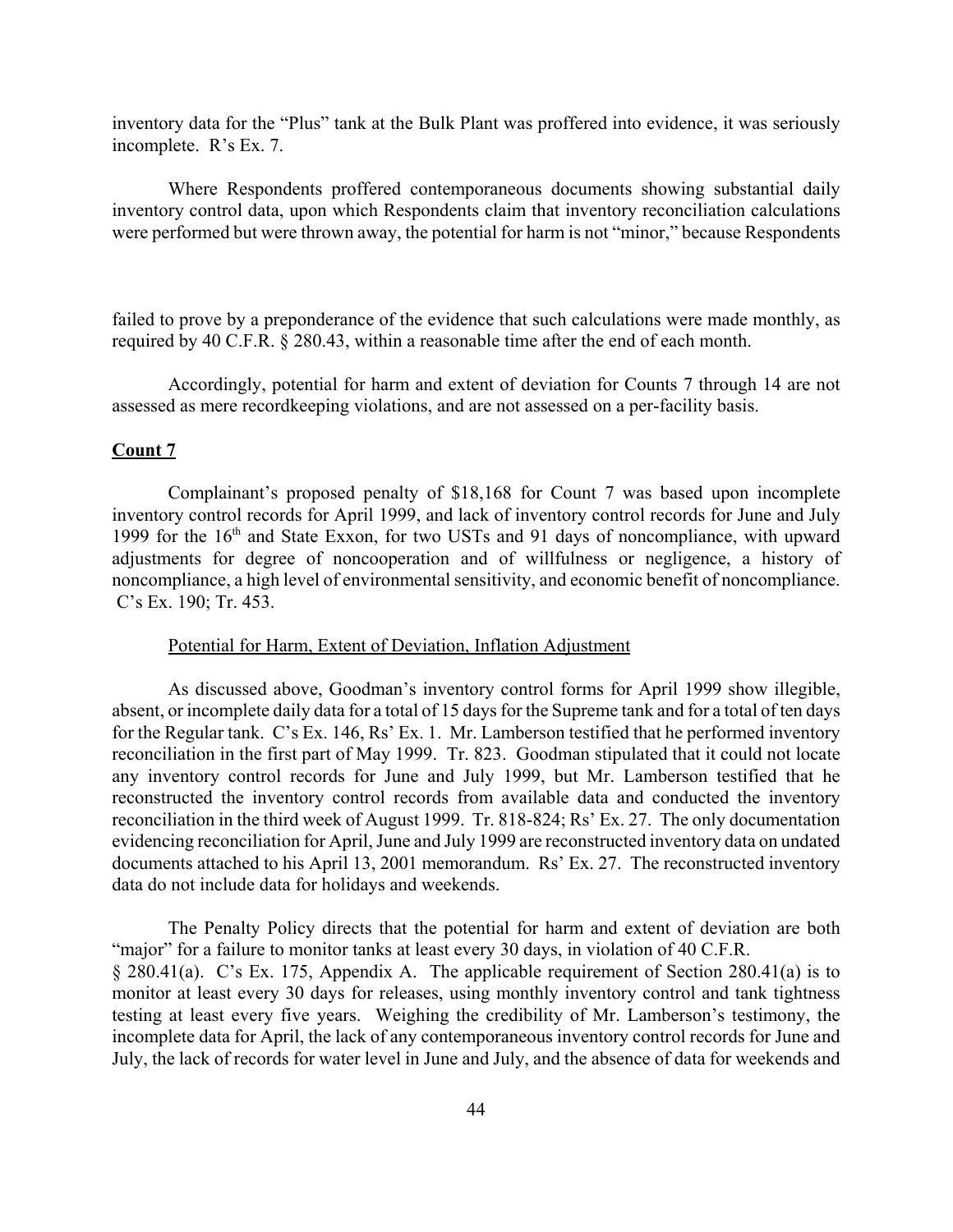holidays in reconstructed records, the potential for harm is "major" and the extent of deviation is also "major." Applying the Inflation Guidance, the matrix value is adjusted upward by 10% to \$1,650.

The Penalty Policy directs that a failure to monitor USTs monthly is assessed on a per-tank basis. C's Ex. 175, Appendix A. Two of the tanks, containing Supreme gasoline, were manifolded together. C's Ex. 86, 130; Tr. 254-255, 948. Inventory control is performed on manifolded tanks as one unit. C's Ex. 133; Tr. 453. Therefore, the matrix value is multiplied by two, to account for the manifolded Supreme tanks and the Regular gasoline tank.

### Adjustments

Complainant increased the matrix value by ten percent for degree of noncooperation, because Goodman provided incomplete, inaccurate responses and did not readily provide information, according to Complainant. However, Goodman submitted the inventory control records for the 16<sup>th</sup> and State Exxon along with a large volume of other documents, on December 17, 1999, which were requested in EPA's information request dated November 3, 1999. Tr. 381-382, 383; C's Ex. 142, 143, 146. Goodman's good faith efforts to comply primarily consist of coming into compliance with the inventory control requirements. The penalty will not be adjusted for the degree of cooperation or noncooperation.

Complainant also increased the penalty by 30 percent for degree of willfulness or negligence because the incompleteness of Goodman's monthly inventory monitoring records had been pointed out in previous inspections. Tr. 451. Mr. Lamberson's testimony as to his attempts to assist and supervise the new station manager in recording inventory control data, is taken into consideration. Tr. 815-818, 822-823; Rs' Ex. 27. However, he knew or should have known the requirement to maintain inventory reconciliation records, and for the complete lack of contemporaneous inventory control data for June and July 1999, the proposed upward adjustment of thirty percent is deemed appropriate.

For Goodman's history of noncompliance, Complainant increased the penalty by 40 percent based on the previous noncompliance it considered as to Count 1. EPA had cited Goodman's other stations, including 16<sup>th</sup> and State, for deficiencies in inventory control records in 1991, 1993, and 1998, for which Goodman paid penalties. C's Ex. 31, 40, 42, 47, 55, 60, 65. The Penalty Policy provides that the penalty should be increased for history of noncompliance unless the current violation was caused by factors entirely out of control of the violator. Mr. Lamberson had some control over the violations, and certainly had control over the documentation of inventory reconciliation. Accordingly, the penalty will be increased by twenty percent to account for history of noncompliance.

Complainant multiplied the adjusted matrix value by two for a high level of environmental sensitivity, based on three USTs containing product over a shallow aquifer of 15 feet, proximity of 0.3 miles to schools and proximity of 0.4 miles to a public groundwater well, and a canal adjacent to the property. C's Ex. 162, 187. These facts are uncontested. As stated above, the potential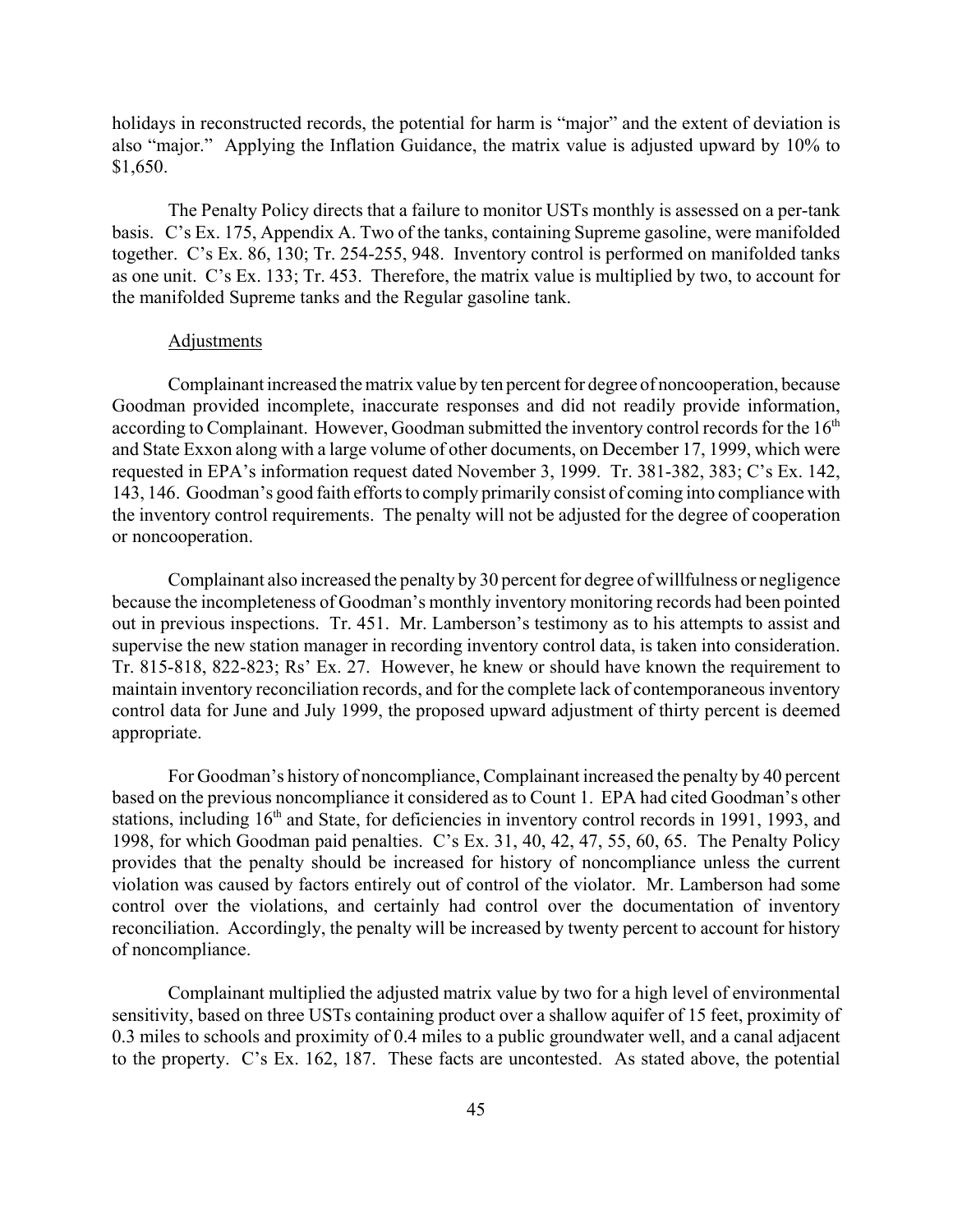impact of a release based on the proximity of the USTs to schools is not self evident and was not developed at the hearing, so this fact does not weigh heavily into the determination of environmental sensitivity. The potential impact of a release on a shallow aquifer, public well and canal, however, may be significant. Complainant did not present evidence as to potential hazards presented by a release, geologic features of the site, difficulty of remediation, or ecological or aesthetic value to environmentally sensitive areas. Considering the evidence in light of the Penalty Policy's guidance for determining environmental sensitivity, and the size and number of tanks and product volume, the environmental sensitivity multiplier is assessed as "moderate,"or 1.5. C's Ex. 175 p. 20.

For the duration of noncompliance, 91 days, Complainant multiplied the adjusted matrix value by 1.5. Goodman, however, recorded daily inventory data for about half of the month of April 1999, so the duration of the violation is less than 90 days and the days of noncompliance multiplier is 1.

#### Economic Benefit

The economic benefit of noncompliance component was calculated by Ms. Carpenter as \$412, using the BEN formula. C's Ex. 188. This component was based on a \$2.50 per day cost of avoiding taking stick inventory for each of the three USTs for eight days in April plus 61 days in June and July 1999. *Id.* The assumption behind this calculation is that Goodman would incur an additional expense, to pay for an employee's time in wages to take stick readings on weekends. Example 1 in the Penalty Policy calculates an economic benefit for a gas station as including an avoided expenditure of \$2.50 per day as the estimated cost for labor needed to conduct daily inventory control, based on a half hour labor at \$5.00 per hour. C's Ex. 175 at C-2.

The economic benefit will be adjusted to account for two USTs at issue rather than three. Goodman took stick readings of both manifolded tanks and then determined the inventory control based on the combined number, so Goodman in essence monitored the manifolded tanks together as one tank. Tr. 453; C's Ex. 133. The economic benefit of Goodman's failure to monitor two USTs for the time period at issue is \$275.

### Penalty calculation for Count 7

The dollar value derived from the matrix, accounting for the potential for harm and extent of deviation, and adjusted upward by 10% under the Inflation Guidance is \$1,650. This value is multiplied by two for the two USTs, and adjusted upward by 30% for degree of willfulness or negligence and by 20 % for history of noncompliance, and multiplied by 1.5 for the environmental sensitivity factor. Adding \$275 for the economic benefit of noncompliance, the penalty for Count 7 is \$7,700.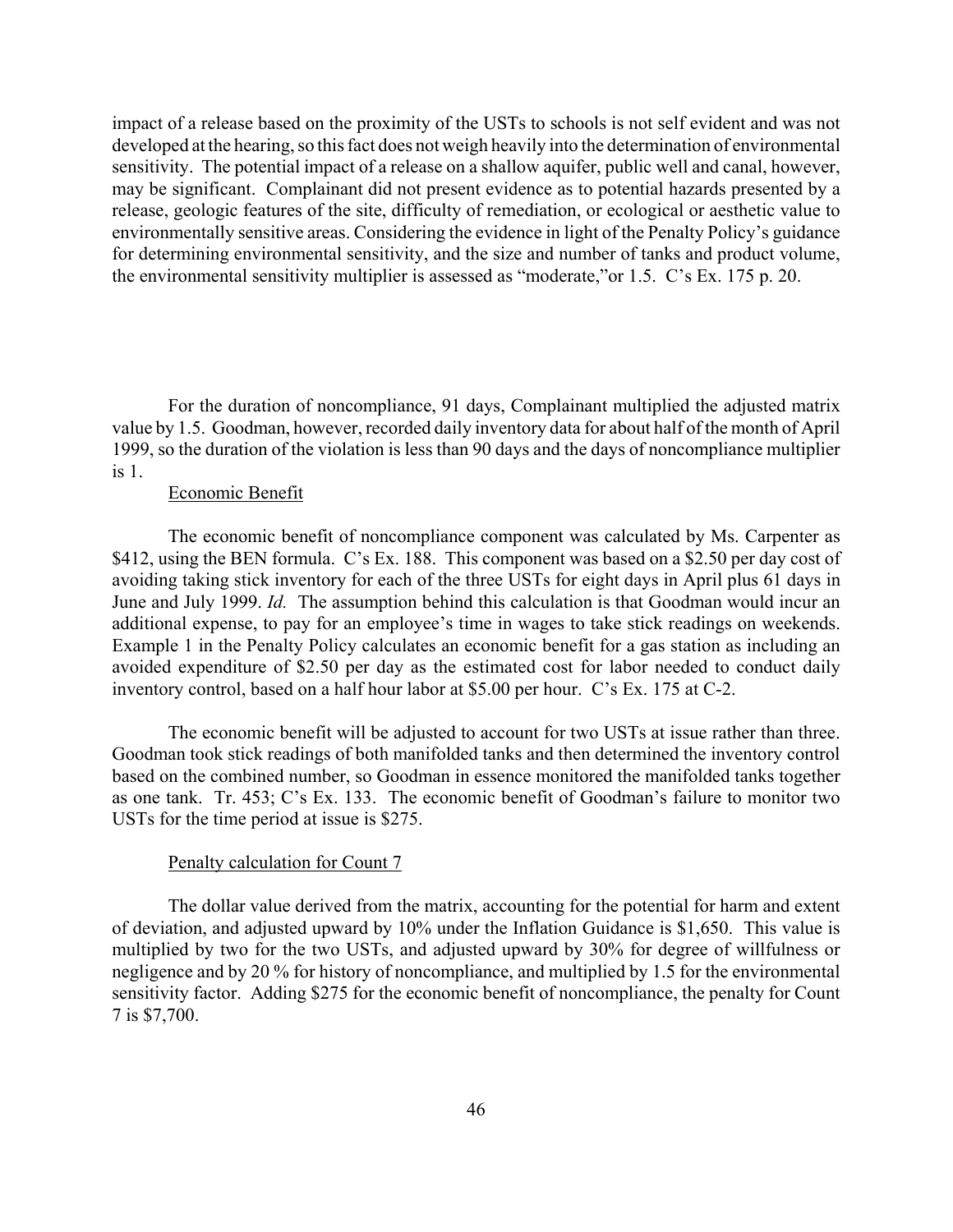## **Count 8**

For Goodman's failure to conduct monthly inventory control at the Collister station for the months of January through March 1999, Complainant proposes a penalty of \$11,880. Tr. 455-456.

As with Count 7, the potential for harm and extent of deviation were considered by Complainant to be major, resulting in the same matrix value, multiplied by two to account for each of the two USTs to monitor. C's Ex. 191; Tr. 452-453. The evidence shows that Goodman recorded and reconciled inventory each operating day, except for two days in February 1999, but that the inventory control forms did not include inventory reconciliation calculations for the month. C's Ex. 149; Rs' Ex. 2. As concluded above, a preponderance of the evidence, including the testimony of Mr. Lamberson, and the undated summary of inventory control records and reconciliation calculations presented by Goodman, shows that monthly inventory reconciliation was not performed within a reasonable time following each month of January, February and March 1999. Tr. 828; R's Ex. 14, 28. However, the daily inventory reconciliation, "over or short," was recorded on the inventory control forms, which would alert Goodman to a large or catastrophic leak, but not to a slow leak. *Id.*; Tr. 459, 617. Mr. Lamberson's testimony indicates that he reviewed the tank inventory for February sometime in March. Tr. 829. The two days of missing data does not impact significantly the potential for harm or extent of deviation. Weighing the testimony and evidence, the potential for harm from Goodman's failure to timely perform the monthly inventory reconciliation for the three months at issue is moderate, and the extent of deviation is also moderate, so the matrix value is \$500.

Complainant's proposed adjustments were the same as those for Count 7. Complainant increased the matrix value by ten percent for degree of noncooperation, on the basis that Goodman allegedly provided incomplete, inaccurate responses and did not readily provide information. However, Goodman submitted the inventory control records for the Collister Exxon on December 17, 1999, requested in EPA's information request dated November 3, 1999. Tr. 381-382; C's Ex. 142, 143, 149. No adjustment is made for degree of cooperation or noncooperation.

Complainant proposed an increase of 30 percent for degree of willfulness or negligence, considering that Goodman did not reconcile inventory control records when it has done so in the past, and that in the months at issue in this count, a leak was possible. C's Ex. 187. Mr. Lamberson knew or should have known the requirement to maintain monthly inventory reconciliation records and the importance of timely monthly reconciliation. An upward adjustment of ten percent reflects Goodman's degree of willfulness or negligence.

Complainant proposed a 40 percent increase for history of noncompliance, because EPA had cited Goodman's other stations for deficiencies in inventory control records in 1991, 1993, and 1998, for which Goodman paid penalties. C's Ex. 31, 40, 42, 47, 55, 60, 65. Mr. Lamberson had control over the inventory reconciliation of these facilities as well as the Collister station. Tr. 828. Accordingly, the penalty will be increased by 20% to account for Goodman's history of noncompliance.

The appropriate environmental sensitivity multiplier for the Collister station, as concluded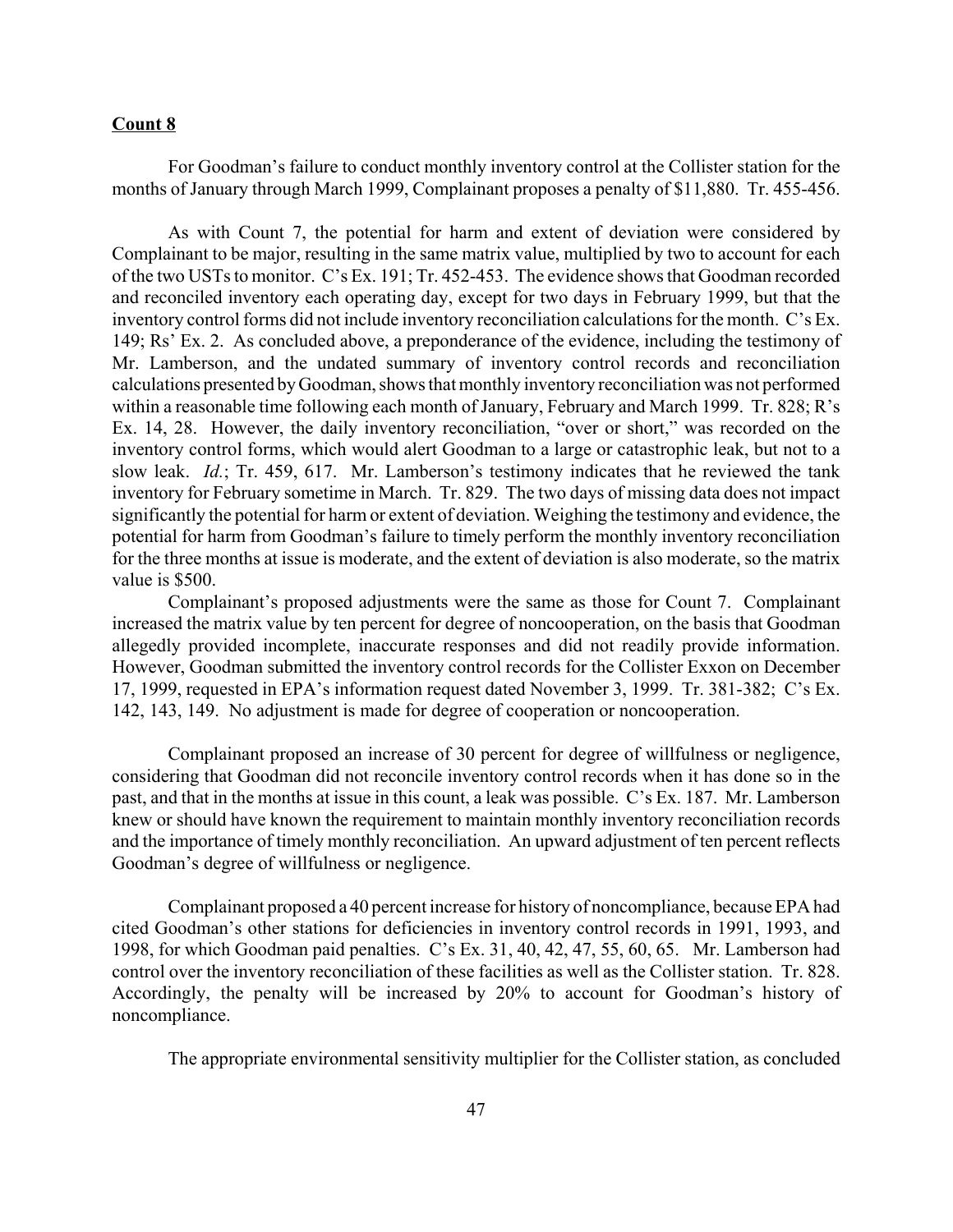above as to Count 3, is 1.5. The "days of noncompliance multiplier" was properly assessed by Complainant as one. No economic benefit penalty was proposed or will be assessed.

In sum, the matrix value of \$500, adjusted upward by 10% under the Inflation Guidance, is \$550. This number is doubled to account for the two tanks, and adjusted upward by 10% for degree of willfulness or negligence and by 20% for history of noncompliance, and multiplied by 1.5 for the environmental sensitivity. Accordingly, the penalty for Count 8 is \$2,145.

### **Count 9**

For Goodman's failure to monitor USTs at the Homedale station each month from December 1998 through November 1999, Complainant proposed a penalty of \$44,550, based on the same matrix value and adjustments as those for Counts 7 and 8, and for three USTs. C's Ex. 187; Tr. 459-410.

As discussed above, Goodman's inventory control forms for the Homedale station do not include daily data for weekends and holidays, and do not include any inventory records for June 1999. C's Ex. 152; R's Ex. 3. The inventory forms for December 1998 through May 1999 do not include inventory reconciliation figures. *Id.* Mr. Lamberson's testimony and narrative does not specifically address monthly inventory reconciliation for the months of December 1998 through June 1999, and it certainly does not establish that he conducted inventory reconciliation within thirty days of the end of each month. Tr. 782-784, 832-833; Rs' Ex. 29. As concluded above, the lack of any contemporaneous inventory control records for June 1999 suggests that no inventory control was conducted for that month. The testimony and evidence indicate that monthly inventory reconciliation was not performed within thirty days after each month of July through October 1999. *See*, Tr. 381-382, 832-834; C's Ex. 143, 152; Rs' Ex. 29. Due to Goodman's failure to monitor inventory on weekends and holidays, Goodman would allow major or catastrophic leaks to go undetected for two or three days, and a failure to monitor inventory for the month of June 1999 would allow a catastrophic leak to go undetected for over a month. Tr. 365-366. Goodman's failure to perform inventory reconciliation within a reasonable time after the end of the month would allow slow leaks to go undetected for more than two months. Weighing the evidence and Mr. Lamberson's, Ms. Poston's and Mr. McRae's testimony, the potential for harm is "major" and the extent of deviation is "moderate." The matrix value is \$1,000, adjusted to \$1,100 under the Inflation Guidance.

Similar to Counts 7 and 8, Complainant increased the matrix value by ten percent for degree of noncooperation, on the basis that Goodman allegedly provided incomplete, inaccurate responses and did not readily provide information. However, Goodman submitted the inventory control records for the Homedale Exxon on December 17, 1999, requested in EPA's information request dated November 3, 1999. Tr. 381-382; C's Ex. 142, 143, 152. Therefore no adjustment is made for degree of cooperation or noncooperation.

As to degree of willfulness or negligence, Complainant commented that Goodman was told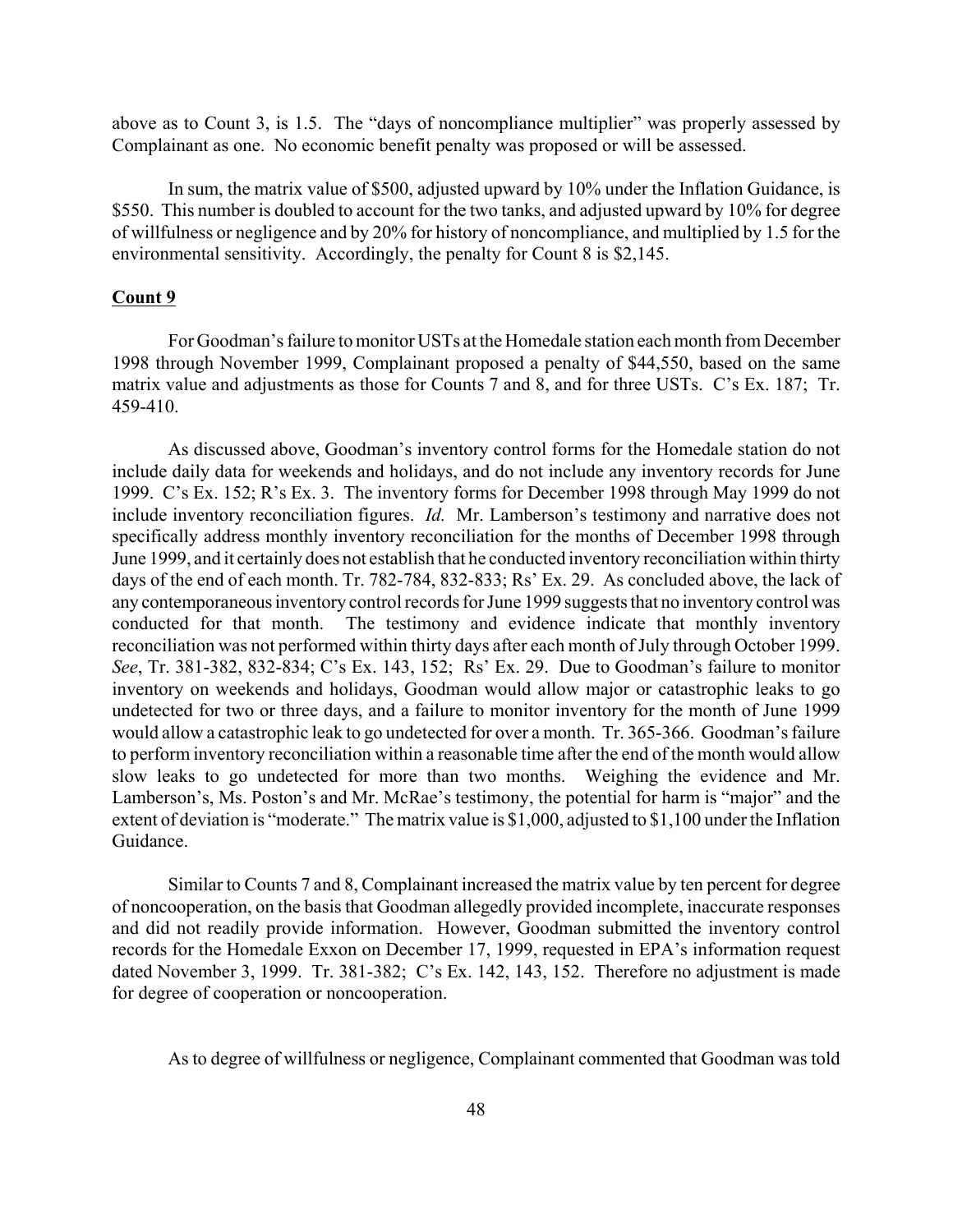in previous inspections to reconcile inventory each month and take stick inventory on weekends. C's Ex. 187. Indeed, in a letter to Mr. Conley, dated September 6, 1995, EPA instructed him that proper inventory control requires "**daily** stick reading," and enclosed guidance manuals on inventory control. C's Ex. 42. The degree of Goodman's negligence or willfulness as to the violation for Count 9 is  $10\%$ .

For Goodman's history of noncompliance with inventory reconciliation, an increase of 20% is warranted, on the same basis as that for Counts 7 and 8.

The environmental sensitivity for the Homedale station, as concluded above for Count 4, is1.5. For the duration of noncompliance, Complainant properly multiplied the penalty by 2.5, to account for 271 to 365 days of noncompliance. No economic benefit component was proposed or will be added.

In sum, the matrix value of \$1,000 is adjusted for inflation to \$1,100 and multiplied by three for the number of USTs required to be monitored. The adjustments of 10% for degree of willfulness or negligence and 20% for history of violations are added, and the result is multiplied by 1.5 for environmental sensitivity and by 2.5 for days of noncompliance. The resulting penalty for Count 9 is \$16,087.

# **Count 10**

For Goodman Lewiston's failure to properly conduct inventory control or assure that the station operator had done so, for December 1998 through March 1999 for the three USTs at Tiger Mart #5, Complainant proposed a penalty of \$8,045.

Respondents emphasize the minimal amount of product remaining in the tanks during the time at issue, due to the tanks having been pumped out by the system dispensers. Rs' Brief at 32. Under the same rationale as applied in *Carroll Oil, supra,* the potential for harm is assessed as "moderate." The extent of deviation is major, as there is no evidence that the inventory of the tanks was being monitored. The appropriate value from the matrix is \$750, and is adjusted upward under the Inflation Guidance to \$825.

Complainant made no adjustments, and no adjustments are warranted for cooperation/noncooperation, degree of willfulness or negligence, or for history of noncompliance. Complainant proposed that the level of environmental sensitivity is low, resulting in an "environmental sensitivity multiplier" of one, on the basis that the aquifer under the tanks is at a depth of 300 feet and the tanks are located one mile from a public groundwater supply well and a half mile from schools. Complainant's assessment of environmental sensitivity is reasonable and is adopted.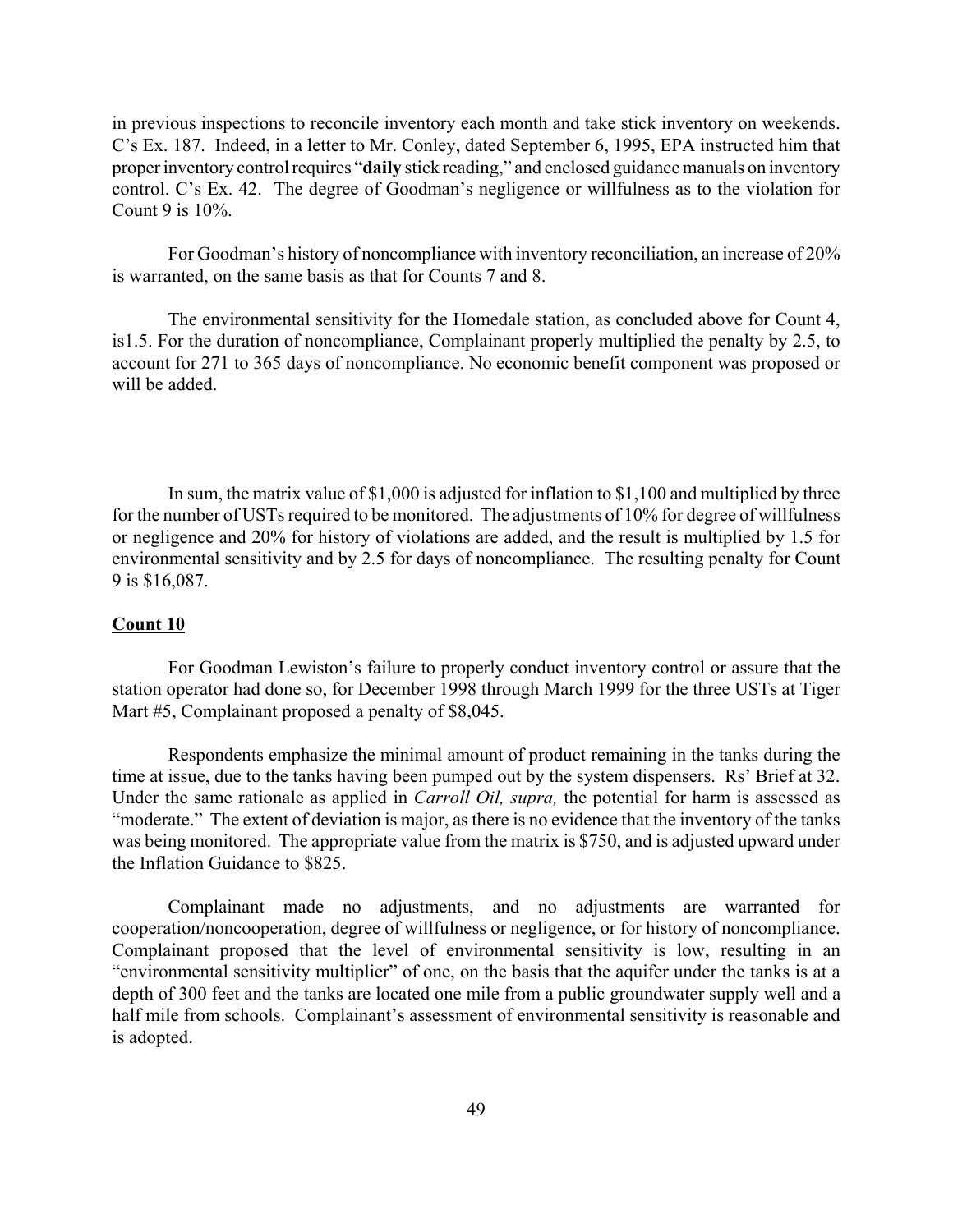Complainant calculated the duration of the violation to be 121 days, and thus multiplied the gravity based component by 1.5. Respondents claim that is excessive, when taking stick readings once per month for four months would have been sufficient. Respondents' point is well taken, and Complainant concedes that stick inventory was only required once a month. C's Brief at 24. The tanks were not in operation, so inventory control requirements of 40 C.F.R. § 280.43(a)(1), (3), (4) and (5) did not apply; volume inputs, outputs and stick readings were not required to be recorded daily; only monthly product inventory control was required. Assessing a penalty reflective of a violation occurring every day for 121 days is not equitable where Goodman Lewiston was required to perform inventory control only once per month. Accordingly, the appropriate days-ofnoncompliance multiplier is 1.

The economic benefit of Goodman Lewiston's noncompliance was calculated by Ms. Carpenter under the BEN model to be \$747, based on avoided costs of \$2.50 per tank per day, for three tanks over 121 days. C's Ex. 188. However, the noncompliance is not deemed to be a daily violation for 121 days. For the four days (once per month) that Goodman Lewiston was required to monitor the tanks, the economic benefit is *de minimis*.

In sum, the penalty for Count 10 is \$825, multiplied by three for the number of USTs, resulting in a penalty of \$2,475.

## **Count 11**

For Goodman Lewiston's failure to use a system of inventory control which can detect a release of one percent of flow-through plus 130 gallons, as required by 40 C.F.R. § 280.43(a), on a monthly basis from December 1998 through November 1999 for the Bulk Plant, Complainant proposed a penalty of \$46,200. Complainant stated in its penalty calculation worksheets that there were no records of compliance for monthly monitoring for that time period. C's Ex. 187.

For one of the four tanks, the "Plus" tank, Goodman Lewiston documented daily and monthly inventory control data for May, June, and August through November 1999, including monthly net loss or gain and total gallons pumped. Rs' Ex 7. As concluded above, from that data, the inventory reconciliation easily can be computed mentally, and Mr. Sorbel's testimony is credited that he computed monthly reconciliation within the first three days after the end of the month. Tr. 682, 685-686, 694-695, 760. However, a preponderance of the evidence shows that Goodman Lewiston did not conduct monthly inventory control for the other months at issue, as there are no monthly data for December 1998, and January, February, March, April and July 1999, and no plausible explanation of such absence of data. Rs' Ex. 7.

The daily inventory control records for the "Plus" tank include a daily calculation of "net/loss," but as Ms. Poston testified, Goodman Lewiston's method of calculating by using the previous day's book inventory results in error being built in each day. Tr. 170-172. The daily monitoring may detect a catastrophic leak, but perhaps not as quickly or accurately as a proper daily "over or short" calculation. Furthermore, Goodman Lewiston did not record stick readings each operating day. From December 1998 through November 1999, the daily handwritten inventory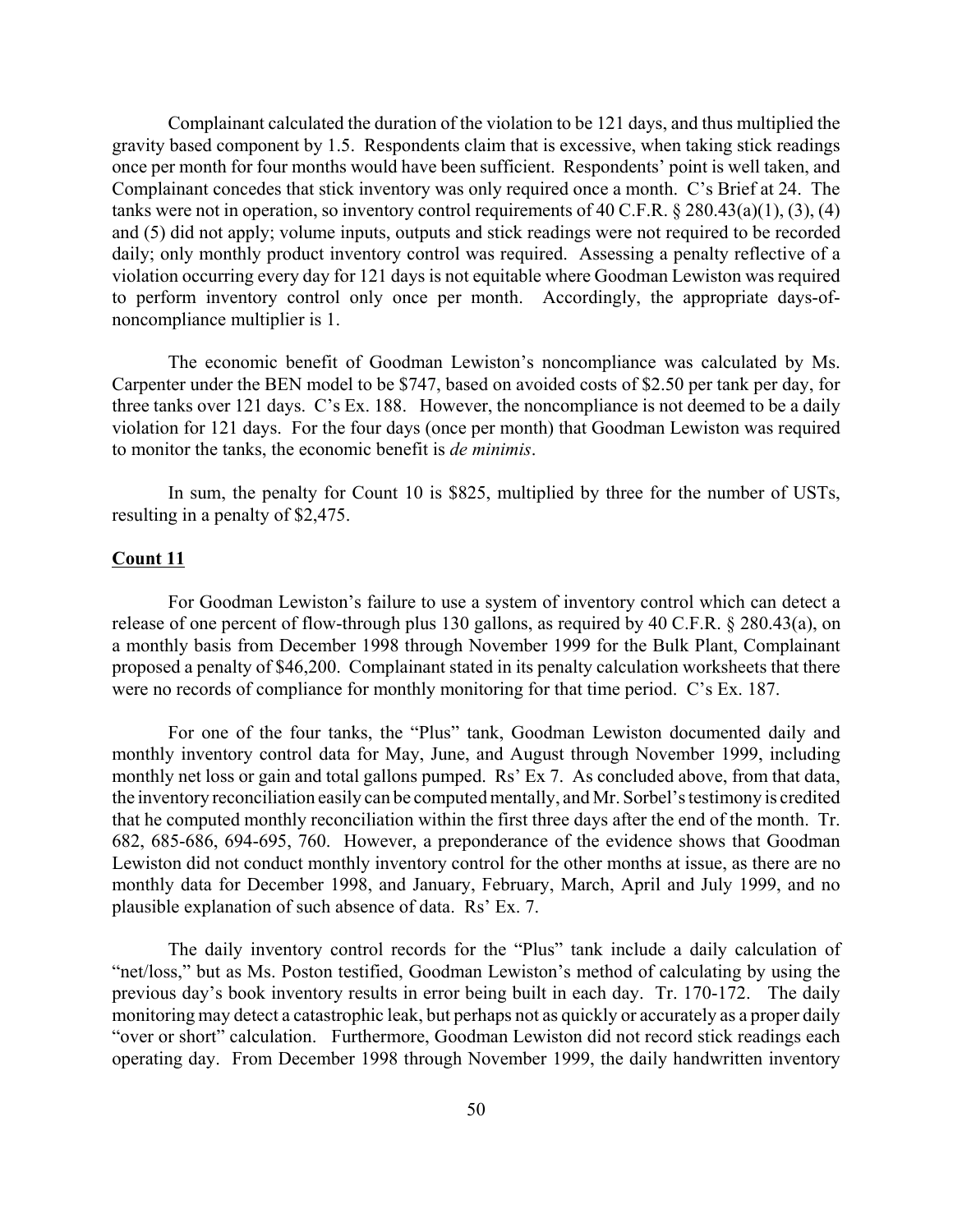forms show no stick inventory recorded an average of about 8 days per month, and, for those days, the stick ("actual") inventory appearing on the daily computer forms merely repeats the prior day's stick reading. Rs' Ex. 7.

Considering the above, regarding the "Plus" tank, the potential for harm for such deficiencies in daily inventory data, and for failure to perform monthly inventory control for December 1998, and January, February, March, April, and July 1999, is "major." Because Goodman Lewiston did record daily inventory data most days of the month, and conducted monthly inventory control for the Plus tank for half of the year, the extent of deviation is between "moderate" and "major," resulting in a gravity based penalty of \$1,300.

Complainant multiplied the matrix value by four to account for the four USTs at the facility. Mr. Sorbel's testimony indicates that only one UST was operating during the time at issue. Rs' Brief at 32. Complainant does not dispute this assertion, but argues that inventory control was required to be conducted at least once a month on the other three USTs. C's Brief at 23-24; C's Reply at 22. Neither Mr. Sorbel's testimony nor any documents in evidence indicate the level of fuel in the tanks, or whether they were empty, during the time period in question. Mr. Sorbel's testimony that stick readings were taken of all of the tanks, and that he reconciles inventory of all of the tanks, is not credible with regard to these three USTs, where there is a complete absence of inventory control documentation. Moreover, Mr. Sorbel's stated reason for performing inventory control– that he does not want to lose product, money or his livelihood, or clean up a spill -- is not as persuasive with regard to tanks which are not in operation. Respondents do not claim that the three tanks were empty. The potential for harm and extent of deviation with regard to Goodman Lewiston's failure to monitor monthly the three other USTs at the Bulk Plant are "major," so the matrix value of \$1,500 will apply to these three USTs.

Complainant increased the matrix amount by 40 percent for Goodman's history of violations, for the same prior citations as considered for Count 1. Respondents argue that Goodman Lewiston had no history of noncompliance. Rs' Brief at 32. Complainant maintains that a field citation was issued in 1992 to Goodman Lewiston for failure to provide a leak detection method and to conduct line testing and monitoring, but Respondents point out that it did not concern one of the facilities at issue in this proceeding, and that it was promptly resolved. C's Reply at 22; Rs' Reply at 25; C's Ex. 34, 35. To reflect this prior citation, the gravity based penalties will be increased by ten percent. No other violator-specific adjustments were proposed by Complainant or will be assessed herein.

Complainant deemed the level of environmental sensitivity to be high, based on four tanks holding product being located over a shallow aquifer of approximately ten feet, and 0.05 miles from the Snake River. C's Ex. 166, 187. Mr. McRae testified that the facility is located on one side of a roadway and that there is a small strip of land between the roadway and the river. Tr. 463. He testified that if there was a leak, there is a strong likelihood that groundwater would be impacted or that the contamination would enter the river. *Id.* Considering these facts and testimony, and the lack

of any additional evidence as to the environmental sensitivity factors, the level of environmental sensitivity is between moderate and high, and the appropriate multiplier is 1.75.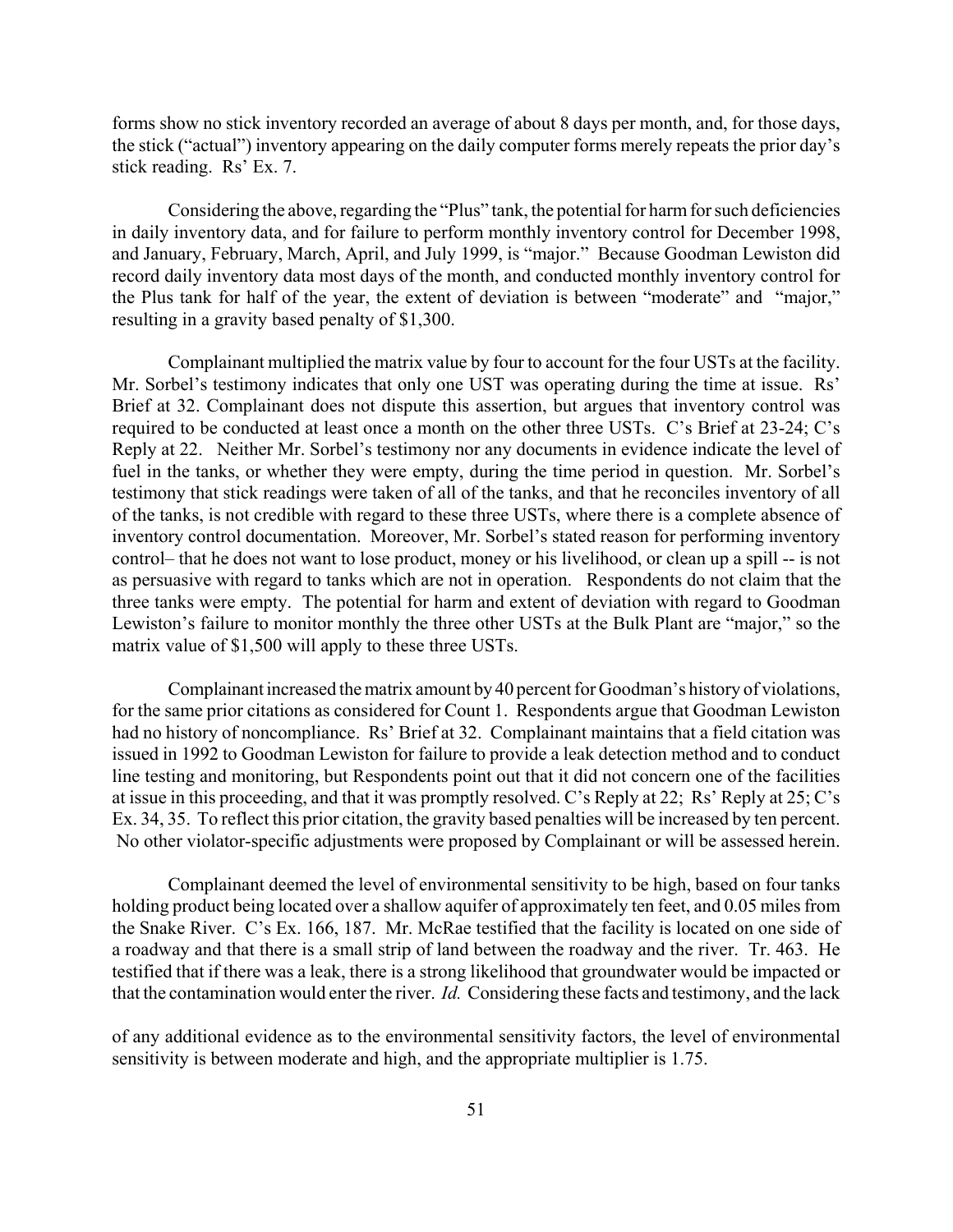Complainant considered the duration of the violation to be one year, and thus applied a multiplier of 2.5. This is appropriate to apply in regard to the "Plus" tank. However, as noted above in regard to Count 10, tanks that were not in operation were only required to be monitored once per month for inventory control; the requirements of 40 C.F.R. § 280.43(a)(1), (3), (4) and (5) did not apply. Assessing a penalty reflective of a violation occurring every day for a year is not equitable where Goodman Lewiston was required to perform inventory control for a total of twelve days in one year. Accordingly, the appropriate days-of-noncompliance multiplier for three of the USTs at the Bulk Plant is 1.

No economic benefit of Goodman Lewiston's noncompliance was proposed by Complainant or will be assessed here.

In sum, the gravity based value of \$1,300 for the "Plus" UST is adjusted upward to \$1,430 under the Inflation Guidance. The matrix value for the other USTs is \$1,500, adjusted to \$1,650 for inflation, and multiplied by three to account for the three USTs. These values are adjusted upward by ten percent for the history of violations, and multiplied by 1.75 for environmental sensitivity. The penalty as to the "Plus" tank is multiplied by 2.5 for the one-year duration of the violation. The

penalty for the violation with regard to the "Plus" tank is \$6,882. The penalty for the violations with regard to the other three USTs is \$9,529. The total penalty for Count 11 is \$16,410.

# **Count 12**

For Goodman Lewiston's failure to conduct monthly inventory control to detect a release of one percent of flow-through plus 130 gallons, for two USTs at Mountain Mart # 2 from December 1998 through November 1999, Complainant proposed a penalty of \$17,325.

Goodman Lewiston recorded daily inventory data, but stick inventory was not recorded each operating day; stick inventory data for several days per month are missing. Rs' Ex. 8. Similar to the data recorded for the Bulk Plant, the daily reconciliation is compromised by use of the previous day's book inventory to calculate the daily "net/loss." As concluded above, a preponderance of the evidence shows that Goodman Lewiston failed to conduct monthly inventory reconciliation from December 1998 to November 1999. For such incomplete, inaccurate daily data, and the lack of monthly inventory reconciliation, the potential for harm was properly assessed by Complainant as "major." The extent of deviation is slightly less than "major," and the value interpolated from the matrix is \$1,400, adjusted upward by ten percent under the Inflation Guidance to \$1,540. To account for the two USTs at issue, this value is multiplied by two.

Complainant increased the penalty by 40 percent for the history of noncompliance, but did not make other violator-specific adjustments. Similar to Count 11, the one field citation against another Goodman Lewiston facility for failure to provide release detection warrants an increase of ten percent, and no other violator-specific adjustments are warranted.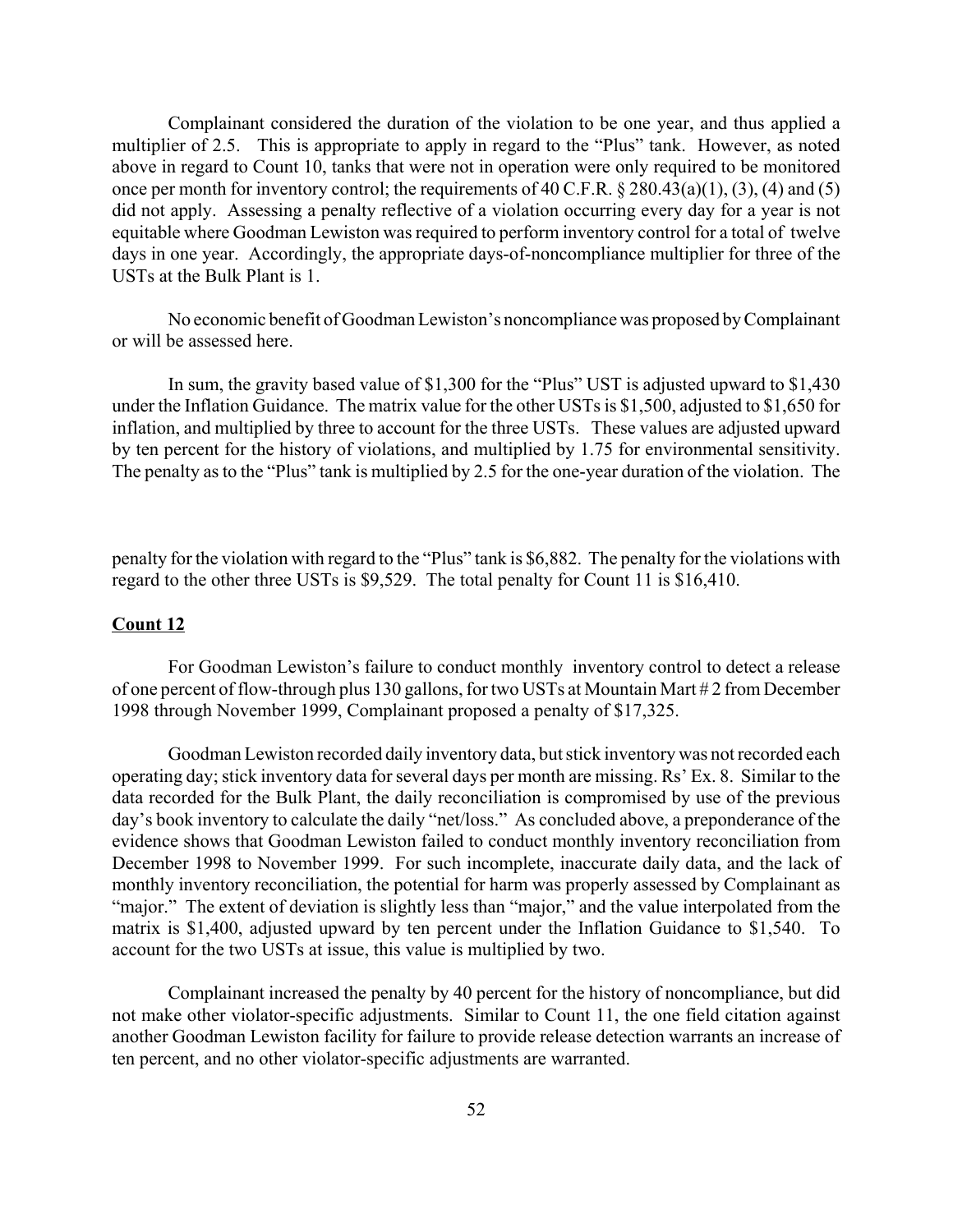Complainant assessed the level of environmental sensitivity as moderate, based upon the depth of the underlying aquifer at 20 feet, the location of the two tanks at 0.3 miles from a drainage, and 1.5 miles from a creek, and the location of the facility in a highly populated area. C's Ex. 167, 187. There is no evidence as to any harm to human health based on an underground leak of petroleum from a UST occurring in a densely populated area. Based on the evidence presented, and lack of further evidence as to environmental sensitivity factors, the level of environmental sensitivity is "low," and the appropriate multiplier is one.

For the one year duration of noncompliance, Complainant properly multiplied the penalty by 2.5. No penalty representing an economic benefit of noncompliance was proposed or will be added.

In sum, the base penalty is \$1,400, increased by ten percent for inflation, doubled to account for two USTs, increased by 10% for history of noncompliance, and multiplied by 2.5 for the duration of noncompliance. The total penalty for Count 12 is \$8,470.

#### **Count 13**

For Goodman's failure to properly conduct inventory control for January through April 1999 for two USTs at the Nampa Exxon, Complainant proposed a penalty of \$17,820. C's Ex. 192; Tr. 452, 455-456, 465.

As concluded above, the inventory forms for those months include daily data, including daily "over or short" but do not include inventory reconciliation figures for the months of January and February. Although Mr. Lamberson's testimony indicates that he performed monthly reconciliation, it does not establish that he did so within a reasonable time after the end of each month. C's Ex. 154; Rs' Ex. 4, 15, 30; Tr. 783, 799-800, 832-833, 837-838. Some data was also recorded on the wrong date. Tr. 837; R's Ex. 30. Monitoring the daily inventory would alert Goodman to catastrophic leaks (Tr. 617), but failure to perform inventory reconciliation timely would allow a slow leak to be undetected for more than two months. The potential for harm will be assessed as slightly less than "major," and the extent of deviation is "moderate." The appropriate value interpolated from the matrix is \$800, adjusted under the Inflation Guidance to \$880.

Complainant proposed the same adjustments as assessed for Counts 7 through 9. Complainant increased the matrix value by ten percent for degree of noncooperation, on the basis that Goodman allegedly provided incomplete, inaccurate responses and did not readily provide information. C's Ex. 187. However, Goodman submitted the inventory control records for the Nampa Exxon on December 17, 1999, requested in EPA's information request dated November 3, 1999. Tr. 381-382, 383; C's Ex. 142, 143, 154. Therefore no adjustment is made for degree of cooperation or noncooperation.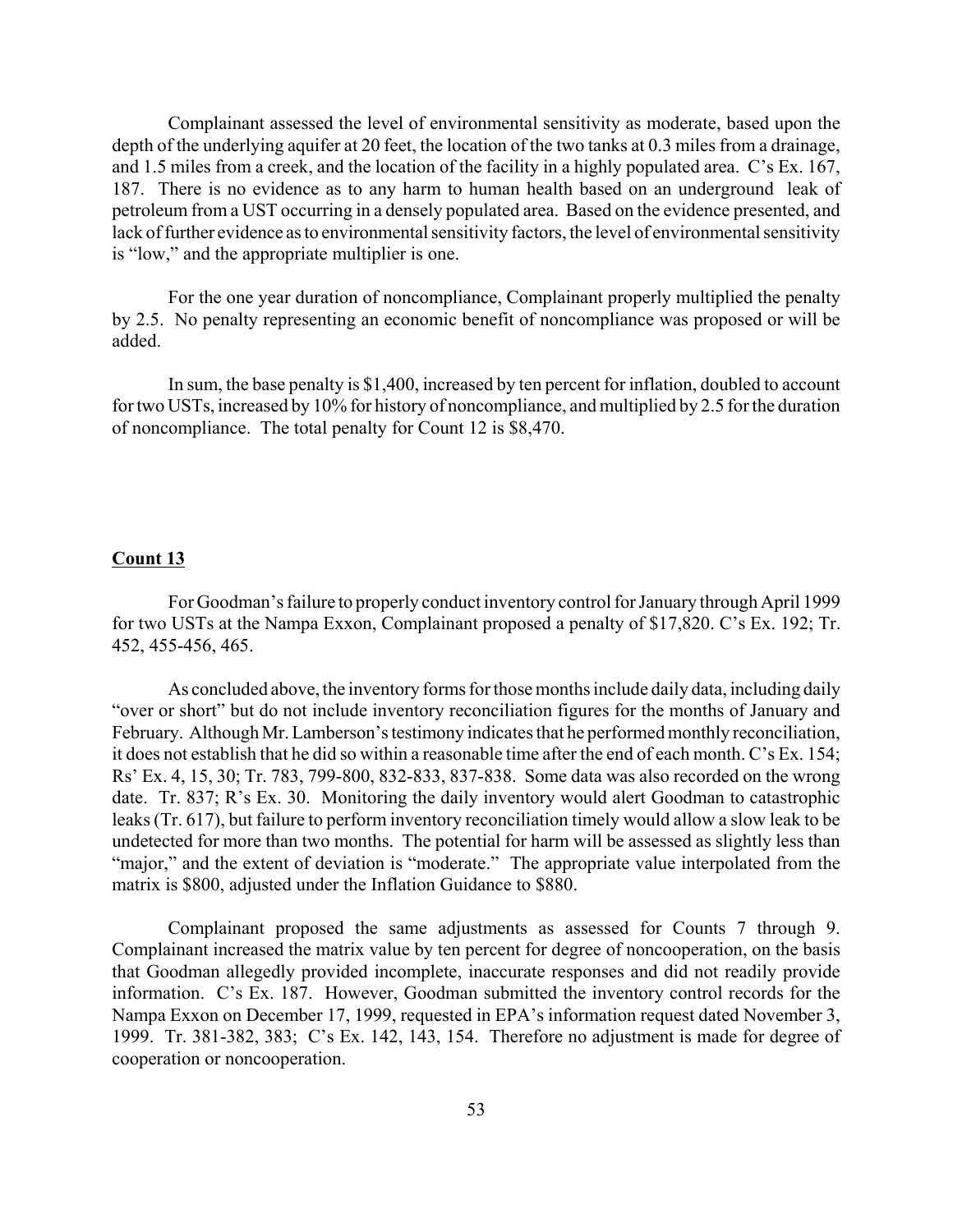As to degree of willfulness or negligence, Complainant commented that Goodman was told in previous inspections to reconcile inventory control records. C's Ex. 187. Mr. Lamberson knew or should have known the requirement to maintain monthly inventory reconciliation records and the importance of timely monthly reconciliation. The degree of Goodman's negligence or willfulness as to the violation for Count 13 is 10%.

For Goodman's history of noncompliance with inventory reconciliation, an increase of 20% is warranted, on the same basis as that for Counts 7, 8 and 9.

Complainant assessed a high level of environmental sensitivity for the Nampa station, based on the location of the USTs on a 20-foot-deep aquifer and proximity to three public groundwater supply wells. As concluded above, with regard to Count 5, the appropriate multiplier for environmental sensitivity is 1.25

Under the Penalty Policy, Complainant correctly multiplied the penalty by 1.5 to account for the 119-day duration of the violation. No penalty for any economic benefit of noncompliance was proposed or will be added.

In sum, the base penalty adjusted by inflation is \$880, and it is multiplied by two for the number of USTs to be monitored, adjusted upward by 10% for degree of willfulness or negligence, and by 20% for history of noncompliance, and multiplied by 1.25 for environmental sensitivity and by 1.5 for days of noncompliance. The resulting penalty is \$4,290 for Count 13.

## **Count 14**

For Goodman's failure to properly conduct inventory control for December 1998 through May 1999, and its failure from May 1, 1997 to July 17, 1999 to monitor the tanks on weekends and holidays, for three USTs at the Weiser Exxon, Complainant proposed a penalty of \$72,624.

For the Weiser Exxon, Goodman failed to timely perform monthly inventory reconciliation for December 1998 through May 1999, and failed to record inventory data for weekends from May 1, 1997 through July 17, 1999, but otherwise recorded daily inventory and "over or short" reconciliation. C's Ex. 157; Rs' Ex. 5, 31. Daily data for totalizers, however, was recorded incorrectly. Tr. 843-845. Mr. Lamberson's testimony indicates that he performed monthly reconciliation, but not until at least six weeks after the end of each month. Tr. 842. The potential for harm will be assessed as slightly less than "major," and the extent of deviation is "moderate." The appropriate value interpolated from the matrix is \$800, adjusted under the Inflation Guidance to \$880.

Complainant proposed the same adjustments as assessed for Counts 7, 8, 9 and 13. Complainant increased the matrix value by ten percent for degree of noncooperation, on the basis that Goodman allegedly provided incomplete, inaccurate responses and did not readily provide information. C's Ex. 187. However, Goodman submitted the inventory control records for the Weiser Exxon on December 17, 1999, requested in EPA's information request dated November 3,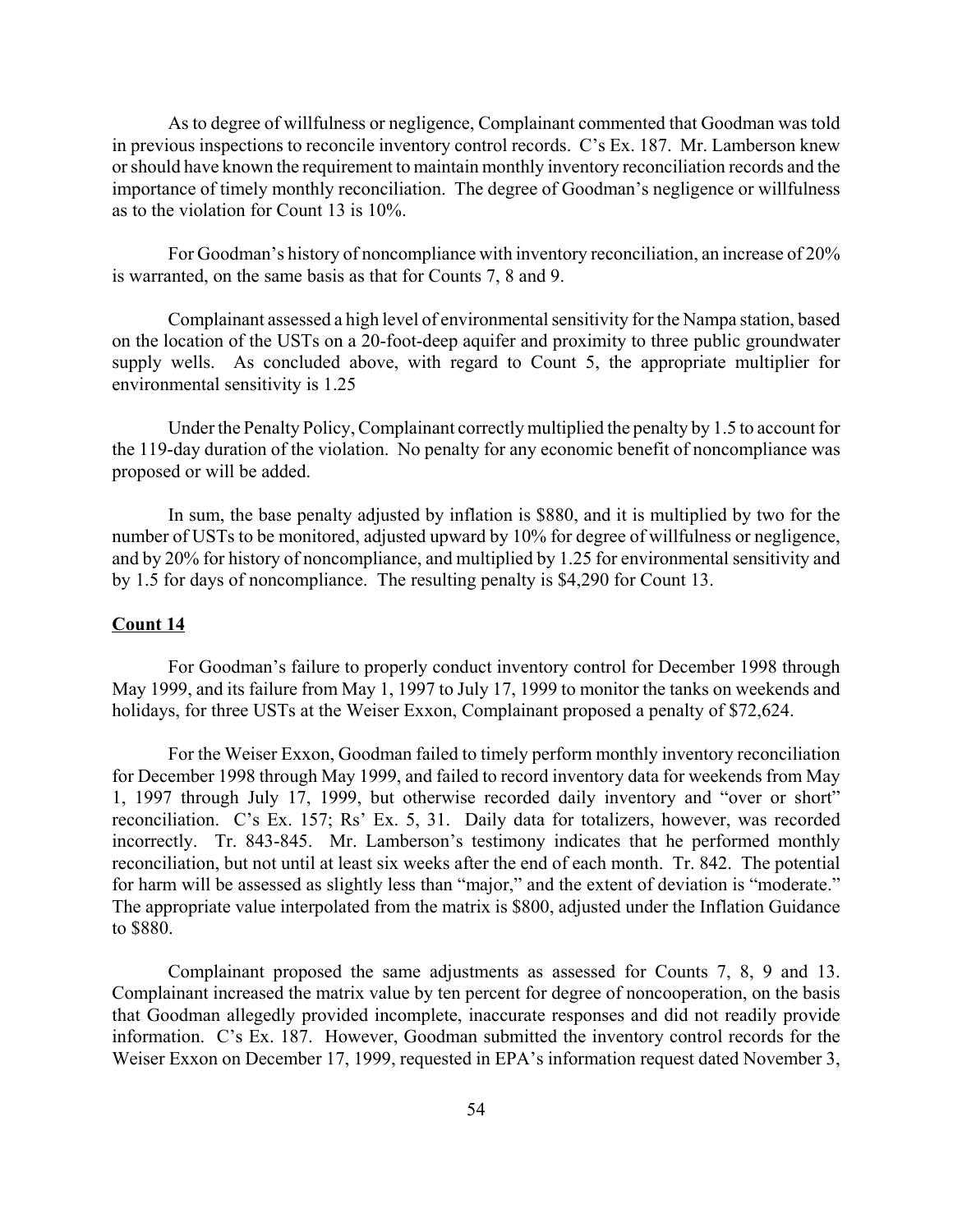1999. Tr. 381-382; C's Ex. 142, 143, 157. Therefore no adjustment is made for degree of cooperation or noncooperation.

Complainant's proposed upward adjustment of 30 percent for degree of willfulness or negligence was based on the allegations that Goodman was told in previous inspections to do inventory control every operating day and that Goodman failed to reconcile inventory for some months. C's Ex. 187. Mr. Lamberson knew or should have known the requirement to maintain monthly inventory reconciliation records and the importance of timely monthly reconciliation. The degree of Goodman's negligence or willfulness as to the violation for Count 14 is 10%.

For Goodman's history of noncompliance with inventory reconciliation, an increase of 20% is warranted, on the same basis as that for Counts 7, 8, 9 and 13.

Complainant doubled the adjusted matrix value for a high level of environmental sensitivity, based on tanks containing product located over a shallow aquifer, located near a creek and the Weiser and Snake Rivers, a school and a public surface water supply. As concluded above with regard to Count 6, the environmental sensitivity level is "moderate" and accordingly the multiplier is 1.5.

Complainant multiplied the penalty by four for an 808-day duration of the noncompliance, under the Penalty Policy. However, the bulk of the penalty for Count 14 is based upon Goodman's failure to perform inventory reconciliation each month over six months, and therefore the noncompliance will be assessed at six months, with a multiplier of 1.5

An economic benefit of noncompliance of \$1,613 was calculated by Ms. Carpenter under the BEN model, based on Goodman's avoidance of the costs of \$2.50 per day for three tanks for 220 weekend days when stick inventory was not taken. This assessment was not contested by Goodman, and is deemed reasonable.

In sum, the penalty for Count 14 is \$880 multiplied by three for the number of USTs, adjusted upward by 10% for degree of willfulness or negligence and by 20% for history of noncompliance, and multiplied by 1.5 for the environmental sensitivity and again by 1.5 for the days of noncompliance, yielding a gravity based penalty of \$7,722. Adding the \$1,613 economic benefit of noncompliance, the total penalty for Count 14 is \$9,335.

#### **Counts 15 through 22**

In the Order on Motion for Partial Accelerated Decision, Goodman was found liable as alleged in Counts 15 through 22 of violating 40 C.F.R. § 280.21(b) and (c), which provide as follows, in pertinent part:

(a) *Alternatives allowed.* Not later than December 22, 1998, all existing UST systems must comply with one of the following requirements:

(1) New UST system performance standards under § 280.20;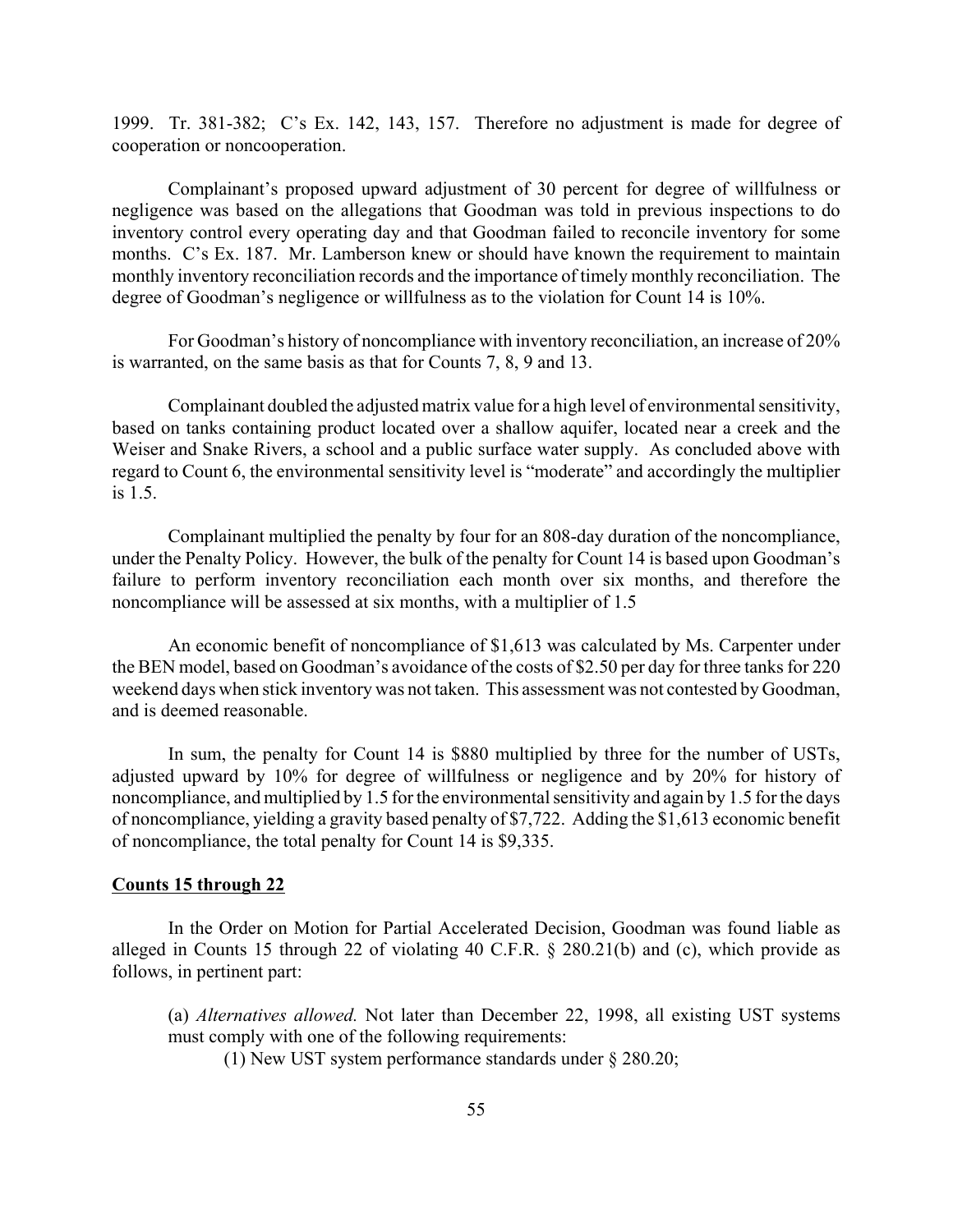(2) The upgrading requirements in paragraphs (b) through (d) of this section; or

(3) Closure requirements \* \* \*

(b) *Tank upgrading requirements.* Steel tanks must be upgraded to meet one of the following requirements . . .

\* \* \* \*

(2) *Cathodic protection*. A tank may be upgraded by cathodic protection if the cathodic protection system meets the requirements of  $\S 280.20(a)(2)$ ... and the integrity of the tank is ensured . . . .

(c) *Piping upgrading requirements.* Metal piping that routinely contains regulated substance and is in contact with the ground must be cathodically protected . . . .

For Goodman's use of metal piping which routinely contained petroleum but that had not been cathodically protected, from December 22, 1998 through January 17, 1999, at the Homedale, Nampa and Weiser Exxon stations, in violation of 40 C.F.R. § 280.21(c), as alleged in Counts 15, 16 and 17 respectively, Complainant proposed a penalty of \$13,365 for each count, except Count 16, which was amended at the hearing to \$8,910. Tr. 473, 563; C's Ex. 189.

For Goodman's use of steel USTs which were not upgraded, from December 22, 1998 through January 26, 1999 or February 5, 1999, at the  $16<sup>th</sup>$  & State, Collister, Homedale, Nampa and Weiser Exxon stations, in violation of 40 C.F.R. § 280.21(b), as alleged in Counts 18, 19, 20, 21, and 22 respectively, Complainant proposed a penalty of \$13,365 for each count, calculated the same as the penalties for Counts 15 and 17.

## Potential for Harm, Extent of Deviation, and Unit of Violation

For Counts 15 through 22, Complainant assessed the potential for harm and extent of deviation as major, and multiplied the resulting matrix value of \$1,500 (plus ten percent for inflation) by three for the three USTs at each facility, except that Count 16 was multiplied by two because two of the three tanks were manifolded together at the Nampa Exxon. Tr. 473, 563; C's Ex. 189.

The method Goodman chose to upgrade its tanks was by installing cathodic protection. 40 C.F.R. § 280.21(b). C's Ex. 126, 160. Before cathodic protection can be installed, tanks that are more than ten years old must be assessed to ensure that they are structurally sound and free of corrosion holes. 40 C.F.R. § 280.21(b)(2)(i); Tr. 1179. One of the methods by which Goodman's tanks were assessed is a Mean Time to Corrosion Failure (MTCF) evaluation, and another was inspection of the interior of the tank by video camera. Tr. 264-265; C's Ex. 82, 89, 116. Respondents presented the testimony of Bruce Wiskel, an engineer and officer of Corrpro Companies, Inc., as a corrosion and cathodic protection expert. He explained that the MTCF evaluates the probability that an underground structure would be leaking, based on the data of many components that affect the corrosion of an underground structure, and that a structure passes the evaluation if there is less than a 0.05 percent chance that the tank is leaking due to corrosion. Tr. 1177-1178. Goodman contracted with Corrpro Companies, Inc., to install cathodic protection. All but three of the UST systems at issue passed Corrpro's MTCF integrity evaluations between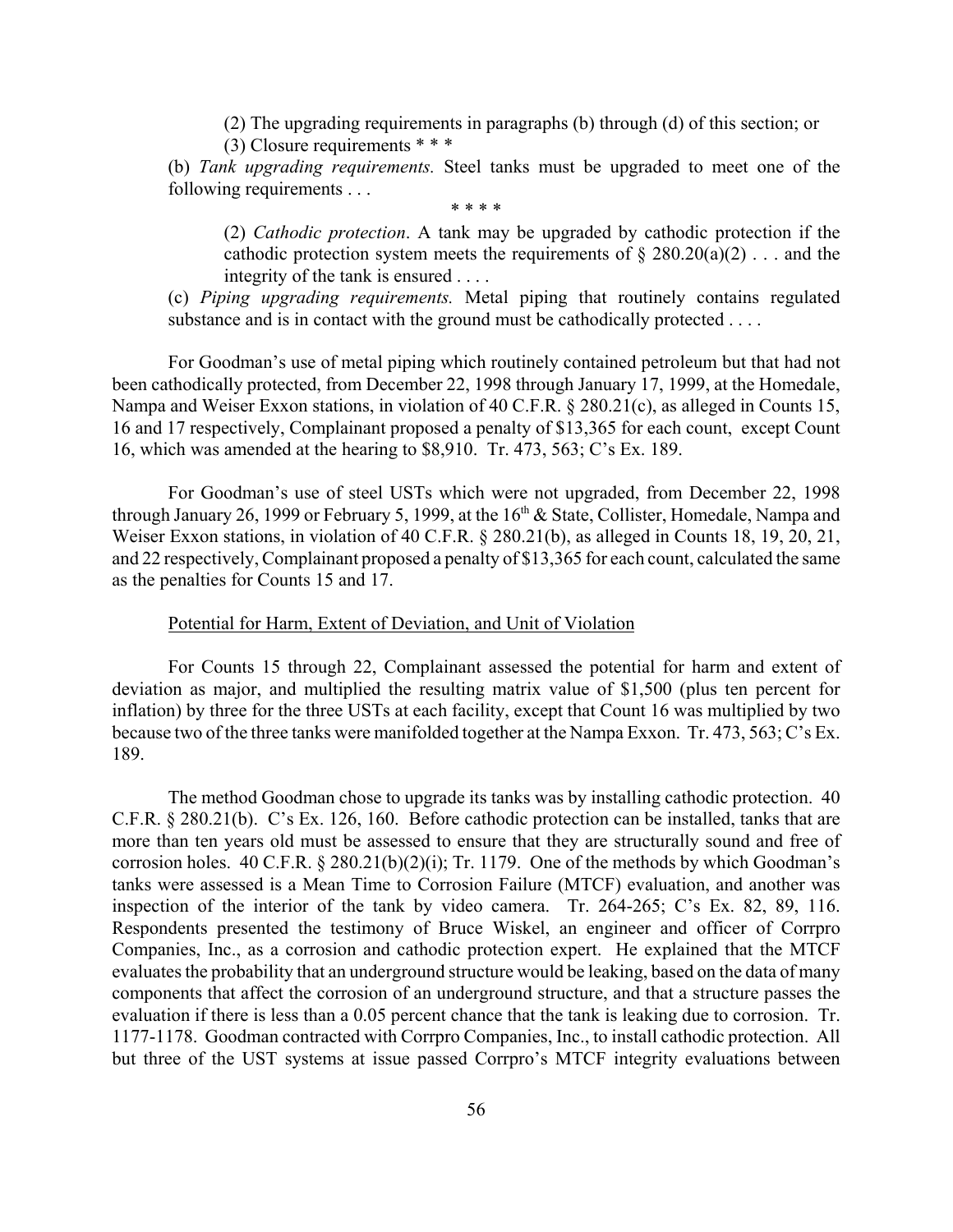December 15 and 18, 1998, and cathodic protection was subsequently installed on all of the tanks at issue the week of January 17, 1999. Rs' Ex. 9, 10, 13; C's Ex. 94, 95, 109, 110, 160.

Because three of the USTs at issue did not pass Corrpro's MTCF evaluation, at Collister  $16<sup>th</sup>$ and State, and Weiser Exxon stations, Corrpro advised Goodman that cathodic protection could not be installed, but Corrpro proceeded to install the cathodic protection on those USTs anyway, and the tanks successfully passed a video camera tank inspection by Robo-Cam on February 4 and 5, 1999. C's Ex. 83, 84, 85, 89, 90, 116, 117, 126, 160. Therefore Complainant considered that those tanks were not in compliance until February 5, 1999. C's Reply Brief at 23.

Goodman contends that its short delay in completing cathodic protection did not create any threat to human health or the environment, as each UST had been tightness tested about two or three months before the upgrade deadline, and all tanks and lines were found tight and leak detectors functioning properly. Rs' Brief at 33; Rs' Ex. 9, 10, 13, C's Ex. 85, 95, 111, 115, 147. Based on the documentation of these evaluations, Mr. Wiskel testified that from the time the upgrade requirements went into effect until the cathodic protection was installed, it would be "extremely unlikely that an adverse consequence [a leak] due to corrosion-related failures would happen in that time period." Tr. 1202. After the cathodic protection is installed, he testified, "there is no further corrosion occurring on those structures," because the condition of the structures is "maintained for perpetuity, as long as the cathodic protection system is maintained." Tr. 1203, 1204.

The Penalty Policy provides that for failure to meet all tank upgrade requirements, or failure to install any cathodic protection for metal piping upgrade requirements, the potential for harm and extent of deviation are "major." C's Ex. 175, Appendix A. It provides that the penalties are assessed per tank or per pipe. *Id.* Because the tank upgrading requirement includes internal inspection of the tank to ensure soundness, and the tanks at issue were evaluated by MTCF prior to the deadline of December 22, 1998, the extent of deviation from the upgrade requirement is "moderate." Considering that most of the USTs passed the MTCF evaluation, and considering the adverse effect on EPA's regulatory program from missing the regulatory deadline, the potential for harm from the failure to install the cathodic protection by the deadline is between "minor" and "moderate." The gravity based penalty interpolated from the Penalty Policy's matrix is \$300 for each tank and for each pipe at issue, adjusted upward by the Inflation Guidance to \$330.

There were three USTs and thus three steel pipes at issue at the Homedale and Weiser stations. There was one UST plus a set of manifolded tanks at the 16<sup>th</sup> and State, Collister and Nampa Exxon stations. Mr. McRae considered that there is only a single piping system on manifolded tanks. Tr. 473; C's Ex. 189. Thus there were only two steel pipes at issue, or two separate penalties, concerning Count 16, for the Nampa station. However, Mr. McRae considered the manifolded tanks to be two separate tanks for purposes of penalties for Counts 18, 19, and 21, and would assess a separate penalty for each of the manifolded tanks at the  $16<sup>th</sup>$  and State, Collister and Nampa stations, under his "rule" that if you can separate the activity per tank, than penalties should be assessed per tank. Tr. 414-415, 473-476, 563. The Penalty Policy provides that "penalties will be assessed on a per-tank basis if the specific requirement or violation is clearly associated with one tank." C's Ex. 175 at 15. Mr. McRae did not know whether Goodman had the tanks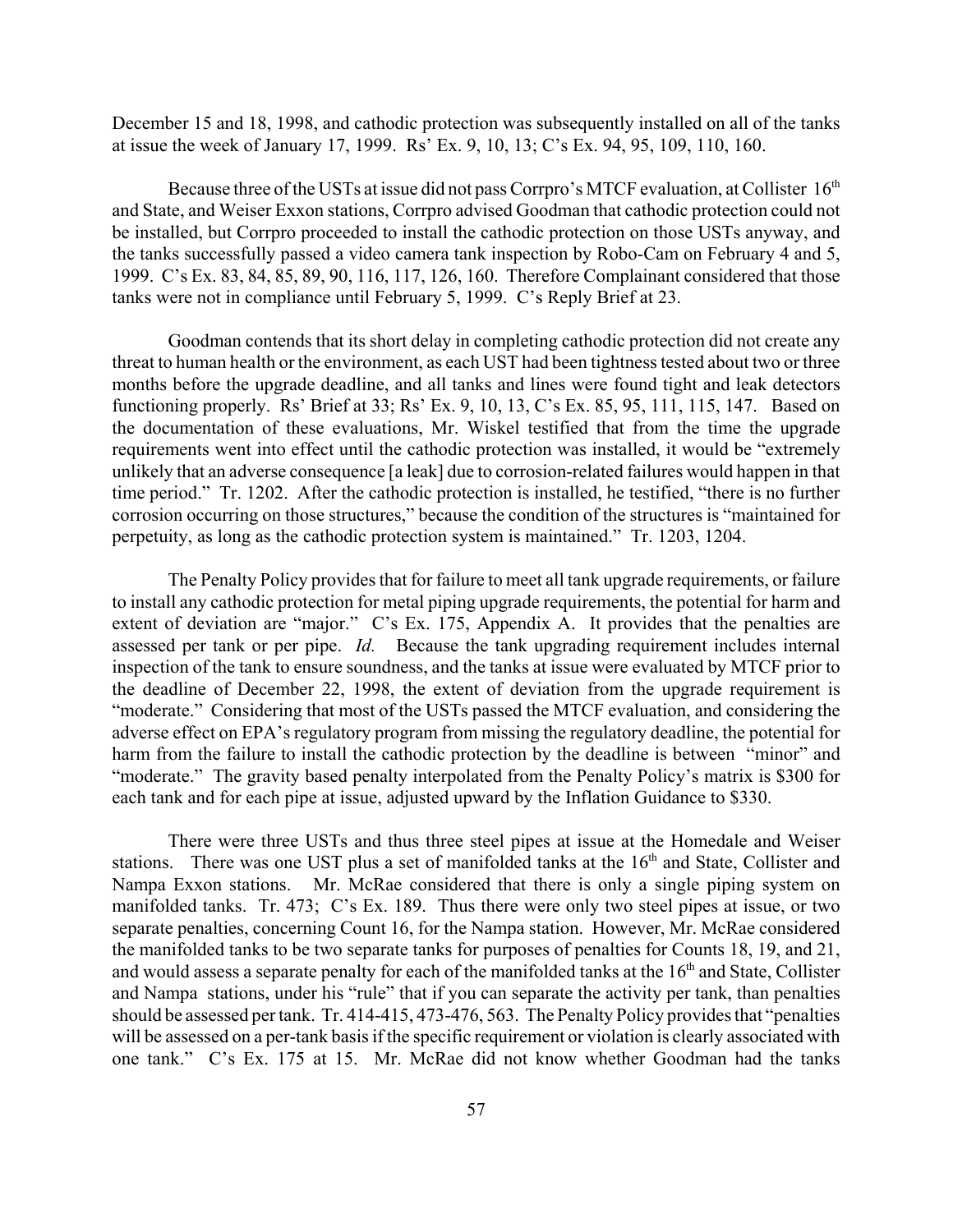cathodically protected separately, and conceded that it is common for an entire system to be cathodically protected at one time. Tr. 556-557. Mr. Wiskel testified that when there are two or three tanks in the same ditch or same area, "[i]t makes prudent sense to cathodically protect the entire structure at one time because the cables, in fact, circulate right around the whole structure, " and that "actually it would be virtually impossible" not to have the cathodic protection current directed to each tank at the site, "because all the structures at the site are electrically continuous." Tr. 1248. Therefore, only one penalty will be assessed for two manifolded tanks.

### **Adjustments**

As with all of the other counts against Goodman, Complainant adjusted the penalties upward by ten percent for degree of noncooperation, on grounds that Goodman provided incomplete, inaccurate responses and did not readily provide information. However, Ms. Poston testified that Mr. Conley was cooperative during the facility inspections. Tr. 208. Erik Sirs noted on his inspection report that Mr. Lamberson was very cooperative during the office inspection audit, and arranged with Corrpro to provide the MTCF evaluations and verification of cathodic protection. C's Ex. 129; Tr. 265. He testified that during the inspection Mr. Lamberson orally provided information as to corrosion protection and piping at the facilities at issue, and thereafter provided a stack of documents, including information as to corrosion protection, in response to questions Mr. Sirs had. Tr. 258, 265, 275-276, 302. Therefore, no adjustment is deemed warranted for degree of cooperation or noncooperation.

Complainant also proposed an increase of 25 percent for Goodman's history of noncompliance, for all of Goodman's prior field citations, which Complainant also considered as to all of the other counts of the Amended Complaint. None of the field citations address failure to upgrade piping or USTs, and the timing of the upgrades at issue was largely under the control of the contractor, Corrpro. Therefore no increase in the penalty is deemed appropriate to account for the prior field citations.

Complainant did not adjust the penalty for degree of willfulness or negligence. Mr. Nichols testified that he made efforts to obtain a contractor to upgrade the tanks as early as 1996, but that the companies he contacted were too expensive. Tr. 1321-1322. Goodman obtained a bid from Corrpro Company on or about April 24, 1998 to complete cathodic protection installation, and in mid-May verbally authorized Corrpro to proceed. Rs' Ex. 22; Tr. 998, 1002, 1303, 1305-1306.

Mr. Wiskel, a professional corrosion engineer and an officer of Corrpro, stated that Corrpro is the world's largest corrosion control and cathodic protection firm. Tr. 1163. He testified that in 1998, Corrpro had contracts to install cathodic protection at 10,000 sites across the nation, and that a number of its customers did not meet the upgrade deadline because Corrpro did not have enough crews and equipment to meet the demand. Tr. 1197-1198. Mr. Nichols testified that he expressed to a Corrpro representative that the upgrades need to be done on time, and the Corrpro representative assured him that they would get the job done. Tr. 1305, 1308. Mr. Wiskel testified, however, that Corrpro did not make guarantees as to timeliness of cathodic protection in 1998. Tr. 1253. Mr. Nichols testified that he sent Corrpro a purchase order on September 16, 1998, and sent by facsimile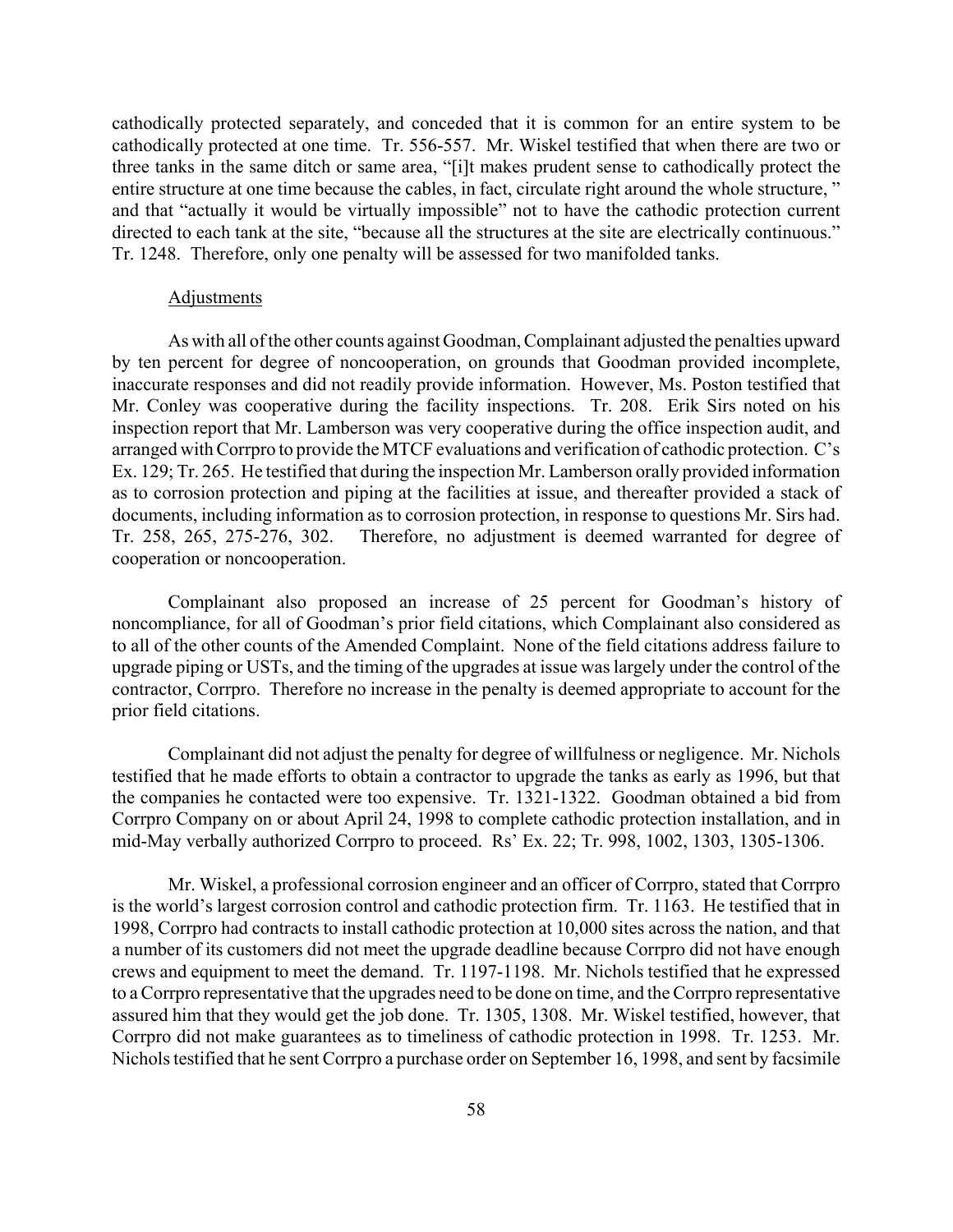on November 24, 1998 a letter entitled "Authorization to proceed," in order to motivate Corrpro to begin work on Goodman's facilities, out of concern for the approaching deadline. Rs' Ex. 75, 76; Tr. 1309-1310, 1312-1316. Mr. Wiskel testified that Corrpro typically proceeds to conduct the requested activities upon receipt of a purchase order. Tr. 1174-1175. Mr. Conley testified that Goodman submitted a second authorization to proceed on November 24, 1998 because Corrpro asked for another written approval. Tr. 1095. Mr. Nichols testified that Corrpro began work at the Goodman Lewiston facilities around the beginning of October. Tr. 1313, 1314. Corrpro performed MTCF tests, which must precede installation of cathodic protection, on the Goodman Lewiston facilities on November 3 and 4, 1998, but did not perform the MTCF tests on the facilities at issue until December 15 through 18, 1998. Tr. 1313, 1314; C's Ex. 82, 83, 89, 94, 101, 105, 109, 110, 114, 121. Corrpro completed installation of cathodic protection on the Goodman Lewiston facilities on December 20, 1998. Tr. 291-292, Rs' Ex. 23. Thus, although Corrpro could complete installation at some of Respondents' facilities on time, it could not complete installation at the facilities at issue.

The relevant factors to consider in assessing the degree of willfulness or negligence are:

How much control the violator had over the events constituting the violation; The foreseeability of the events constituting the violation; [and] Whether the violator made any good faith efforts to comply and/or took reasonable precautions against the events constituting the violation.

C's Ex. 175 at 18. Applying these factors to the testimony and evidence presented, a ten percent decrease in the gravity based penalties is assessed to account for Goodman's level of control over the delay, its good faith efforts to comply, and degree of culpability or negligence.

Deeming all of the violations as having a high level of environmental sensitivity, Complainant doubled the matrix values. However, the environmental sensitivity with regard to potential impacts on human health or the environment that could be caused by these violations are the same as that assessed for Counts 3 through 7, which involve the same UST systems. Accordingly, the environmental sensitivity multiplier for Counts 15 and 20, concerning the Homedale station, is 1.5; for Counts 16 and 21, concerning the Nampa Exxon, 1.25; for Counts 17 and 22, concerning the Weiser Exxon, 1.5; for Count 18, concerning the  $16<sup>th</sup>$  and State Exxon, 1.5, and for Count 19, concerning the Collister Exxon, 1.5.

The duration of the violations were only 25 or 35 days, so the days of noncompliance multiplier is one. Complainant did not propose an addition to the penalty for any economic benefit of noncompliance, and no such addition will be made.

#### Penalty Calculation for Counts 15 through 22

The gravity based value for Counts 15 through 22 is \$300 per tank or pipe multiplied by three for the three USTs at Homedale and Weiser, and multiplied by two for the two USTs at the 16<sup>th</sup> and State, Collister, and Nampa stations. The 10 % upward adjustment for inflation is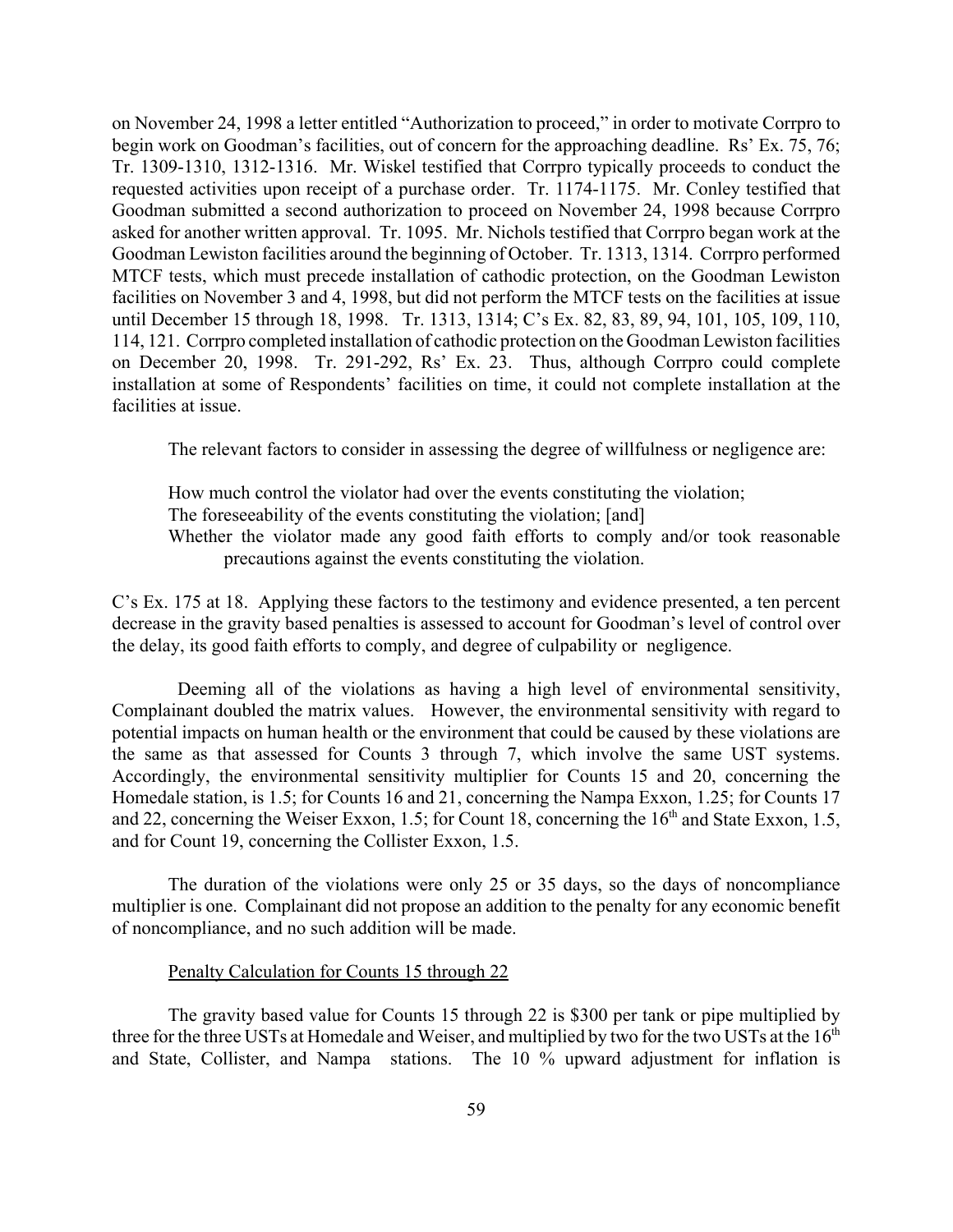counterbalanced by the ten percent decrease for degree of willfulness or negligence. The gravity based penalties are \$900 for Counts 15, 17, 20, and 22, and \$600 for Counts 16, 18, 19 and 21.

Multiplying by the environmental sensitivity factors, the penalty for each of Counts 15 and 20, concerning the Homedale station, is \$1,350; for each of Counts 16 and 21, concerning the Nampa Exxon, \$750; for each of Counts 17 and 22, concerning the Weiser Exxon, \$1,350; for Count 18, concerning the 16<sup>th</sup> and State Exxon, \$900; and for Count 19, concerning the Collister Exxon, \$900.

## **Count 27**

In the Order on Motion for Partial Accelerated Decision, Goodman Lewiston was held liable for failure to provide complete and accurate responses to EPA's information request, dated October 2, 2000, issued under Section 9005 of RCRA. Complainant proposed a penalty of \$16,706 for this violation of 40 C.F.R. § 280.34.

# Potential for Harm, Extent of Deviation, Unit of Violation

Complainant assessed the potential for harm and extent of deviation as major. Complainant multiplied the matrix value by three to account for three of Goodman Lewiston's facilities: at  $5<sup>th</sup>$ and Preston, the Bulk Plant, and 102 Thain Street. Respondents point out that Mr. McRae made a sweeping request for three years worth of inventory control records for the three facilities, even though the regulation (40 C.F.R. § 280.45(d)) requires that the records be maintained for one year. Respondents assert that Mr. McRae admitted that he already had some of the release detection and other documents for the facilities at issue when he issued the Information Request. Rs' Brief at 36; Tr. 491, 492, 494. Goodman and Goodman Lewiston had made several prior efforts to provide information in response to Mr. McRae's "numerous, overlapping requests." Rs' Brief at 37

The regulation at issue requires owners and operators to "cooperate fully with inspections, monitoring and testing conducted by the implementing agency, as well as requests for document submission, testing and monitoring . . . pursuant to section 9005" of RCRA. 40 C.F.R. § 280.34. The Penalty Policy does not direct a particular level of potential for harm and extent of deviation for violations of 40 C.F.R. § 280.34, but directs that the appropriate regulatory section be referenced. C's Ex. 175, Appendix A. Thus, for failure to maintain every record of release detection monitoring, or for failure to maintain every record of cathodic protection inspections, the Penalty Policy provides that the extent of deviation is "moderate" and the potential for harm is "minor." *Id.* Accordingly, for Goodman Lewiston's noncompliance with 40 C.F.R. § 280.34, as alleged in Count 27, the potential for harm is "minor" and the extent of deviation is "moderate." The matrix value is \$100, and it is multiplied by three to account for three facilities at issue.

#### **Adjustments**

Complainant adjusted the matrix value upward by ten percent for degree of noncooperation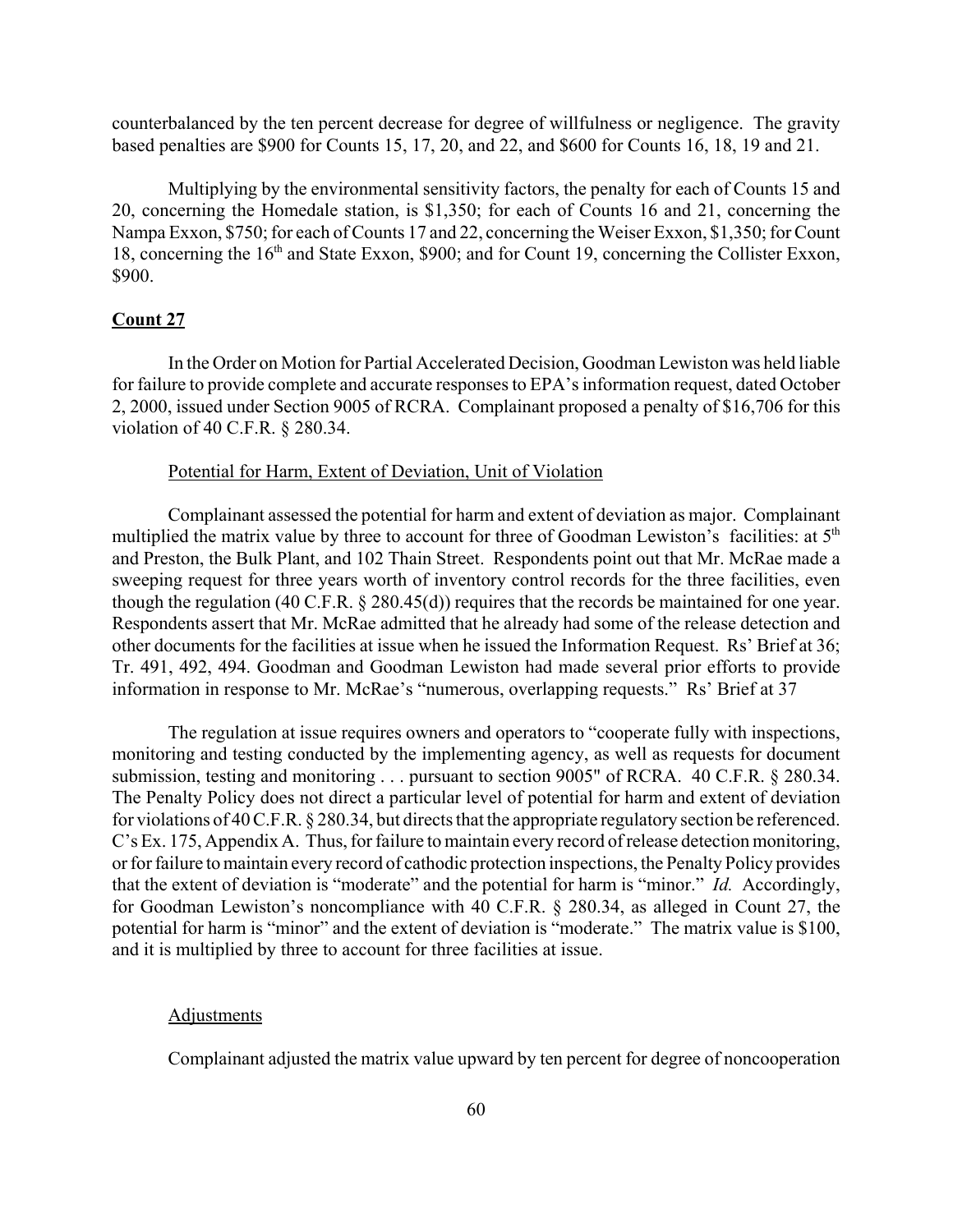and by 20 percent for degree of willfulness or negligence. Because the basis for the violation itself is Goodman Lewiston noncooperation, and willful failure to provide information, and considering Respondents' prior efforts in providing information with regard to Goodman Lewiston's facilities, the penalty will not be adjusted for degree of cooperation or noncooperation or for degree of willfulness or negligence.

Complainant also increased the penalty by 20 percent for the previous violations considered with respect to Count 1. A field citation was issued in 1992 to Goodman Lewiston for failure to provide a leak detection method and to conduct line testing and monitoring, but it did not concern one of the facilities at issue in this proceeding, and it was promptly resolved. C's Ex. 34, 35. To reflect this prior citation, the gravity based penalty will be increased by five percent.

The three facilities each had different levels of environmental sensitivity, so the average level, or a multiplier of 1.5, was proposed by Complainant. Mr. McRae's penalty calculation worksheet indicates that he assessed the 5<sup>th</sup> and Preston station as having a "low" environmental sensitivity. He assessed the station at 102 Thain Street as having a "moderate" environmental sensitivity based on tanks being located over a 20-foot deep aquifer, and 1.5 miles from a creek and 0.3 miles from a drainage. He also considered that they were 0.6 miles from a school and in a highly populated area., but as discussed above, these factors are not significant here.

Increasing the penalty for environmental sensitivity is not appropriate, as it does not appear that there would be a significant impact on human health or the environment from Goodman Lewiston's failure to provide the requested documents, and any such impact would be very minor considering the sites at issue.

Complainant appropriately multiplied the penalty by 1.5 to account for the duration of the violation, 122 days, from November 2000 through the compliance date of March 2, 2001. No penalty for economic benefit of noncompliance was proposed and none is assessed here.

#### Penalty Summary for Count 27

The matrix value of \$100 is increased by 10 percent under the Inflation Guidance, and multiplied by three for the three facilities at issue, and increased by five percent for history of violations, and multiplied by 1.5 for the days of noncompliance. The resulting penalty for Count 27 is \$520.

#### **Penalty Summary**

Accordingly, the penalties assessed against Respondent Goodman Oil Company are as follows:

| Count 1 | \$8,316 |
|---------|---------|
| Count 2 | \$9,036 |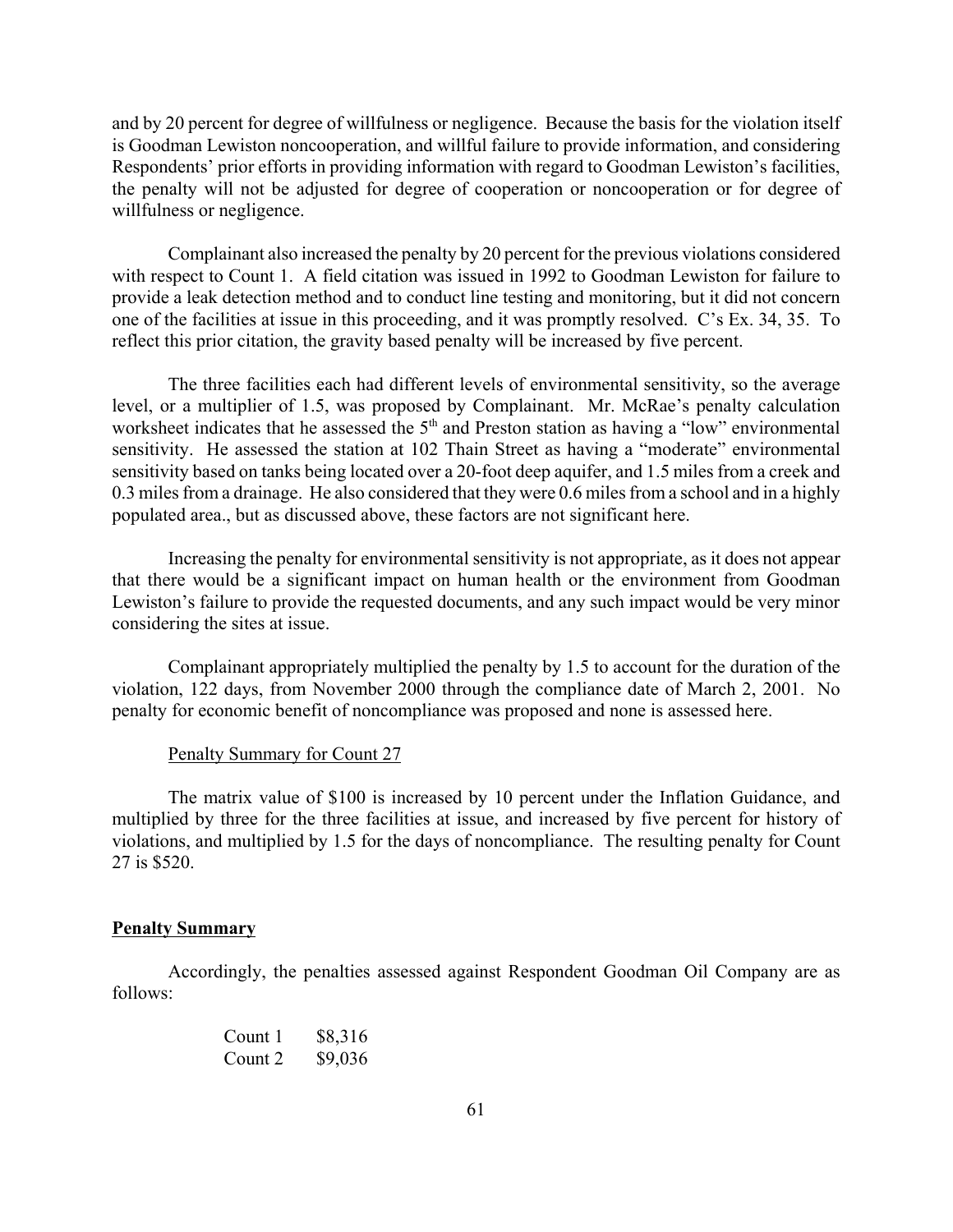| Count 3  | \$10,357       |
|----------|----------------|
| Count 4  | \$10,357       |
| Count 5  | \$8,874        |
| Count 6  | \$10,519       |
| Count 7  | \$7,700        |
| Count 8  | \$2,145        |
| Count 9  | \$16,087       |
| Count 13 | \$4,290        |
| Count 14 | \$9,335        |
| Count 15 | \$1,350        |
| Count 16 | \$750          |
| Count 17 | \$1,350        |
| Count 18 | \$900          |
| Count 19 | \$900          |
| Count 20 | \$1,350        |
| Count 21 | \$750          |
| Count 22 | <u>\$1,350</u> |
| Total:   | \$105,716      |

The penalties assessed against Goodman Oil Company of Lewiston are as follows:

Count 10 \$2,475 Count 11 \$16,410 Count 12 \$8,470 Count 27 \$520 Total: \$27,875

The total penalty assessed against Respondent Goodman Oil Company for the violations of 9003 of RCRA and Federal regulations promulgated thereunder, as alleged in Counts 1 through 9, and Counts 13 through 22 of the Amended Complaint, is \$ 105,716. The total penalty assessed against Respondent Goodman Oil Company of Lewiston for the violations of 9003 of RCRA and Federal regulations promulgated thereunder, as alleged in Counts 10 through 12 and 27, is \$27,875.

### **VI. PROPOSED COMPLIANCE ORDER**

Respondents argue that Complainant's request for issuance of the proposed Initial Compliance Order, included with the Amended Complaint, should be denied noting that Paragraphs A, B, D, E, and F are moot because EPA has the information requested, including records for the last three months the USTs at issue in this case were in operation, that Goodman's Boise area facilities were closed in October, 2000, that less than one inch of product remains in the USTs at those facilities, that cathodic protection systems at each site remain operating, and that Goodman intends to get out of the retail business. Tr. 863-870. Respondents assert further that the request for a site check at the Weiser station is not warranted because Goodman investigated discrepancies in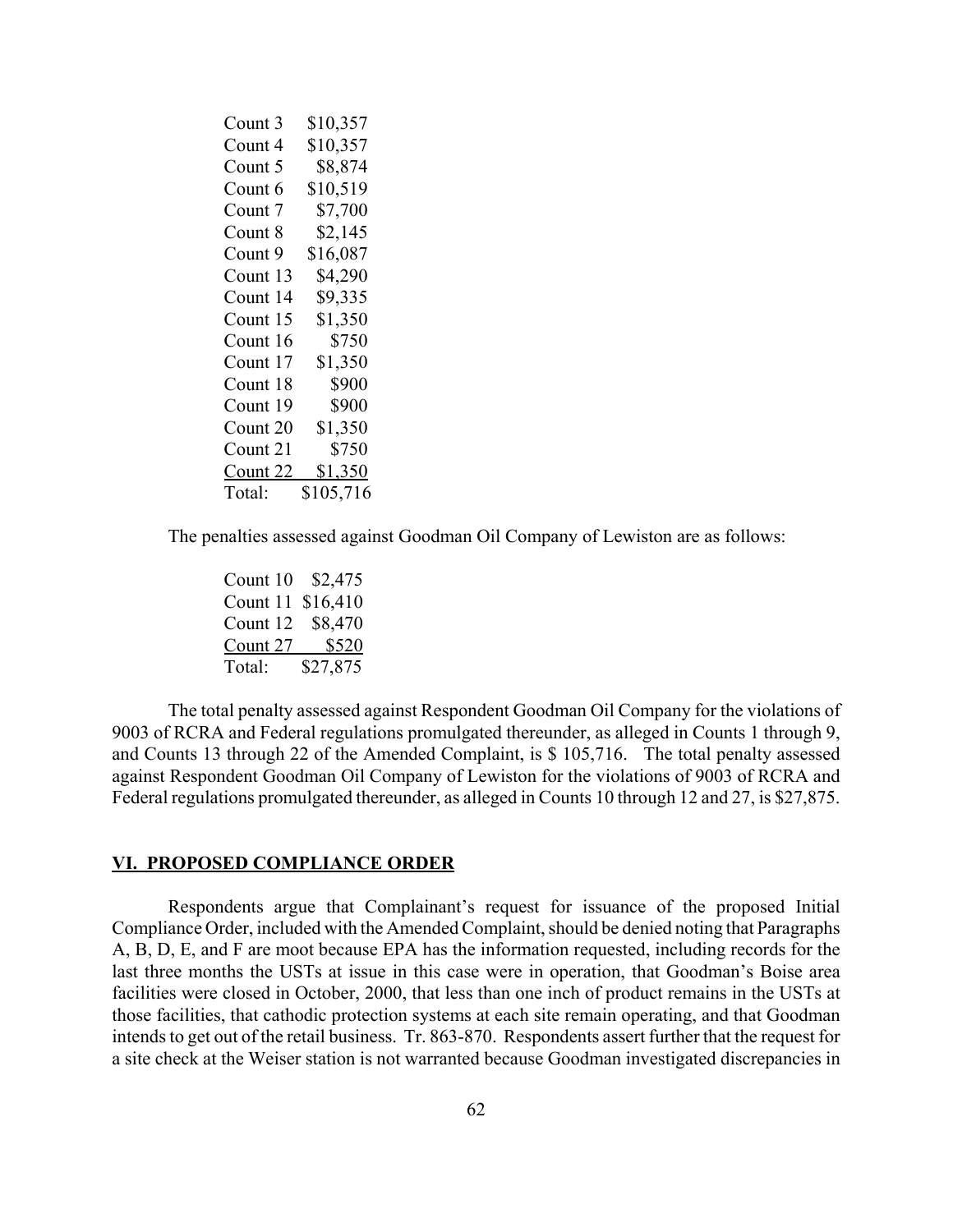its record and determined that suspected releases did not occur for two consecutive months. Rs' Reply at 28.

Complainant argues that Respondents have not yet complied with permanent closure, financial responsibility, release investigation and information request requirements of the regulations, and have supplied little if any documentation as to the current status of the USTs.

The information requested in the Initial Compliance Order includes facilities and tanks not at issue in this case, information which is not in the record, and follow-up information for temporarily closed tanks. However, as discussed above with regard to Counts 24 and 26, Goodman was found not to have been required to notify EPA or immediately investigate a suspected release with respect to the USTs at the Weiser station under 40 C.F.R. §§ 280.40(b) and 280.52. Therefore a site check of the Weiser facility as described in 40 C.F.R. § 280.52(b), as requested in Paragraph 65 H of Complainant's Initial Compliance Order, is not necessary. Accordingly, a Compliance Order, as edited from Complainant's Initial Compliance Order, is incorporated herein, as follows.

## **CONCLUSION AND ORDER**

- 1. After hearing, Respondents are found not to have committed the violations alleged in Counts 23, 24, 25 and 26 of the Amended Complaint and are therefore not liable thereon.
- 2. Goodman Oil Company failed to conduct inventory control for its USTs at the 16<sup>th</sup> and State, Collister, Homedale, Nampa and Weiser Exxon stations in accordance with the requirements of 40 C.F.R. § 280.43, and therefore violated 40 C.F.R. § 280.41(a), as alleged in Counts 7, 8, 9, 13 and 14 of the Amended Complaint, and is liable thereon.
- 3. Goodman Oil Company of Lewiston failed to conduct inventory control for its USTs at the Tiger Mart #5, Goodman Oil Bulk Plant, and Mountain Mart #2 in accordance with the requirements of 40 C.F.R. § 280.43, and therefore is in violation of 40 C.F.R. § 280.41(a), as alleged in Counts 10, 11 and 12 of the Amended Complaint, and is liable thereon.
- 4. A civil penalty of \$105,716 is assessed against Respondent Goodman Oil Company for violations alleged in Counts 1 through 9 and Counts 13 through 22 of the Amended Complaint.
- 5. A civil penalty of \$27,875 is assessed against Respondent Goodman Oil Company of Lewiston for violations alleged in Counts 10 through 12 and Count 27 of the Amended Complaint.
- 6. Payment of the full amount of this civil penalty shall be made within thirty (30) days after this Initial Decision becomes a final order under 40 C.F.R. § 22.27(c) , as provided below.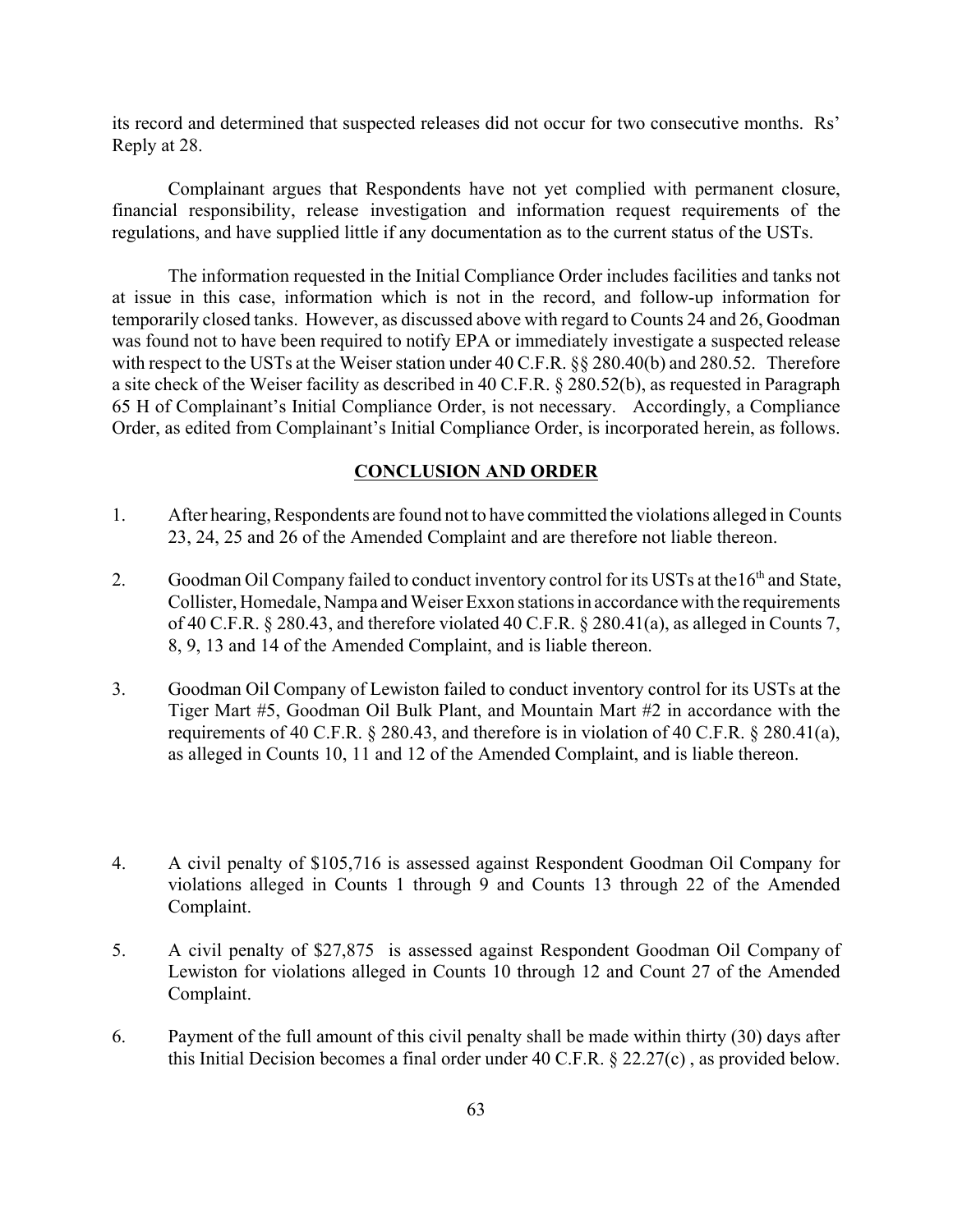Payment by Goodman shall be made by submitting a certified or cashier's check in the amount of \$105,716, and payment by Goodman Lewiston shall be made by submitting a certified or cashier's check in the amount of \$27,875. The checks shall be payable to the Treasurer, United States of America, and mailed to:

> EPA - Region 10 Regional Hearing Clerk P.O. Box 360903M Pittsburgh, PA 15251

- 7. A transmittal letter identifying the subject case and the EPA docket number, as well as the Respondent's name and address, must accompany the check.
- 8. If Respondents fail to pay the penalties within the prescribed statutory period after entry of this Initial Decision, interest on the penalty may be assessed. *See,* 31 U.S.C. § 3717; 40 C.F.R. § 13.11.
- 9. Pursuant to 40 C.F.R. § 22.27(c), this Initial Decision shall become a final order forty-five (45) days after its service upon the parties and without further proceedings unless: (1) a party moves to reopen the hearing within twenty (20) days after service of this Initial Decision, pursuant to 40 C.F.R. § 22.28(a); (2) an appeal to the Environmental Appeals Board is taken within thirty (30) days after this Initial Decision is served upon the parties pursuant to 40 C.F.R. § 22.30(a); or (3) the Environmental Appeals Board elects, upon its own initiative, to review this Initial Decision, pursuant to 40 C.F.R.  $§$  22.30(b).
- 10. Respondents Goodman Oil Company and Goodman Oil Company of Lewiston are hereby ORDERED to comply with the following requirements pursuant to Section 9006 of RCRA, 42 U.S.C. §6991e(a):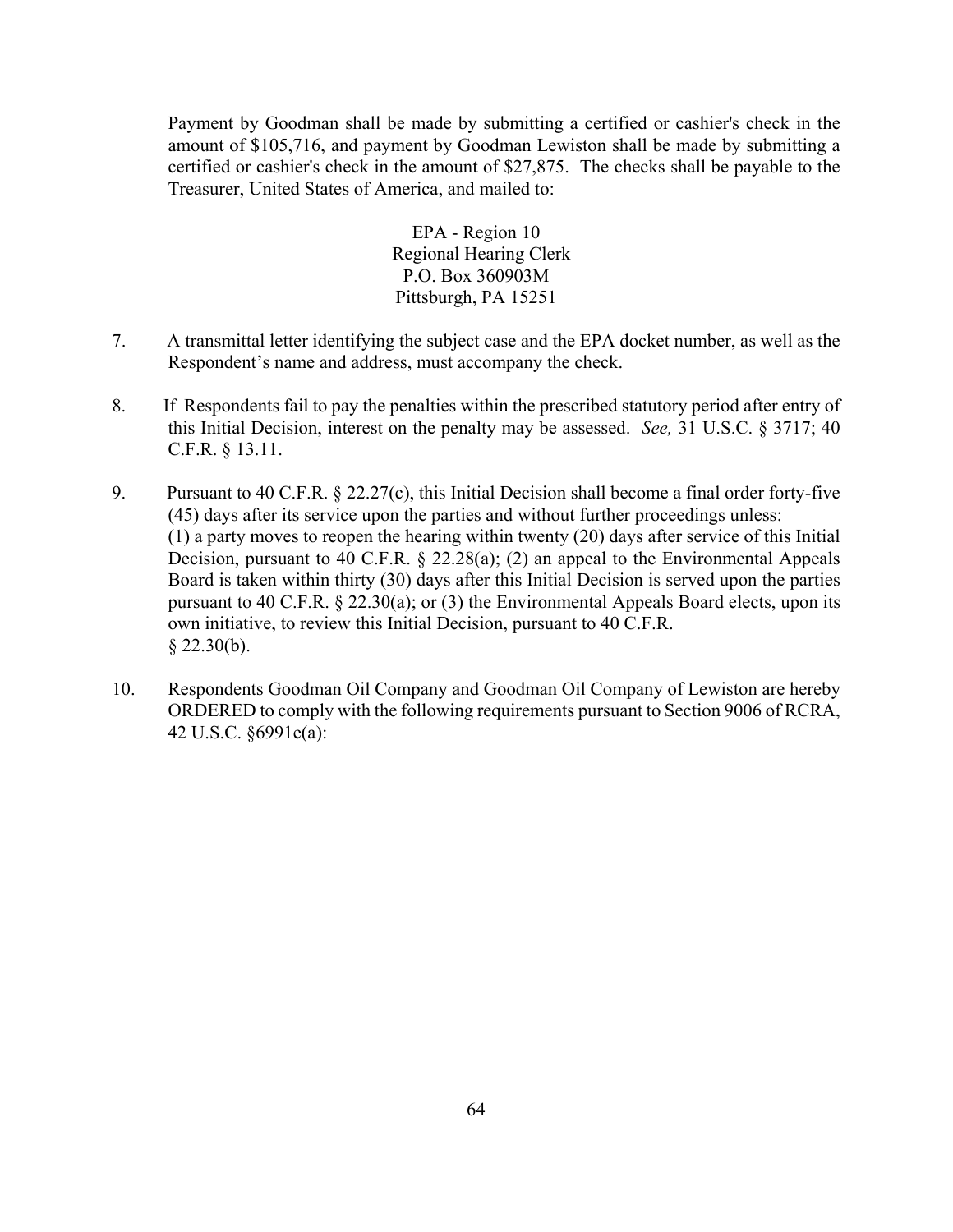# **Compliance Order**

I. Within sixty (60) days of the effective date of this Initial Decision:

A. For all USTs it owns and/or operates, Goodman must:

1) describe the status of each UST by indicating whether the tank is currently being used to dispense product, currently being used to store product, currently in temporary closure or permanently closed; and

2) indicate the quantity in inches and gallonage of any petroleum product currently in the tank, describing how this information was obtained, the date this information was obtained, and the name and telephone number of the person who determined the quantity in the tank.

B. For all temporarily closed tanks it owns and/or operations, Goodman must provide the following information:

1) date the tank was last used;

2) quantity in inches and gallonage of petroleum product;

3) for all tanks that have one inch or more product in them, provide monthly monitoring records for all months the tanks were in temporary closure;

4) the maintenance records of cathodic protection of all temporarily closed tanks. The cathodic protection records should be submitted bi-monthly until all the tanks have been permanently closed or placed back into service. These records should include the name and telephone number of the person conducting the monitoring; and

5) the name and phone number of the person who capped and secured all lines, pumps, manways and ancillary equipment except the vent lines and the date that this occurred. Provide a statement for each facility that has temporarily closed tanks of exactly what procedures and steps were taken to temporarily close each tank.

C. In particular, Goodman must provide documentation that it has upgraded or permanently closed the tanks located at the Capitol Exxon, 1265 Capitol Blvd,, Boise, Idaho. The documentation must include a site assessment and must demonstrate that Goodman has met all requirements of either 40 C.F.R. § 280.21, if upgrading the tanks, or 40 C.F.R. § 280.71, if permanently closing the tanks.

D. Goodman must provide proof of financial responsibility for the USTs at each facility listed below:

1) Capitol Exxon 2) Collister Exxon 3) Homedale Tiger Mart Exxon 4) Nampa Exxon 5) Weiser Exxon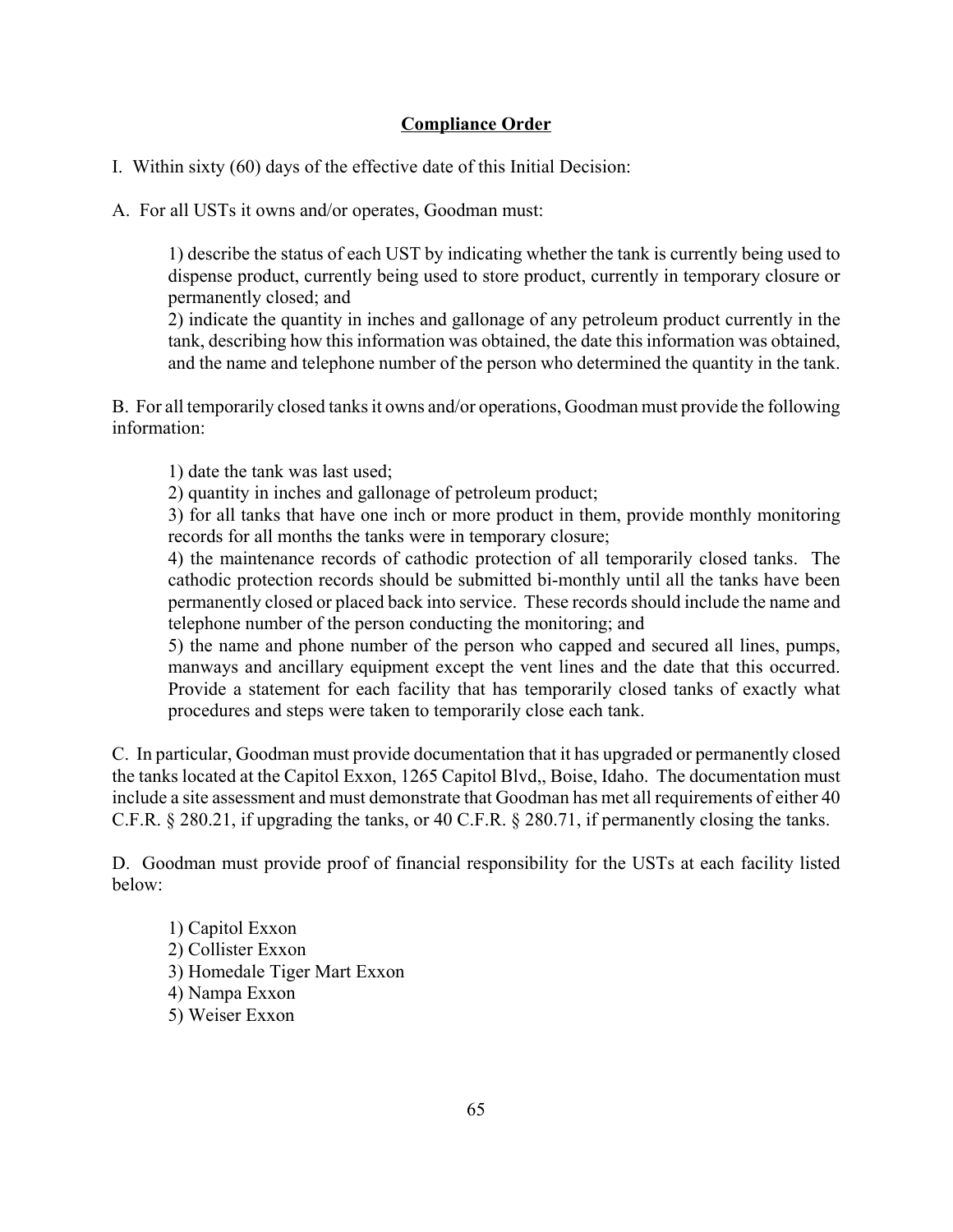E. Goodman shall notify EPA of all suspected releases from USTs at facilities it owned and/or operated for the past two years. For all suspected releases, Goodman shall complete an investigation into why the suspected releases occurred and submit the results of that investigation to EPA. If no explanation for a suspected release is apparent, then Goodman must conduct a systems test as described in 40 C.F.R. § 280.52(a) for each suspected release and submit copies of the test results to EPA.

F. For all USTs that continue to contain petroleum product, Goodman shall begin submitting monthly release detection records and continue submitting such records for a period of twelve months after the effective date of this Initial Decision.

G. In particular, Goodman shall provide documentation that it has upgraded or permanently closed the waste oil tank located at the Nampa Exxon. The documentation must include site assessment reports and must demonstrate that Goodman has met all requirements of either 40 C.F.R. § 280.21, if upgrading the tanks, or 40 C.F.R. § 280.71, if permanently closing the tanks. Also, Goodman shall provide documentation of the status of each UST at the Nampa Exxon facility, including the status of upgrading, corrosion protection monitoring, and a diagram of the facility with location, size and content of each tank indicated on the diagram.

II. Within sixty (60) days of the effective date of this Initial Decision, Goodman Lewiston shall:

A. Provide complete responses to Items 1, 6, 7, 8, 9, 10 and 11 listed in Enclosure 1, Section C of the October 2, 2000 Information Request.

B. For all USTs owned and/or operated by Goodman Lewiston:

1) describe the status of each UST by indicating whether the tank is currently being used to dispense product, currently being used to store product, currently in temporary closure or permanently closed; and

2) indicate the quantity in inches and gallonage of any petroleum product currently in the tank, describing how this information was obtained, the date this information was obtained, and the name and telephone number of the person who determined the quantity in the tank.

C. For all temporarily closed tanks it owns and/or operations, provide the following information:

1) date the tank was last used;

2) quantity in inches and gallonage of petroleum product;

3) for all tanks that have one inch or more product in them, provide monthly monitoring records for all months the tanks were in temporary closure;

4) the maintenance records of cathodic protection of all temporarily closed tanks. The cathodic protection records should be submitted bi-monthly until all the tanks have been permanently closed or placed back into service. These records should include the name and telephone number of the person conducting the monitoring; and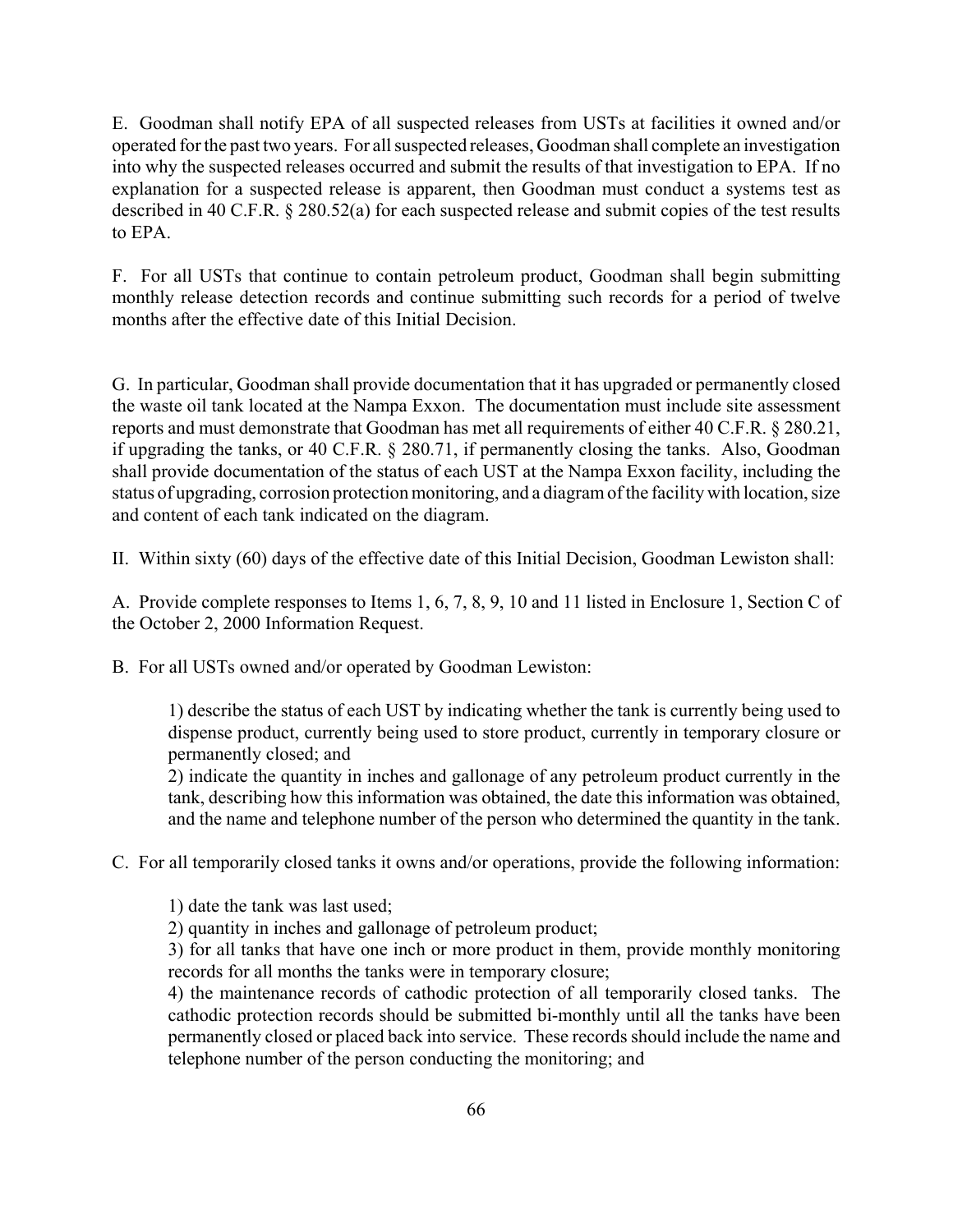5) the name and phone number of the person who capped and secured all lines, pumps, manways and ancillary equipment except the vent lines and the date that this occurred. Provide a statement for each facility that has temporarily closed tanks of exactly what procedures and steps were taken to temporarily close each tank

D. For all USTs that continue to contain petroleum product, Goodman shall begin submitting monthly release detection records and continue submitting such records for a period of twelve months after the effective date of this Initial Decision.

III. All submissions and notifications Respondents are directed to provide in the Compliance Order must be furnished to the following EPA contact:

> Gary McRae U.S. EPA Idaho Operations Office 1435 N. Orchard Boise, Idaho 83706

IV. If Respondents fail to comply with any requirement of this Compliance Order, Section 9006(a) of RCRA and 40 C.F.R. Part 19 provide that Respondents shall be liable for a civil penalty of not more than \$27,500 for each day of continued noncompliance.

> Susan L. Biro Chief Administrative Law Judge

 $\mathcal{L}_\text{max}$  , and the set of the set of the set of the set of the set of the set of the set of the set of the set of the set of the set of the set of the set of the set of the set of the set of the set of the set of the

Date: January 30, 2003 Washington, D.C.